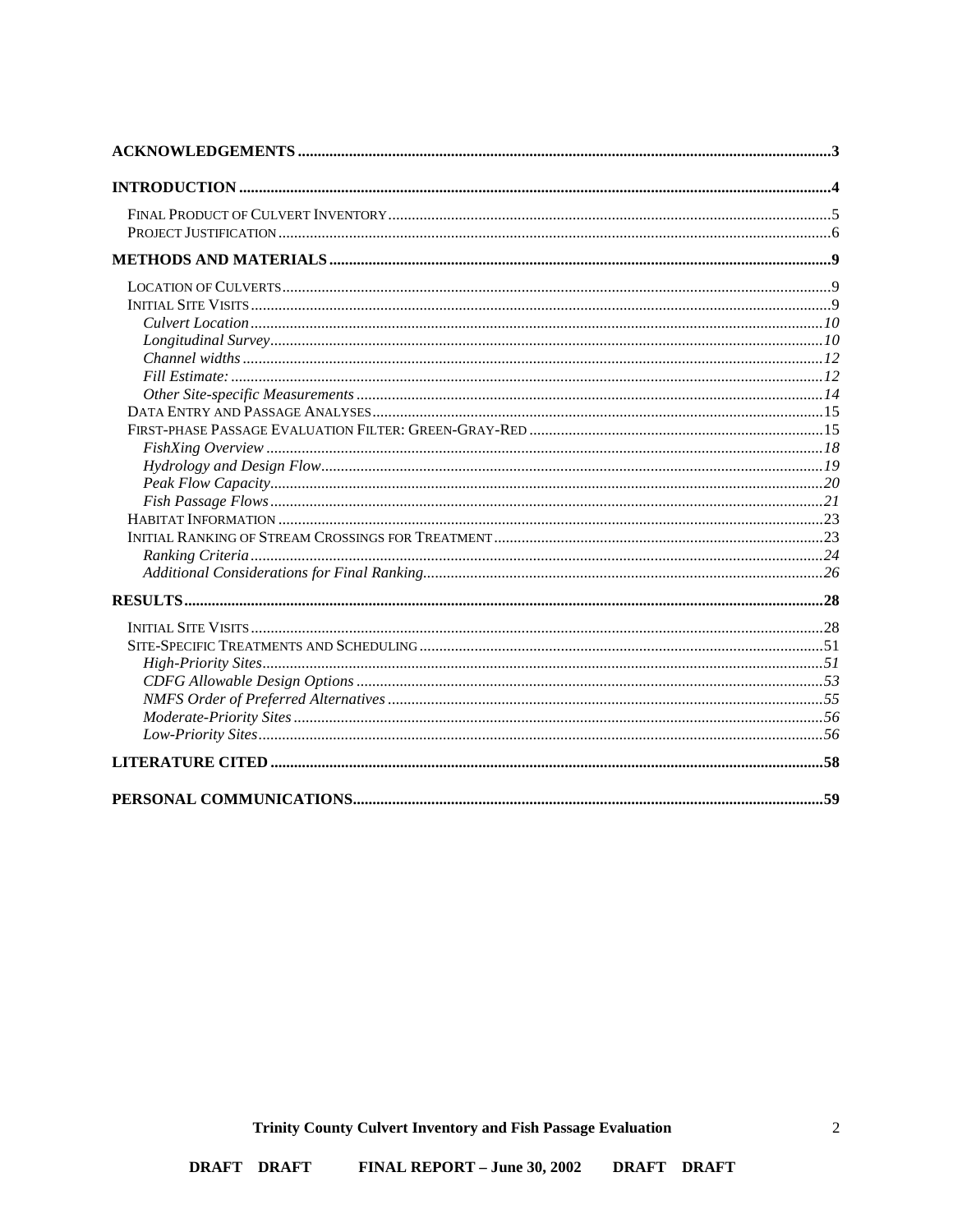### <span id="page-2-0"></span>**ACKNOWLEDGEMENTS**

This project was funded by the Trinity County Planning Department with funds they obtained from the National Marine Fisheries Service (NMFS).

I would like to acknowledge the following persons and their assistance in the Trinity County culvert inventory:

**Michael Love and Associates** – FishXing development team, hydrologic calculations, fish passage evaluations, and passage evaluation methodologies.

**Anabel L. Knoche** – field surveys and report preparation.

**Thomas Grey** – field surveys, data entry, and data analyses.

**Mark Lancaster/Trinity County Planning Department and Chairman of Five-Counties Salmon Group** - logistical support and coordination with County personnel.

**Tim Viel/NRSC –** review of initial site list, assistance with habitat information, and review of draft report.

**Loren Everest/USFW** – assistance with fisheries and habitat information and review of draft report.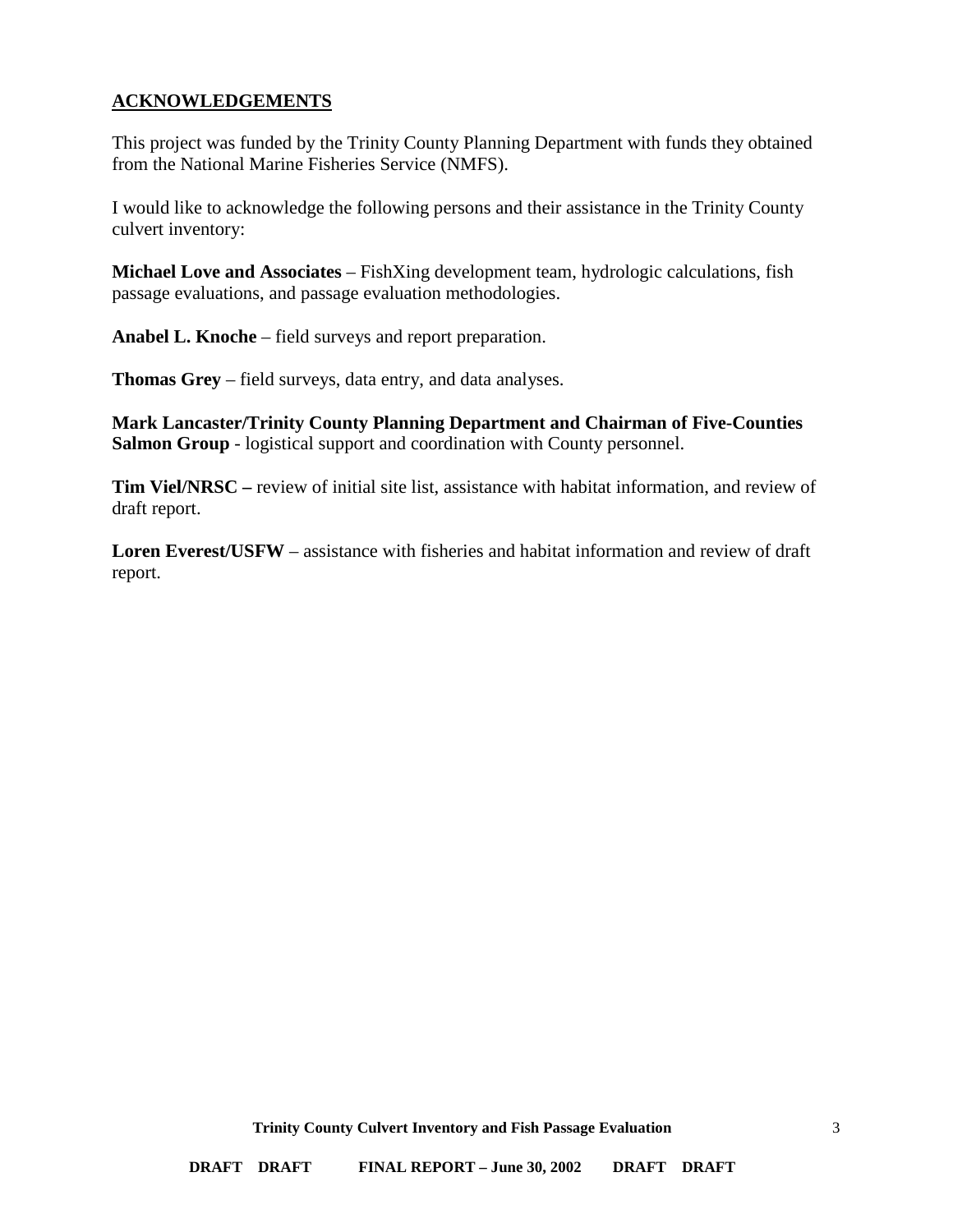## <span id="page-3-0"></span>**INTRODUCTION**

The inventory and fish passage evaluation of road crossings within the Trinity County road system was conducted between May, 2001 and June, 2002 under contract with the Trinity County Planning Department. The primary objective was to assess passage of juvenile and adult salmonids and develop a project-scheduling document to prioritize corrective treatments to provide unimpeded fish passage at road/stream intersections. The inventory was limited to county-maintained crossings within anadromous stream reaches within the Trinity River basin known to historically and/or currently support runs of coho salmon (*Oncorhynchus kisutch*), chinook salmon (*O. tshawytscha*) and/or steelhead (*O. mykiss irideus*).

The inventory and assessment process included:

- 1. Locating stream crossings within anadromous stream reaches.
- 2. Visiting each crossing on an initial site visit to determine the type of crossing and assessment of stream channel as suitable fish habitat.
- 3. At county-maintained sites with culverts collecting information regarding culvert specifications and surveying a longitudinal profile.
- 4. Assessing fish passage using culvert specifications and passage criteria for juvenile and adult salmonids (from scientific literature) by employing a first-phase evaluation filter and then using FishXing computer software on a subset of sites defined as partial/temporal barriers by the filter.
- 5. Assessing quality and quantity of stream habitat above and below each culvert.

The prioritization process ranked culvert sites by assigning numerical scores for the following criteria:

- 1. Presumed species diversity within stream reach of interest (and federal listing status).
- 2. Extent of barrier for each species and lifestage for range of estimated migration flows.
- 3. Quality and quantity of potential upstream habitat gains.
- 4. Sizing of current stream crossing (risk of fill failure).
- 5. Condition of current crossing (life expectancy).

The initial ranking was not intended to provide an exact order of priority, rather produce a firstcut rank in which sites could be grouped as high, medium, or low priority. Professional judgment was a vital component of the ranking process. Site-specific information that is difficult to assign a discrete numerical value was also considered.

Examples included:

1. Direct observations of attempted migration at known barriers. Treating these sites should result in a high probability of immediate utilization of re-opened habitat.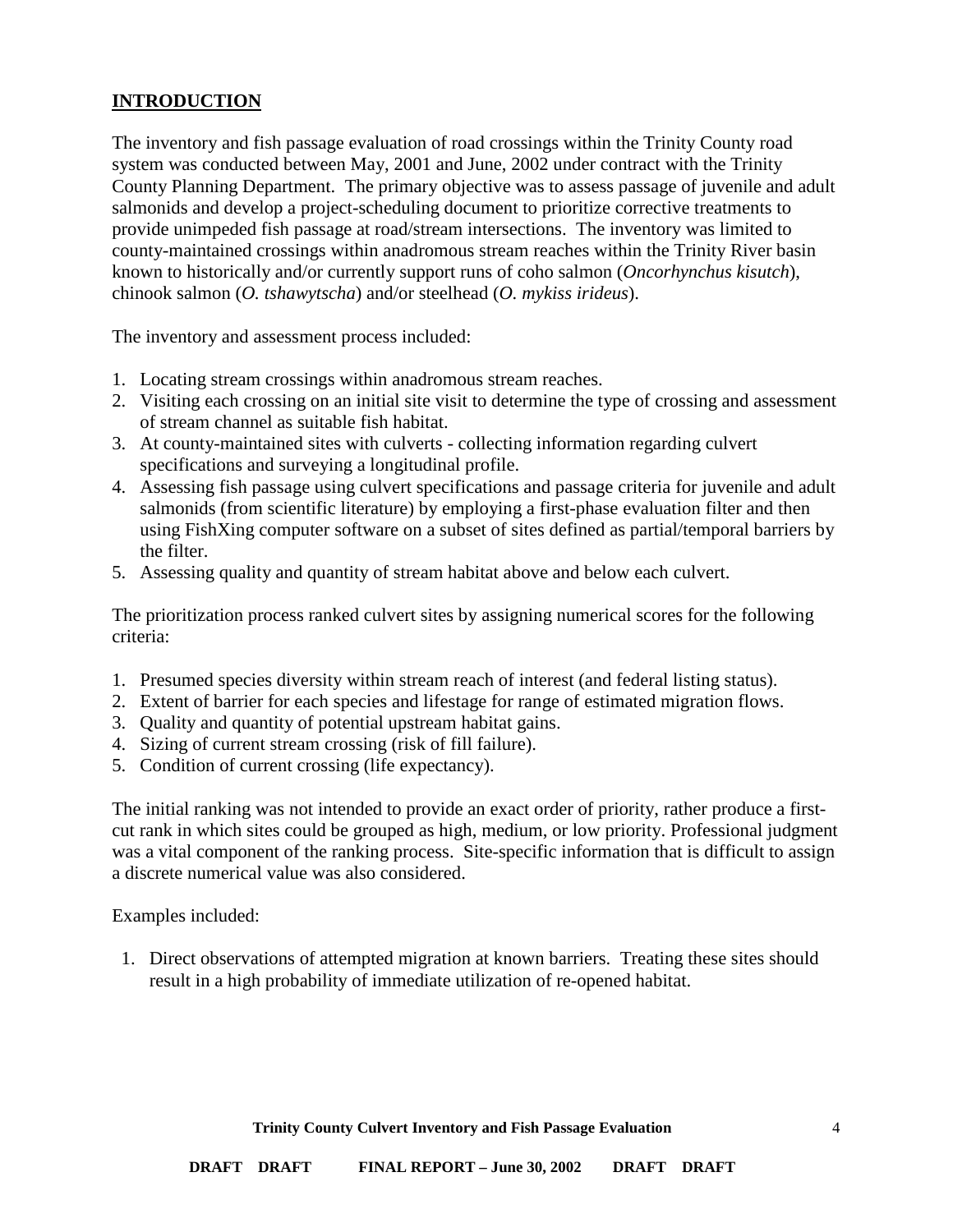- 2. Fish behavior at culverts. Recent studies suggests salmonids experience migration difficulties at road crossings that exhibit hydraulic characteristics within the reported abilities of several salmonid species (Taylor 2000 and 2001; Love et al. pers. comm.).
- 3. Physical stress or danger to migrating salmonids. Recent studies have revealed several sites where concentrations of migrating salmonids were subjected to decades of predation by birds and mammals or poaching by humans (Taylor 2000 and 2001). Inability to enter coolwater tributaries to escape stressful/lethal mainstem water temperatures during summer months has also been observed. These factors should weigh heavily in priority ranking.

Additional physical, operational, social, and/or economic factors exist that may influence the final order of sites; but these are beyond the scope of this project.

### <span id="page-4-0"></span>**Final Product of Culvert Inventory**

Five hard copies and CD's were distributed to the Trinity County Planning Department.

Final report includes:

- 1. A count and location of all culverted stream crossings. Locations were identified by stream name; road name; road number; watershed name; mile marker or distance to nearest named crossroad; Trinity County road map #; USGS Quad name; Township, Range and Section coordinates; and lat/long coordinates (NAD27 datum). All location data were entered into a spreadsheet for potential database uses.
- 2. For each site, culvert specifications were collected, including: length, diameter, type, position relative to flow and stream gradient, amount of fill material, depth of jump pool below culvert, height of leap required to enter culvert, previous modifications (if any) to improve fish passage, and evaluate effectiveness of previous modifications. All site-specific data were entered into a spreadsheet for potential database uses.
- 3. Information regarding culvert age, wear, and performance was collected, including: overall condition of the pipe and rust line height. Presence or absence and condition of trash racks was also assessed. All culvert specifications were entered into a spreadsheet for potential database uses.
- 4. An evaluation of fish passage at each culvert location. Fish passage was evaluated by two methods. Initially, fish passage was assessed by employing a first-phase evaluation filter that was developed for Part 10 of the California Department of Fish and Game's (CDFG) *Salmonid Stream Habitat Restoration Manual* (Taylor and Love, 2002). The filter quickly determines if a culvert either meets fish passage criteria for all species and life stages as defined by CDFG and NMFS for the range of migration flows (GREEN); fails to meet passage criteria for all species and life stages (RED); or is a partial/temporal barrier (GRAY). Then FishXing (a computer software program) was used to conduct in-depth passage evaluations on the GRAY sites by modeling culvert hydraulics over the range of migration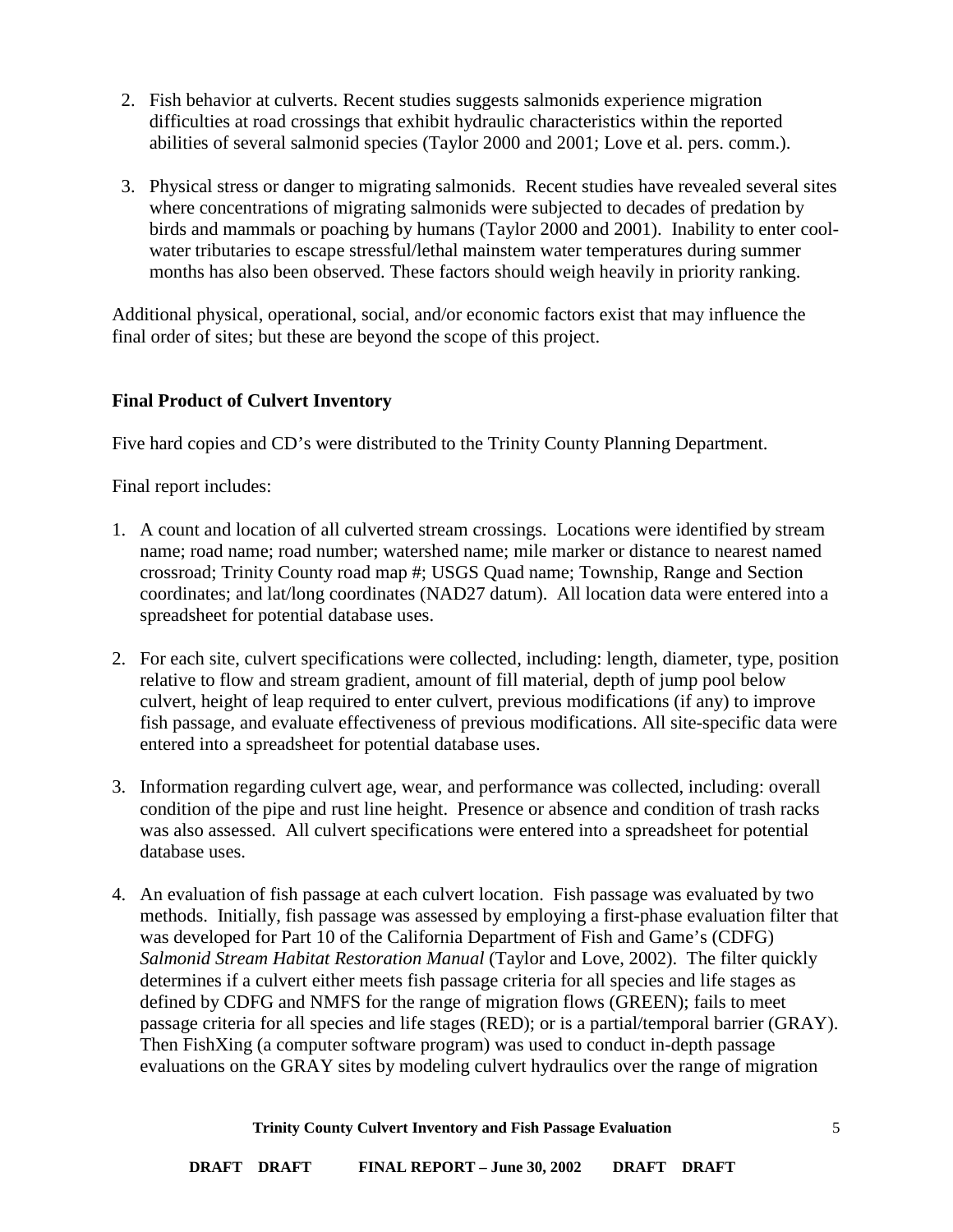flows and comparing these values with leaping and swimming abilities of the species and life stages of interest.

- 5. Digital photo documentation of each culvert to provide visual information regarding inlet and outlet configurations; as well as insertion in future reports, proposals, or presentations
- 6. An evaluation of quantity and quality of fish habitat above and below each culvert location. Some information was obtained from habitat typing surveys previously conducted by CDFG, USFS, watershed groups, and/or timber companies. Where feasible, a first-hand inspection and evaluation of stream habitat occurred. Length of potential anadromous habitat was also estimated from USGS topographic maps. In situations where formal habitat typing surveys were not conducted and/or access to stream reaches was not permitted, professional judgment of biologists familiar with watershed conditions was utilized.
- 7. A ranked list of culverts that require treatment to provide unimpeded fish passage to spawning and rearing habitat. On a site-by-site basis, general recommendations for providing unimpeded fish passage were provided.

### <span id="page-5-0"></span>**Project Justification**

Fish passage through culverts is an important factor in the recovery of depleted salmonid populations throughout the Pacific Northwest. Although most fish-bearing streams with culverts tend to be relatively small in size with only a couple of miles or less of upstream habitat, thousands of these exist and the cumulative effect of blocked habitat is probably quite significant. Recent research regarding watershed restoration considers the identification, prioritization, and treatment of migration barriers to restore ecological connectivity for salmonids a vital step towards recovering depressed populations (Roni et al. 2002).

Culverts often create temporal, partial or complete barriers for anadromous salmonids on their spawning migrations (Table 1) (adapted from Robison et al. 2000).

Typical passage problems created by culverts are:

- Excessive drop at outlet (too high of entry leap required);
- Excessive velocities within culvert;
- Lack of depth within culvert;
- Excessive velocity and/or turbulence at culvert inlet; and
- Debris accumulation at culvert inlet and/or within culvert.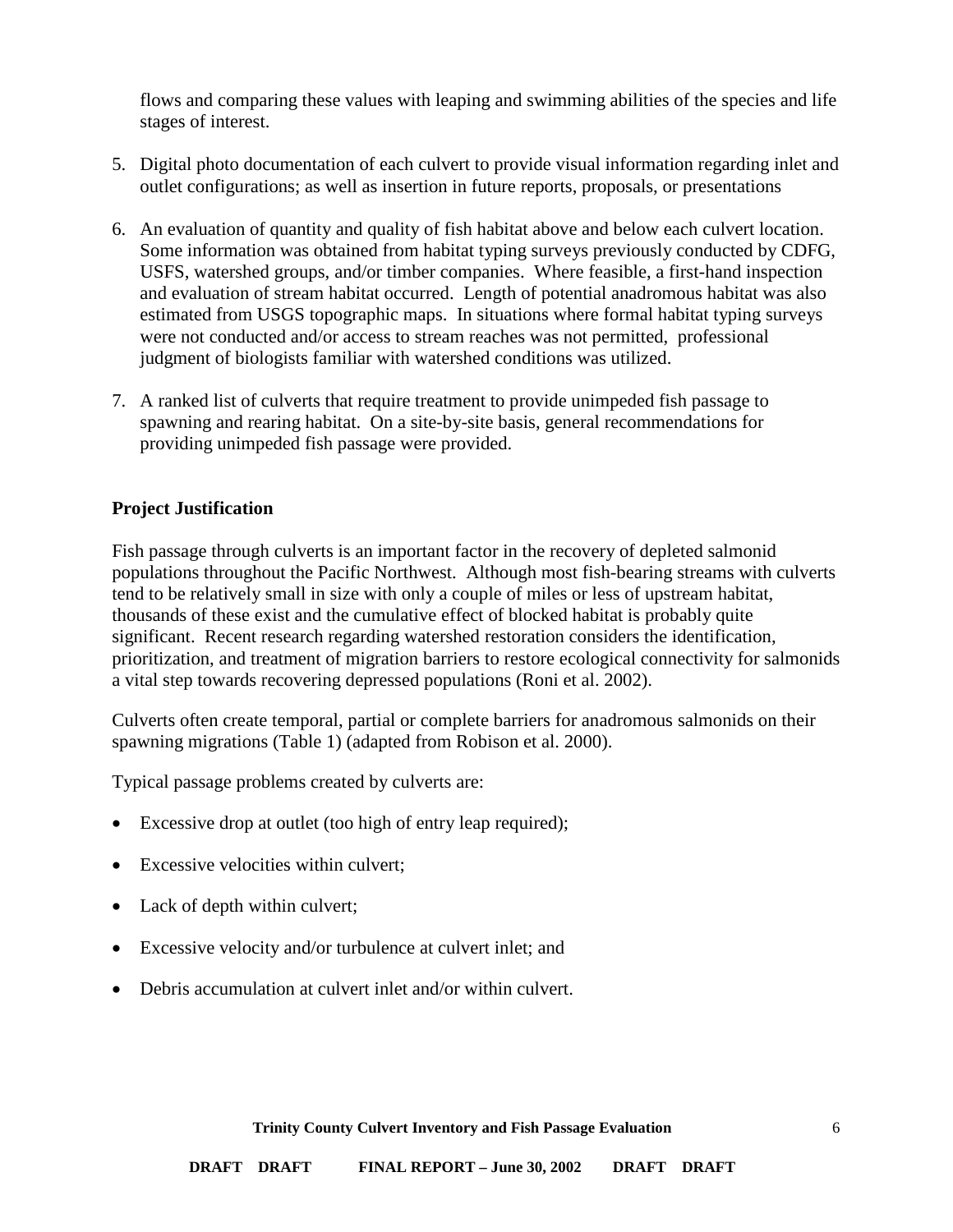| <b>Barrier Category</b> | <b>Definition</b>             | <b>Potential Impacts</b>     |
|-------------------------|-------------------------------|------------------------------|
| Temporal                | Impassable to all fish some   | Delay in movement beyond     |
|                         | of the time                   | the barrier for some period  |
|                         |                               | of time                      |
| Partial                 | Impassable to some fish at    | Exclusion of certain species |
|                         | all times                     | and life stages from         |
|                         |                               | portions of a watershed      |
| Total                   | Impassable to all fish at all | Exclusion of all species     |
|                         | times                         | from portions of a           |
|                         |                               | watershed                    |

**Table 1.** Definitions of barrier types and their potential impacts.

Even if culverts are eventually negotiated, excess energy expended by fish may result in their death prior to spawning or reductions in viability of eggs and offspring. Migrating fish concentrated in pools and stream reaches below road crossings are also more vulnerable to predation by a variety of avian and mammalian species, as well as poaching by humans. Culverts which impede adult passage limit the distribution of spawning, often resulting in under seeded headwaters and superimposition of redds in lower stream reaches.

Current guidelines for new culvert installation aim to provide unimpeded passage for both adult and juvenile salmonids (NMFS 2000). However many existing culverts on federal, state, county, and private roads are barriers to anadromous adults, and more so to resident and juvenile salmonids whose smaller sizes significantly limit their leaping and swimming abilities to negotiate culverts. For decades, "legacy" culverts on established roads have effectively disrupted the spawning and rearing behavior of all four species of anadromous salmonids in California: Chinook salmon, coho salmon, coastal rainbow trout (steelhead are anadromous coastal rainbow trout), and coastal cutthroat trout (*Oncorhynchus clarki clarki*).

In recent years, there has been a growing awareness of the disruption of in-stream migrations of resident and juvenile salmonids caused at road/stream intersections. In-stream movements of juvenile and resident salmonids are highly variable and still poorly understood by biologists. Juvenile coho salmon spend approximately one year in freshwater before migrating to the ocean, and juvenile steelhead may rear in freshwater for up to four years prior to out-migration (one to two years is most common in California). Thus, juveniles of both species are highly dependent on stream habitat.

Many studies indicate that a common strategy for over-wintering juvenile coho is to migrate out of larger river systems into smaller streams during late-fall and early-winter storms to seek refuge from possibly higher flows and potentially higher turbidity levels in mainstem channels (Skeesick 1970; Cederholm and Scarlett 1981; Tripp and McCart 1983; Tschaplinski and Hartman 1983; Scarlett and Cederholm 1984; Sandercock 1991; Nickelson et al. 1992). Recent research conducted in coastal, northern California watersheds suggests that juvenile salmonids migrate into smaller tributaries in the fall and winter to feed on eggs deposited by spawning adults as well as flesh of spawned-out adults (Roelofs, pers. comm). Direct observation at numerous culverts in northern California confirmed similar upstream movements of three yearclasses of juvenile steelhead (young-of-year, 1-year old and 2-year old) (Taylor 2001; Taylor 2000).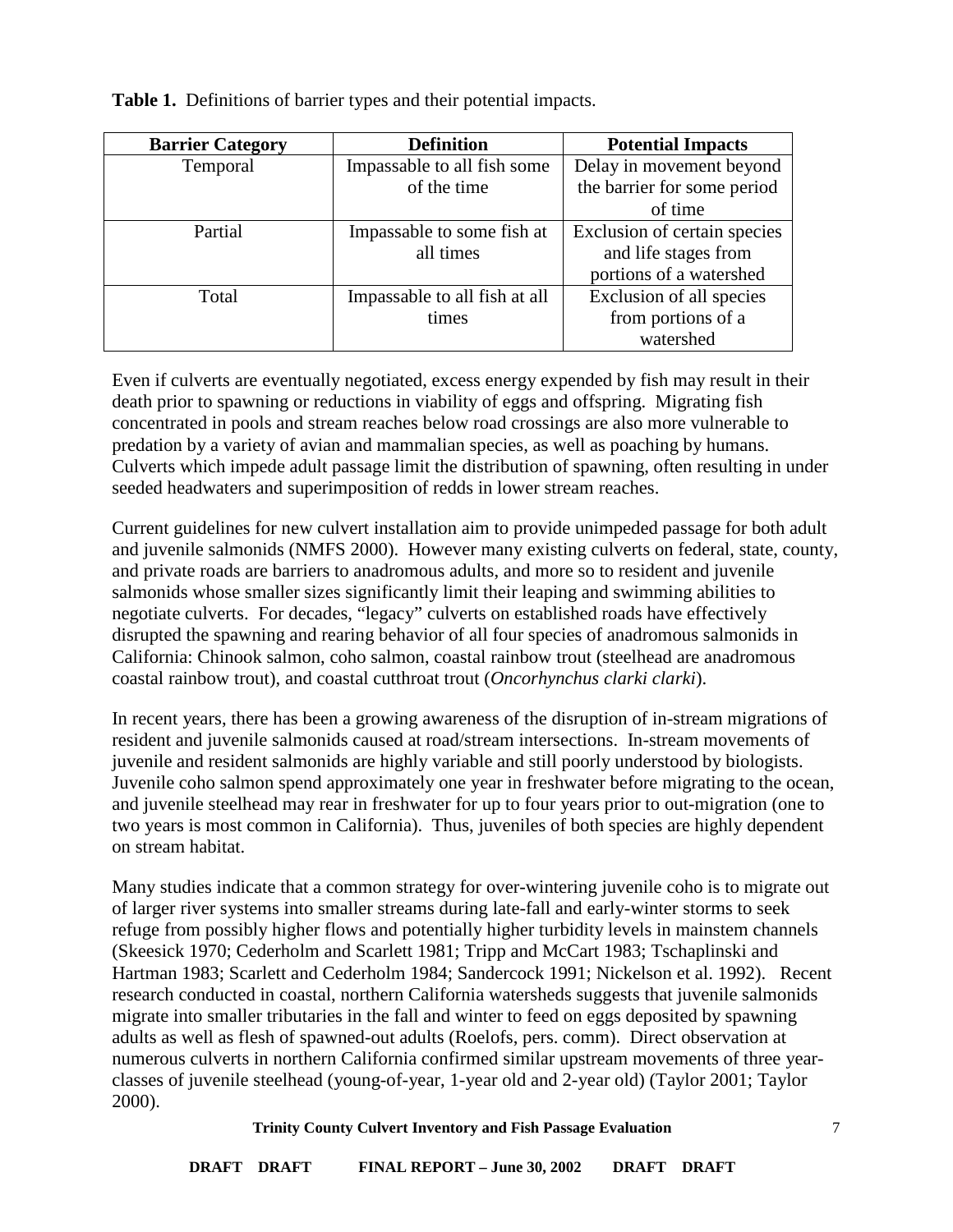The variable life history of resident coastal rainbow trout is exhibited by seasonal movements in and out of one or more tributaries within a watershed. These smaller tributaries are where most culverts are still located since larger channels tend to be spanned by bridges.

In response to the 1994 federal listing of coho salmon as threatened in northern California, five counties (Humboldt, Del Norte, Trinity, Siskiyou, and Mendocino) formed the Five-Counties Salmon Group to examine various land-use activities conducted or permitted under county jurisdiction that may impact coho salmon habitat. Initial meetings identified causative factors of potential impacts, information gaps, and priority tasks required to obtain missing information. A high-priority task included conducting culvert inventories on county roads to evaluate fish passage and prioritize treatments.

Anadromous salmonids will benefit from this planning effort because the final document provides Trinity County's Planning Department with a prioritized list of culvert locations to fix that will provide unimpeded passage for all species (and life stages) of salmonids. Report information will assist in proposal development to seek State and Federal money to implement treatments. The inventory will also provide the County with a comprehensive status evaluation of the overall condition and sizing of culverts within fish-bearing stream reaches, providing vital information to assist the County's general planning and road's maintenance needs.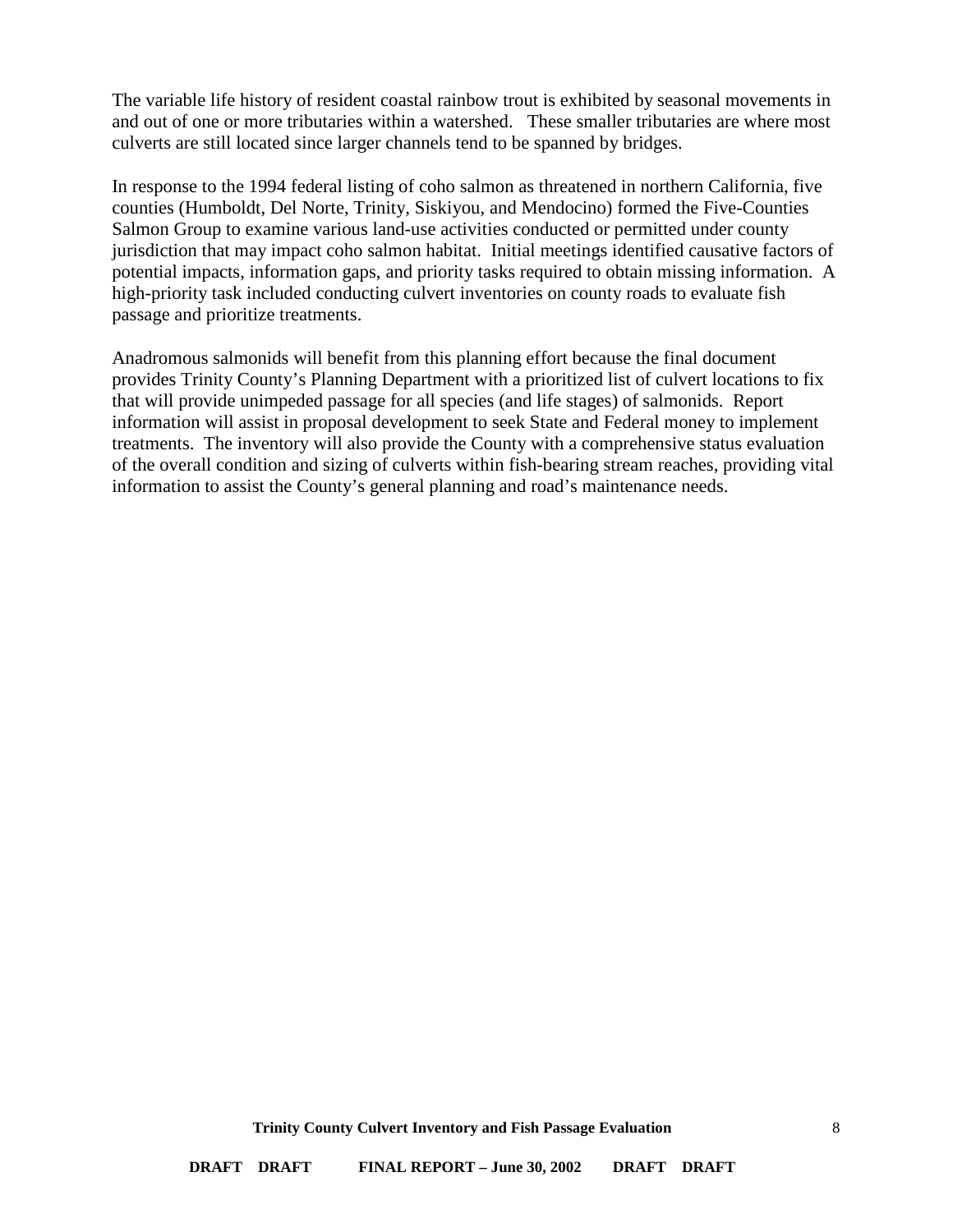### <span id="page-8-0"></span>**METHODS AND MATERIALS**

Methods for conducting the culvert inventory and fish passage evaluation included eight tasks; accomplished generally in the following order:

- 1. Location of stream crossings.
- 2. Initial site visits and data collection.
- 3. Estimation of tributary-specific hydrology and design flows for presumed migration period.
- 4. Data entry and passage analyses. Passage was first evaluated with a first-phase evaluation filter referred to as the "Green-Gray-Red" filter. Sites determined to be "Gray" then required an in-depth evaluation with FishXing – a computer modeling software.
- 5. Site visits for migration observations during fall/winter migration flows.
- 6. Collection and interpretation of existing habitat information.
- 7. Prioritization of sites for corrective treatment.
- 8. Site-specific recommendations for unimpeded passage of both juvenile and adult salmonids.

### <span id="page-8-1"></span>**Location of Culverts**

Preliminary project scoping included examination of Trinity County road system maps and counting road/stream intersections on known (current and historic) anadromous stream reaches. The National Marine Fisheries Service (NMFS) coho salmon stock questionnaire list was used to identify and locate coho and steelhead streams on the Trinity County road maps. NMFS's list of current and historic coho streams was based heavily on a compilation of field and survey reports produced by Brown and Moyle (1989).

Approximately 70 county stream crossings were initially identified on anadromous stream reaches. Because the use of maps was considered a rough, first-cut at locating potential stream crossings, additional sites were also investigated once the project started.

#### <span id="page-8-2"></span>**Initial Site Visits**

The objective of the initial site visits was to collect physical measurements at each crossing to utilize with the first-phase evaluation filter and with FishXing passage evaluation software. Notes describing the type and condition of each culvert, as well as qualitative comments describing stream habitat immediately above and below each culvert were also included. Photographs of the outlet and inlet were taken at each site.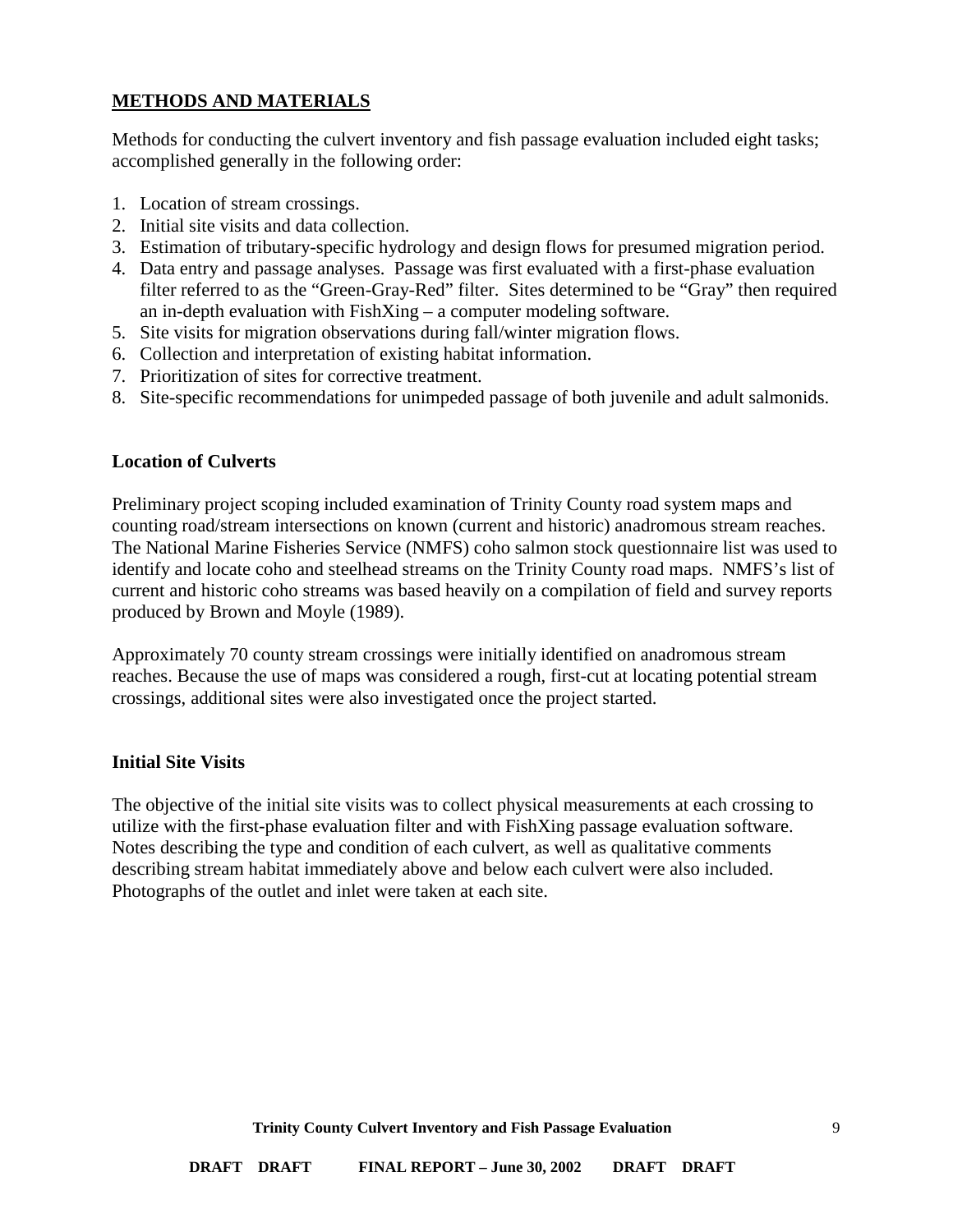### <span id="page-9-0"></span>Culvert Location

The location of each culvert was described by: Trinity County road system map # ; road name and number; stream name; watershed name; name of USGS quad map; Township, Range, and Section; latitude and longitude; and mile marker or distance to nearest named cross-road. If more than one county road culvert crossed single stream, a number was assigned to the stream name with the #1 culvert located farthest downstream (numbering then proceeded in an upstream direction). Lat/long coordinates were determined using Terrain Navigator (Version 3.01 by MapTech), a geo-referenced mapping software program; or in the field with a handheld GPS unit. For data entry and analyses purposes, all lat/long coordinates were provided in the North American 1927 datum (NAD27).

#### <span id="page-9-1"></span>Longitudinal Survey

A longitudinal survey was shot at each culvert to provide accurate elevation data for FishXing passage analyses. We utilized an auto-level (Topcon AT-G7) with an accuracy of  $\pm 2.5$  mm, a domed-head surveyor's tripod, and a 25' leveling rod in 1/100' increments. All data and information were written on water-proof data sheets with a pencil. Data sheets were photocopied to provide back-ups in case of loss or destruction of originals.

Once a site was located in the field by the two-person survey crew, bright orange safety cones with signs marked "Survey Party" were placed to warn oncoming traffic from both directions. Bright orange vests were also worn by the survey crew. Vests increased one's visibility to traffic, and decreased suspicions of nearby property owners to our unannounced presence in the roadside stream channel. If sites were close to private residences, we attempted to contact the property owners to inform them of our survey of the county-maintained road crossing.

To start the survey, a 300-foot tape (in 1/10' increments) was placed down the approximate center of the stream channel. The tape was started on the upstream side of the culvert, usually in the riffle crest of the first pool or run habitat unit above the culvert. This pool or run was considered the first available resting habitat for fish negotiating the culvert. The tape was set to follow any major changes in channel direction. The tape was set through the culvert and continued downstream to at least the riffle crest (or control) of the pool immediately downstream of the culvert outlet. If several "stair-stepped" pools led up to the culvert inlet, then the tape was set to the riffle crest of the lower-most pool. Extreme caution was used when wading through culverts. A hardhat and flashlight were standard items used during the surveys.

The tripod and mounted auto-level were set in a location to eliminate or minimize the number of turning points required to complete the survey. If possible, a location on the road surface was optimal, allowing a complete survey to be shot from one location. The leveling rod was placed at the thalweg (deepest point of channel cross-section at any given point along the center tape) at various stations along the center tape, generally capturing visually noticeable breaks in slope along the stream channel.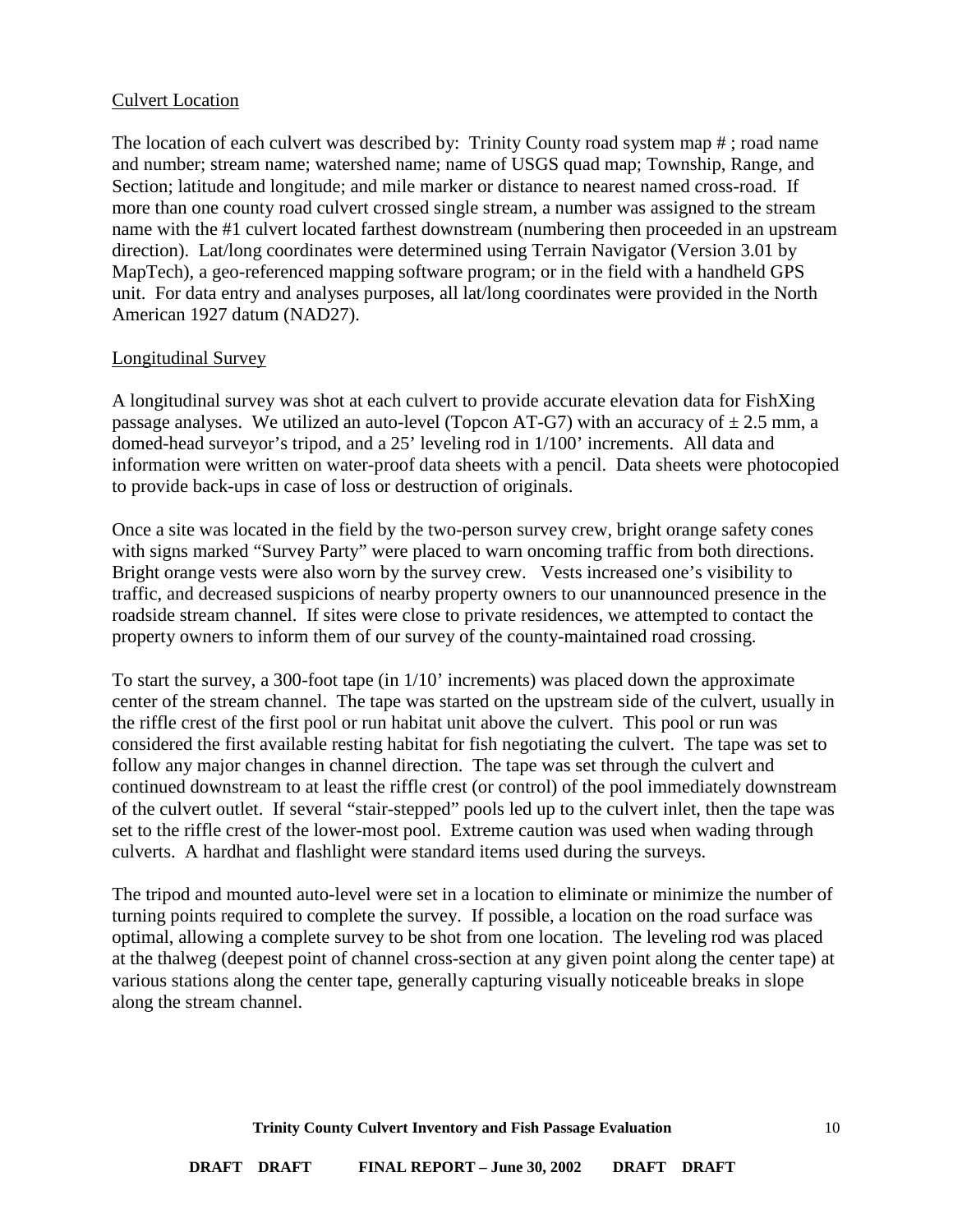At all sites, five required elevations were measured (Figure 1):

- 1. culvert inlet,
- 2. culvert outlet,
- 3. maximum pool depth within five feet of the outlet,
- 4. outlet pool control, and
- 5. active channel margin between the culvert outlet and the outlet pool control. An active channel discharge is less than a bank-full discharge and is often identified by several features, including (Figure 2):
- Edge of frequently scoured substrate.
- Break in rooted vegetation or moss growth on rocks along stream margins.
- Natural line impressed on the bank.
- Shelving.
- Changes in soil character.



**Figure 1. Diagram of required survey points though a culvert at a typical stream crossing.**



**Figure 2. Active channel width versus bankfull channel width.**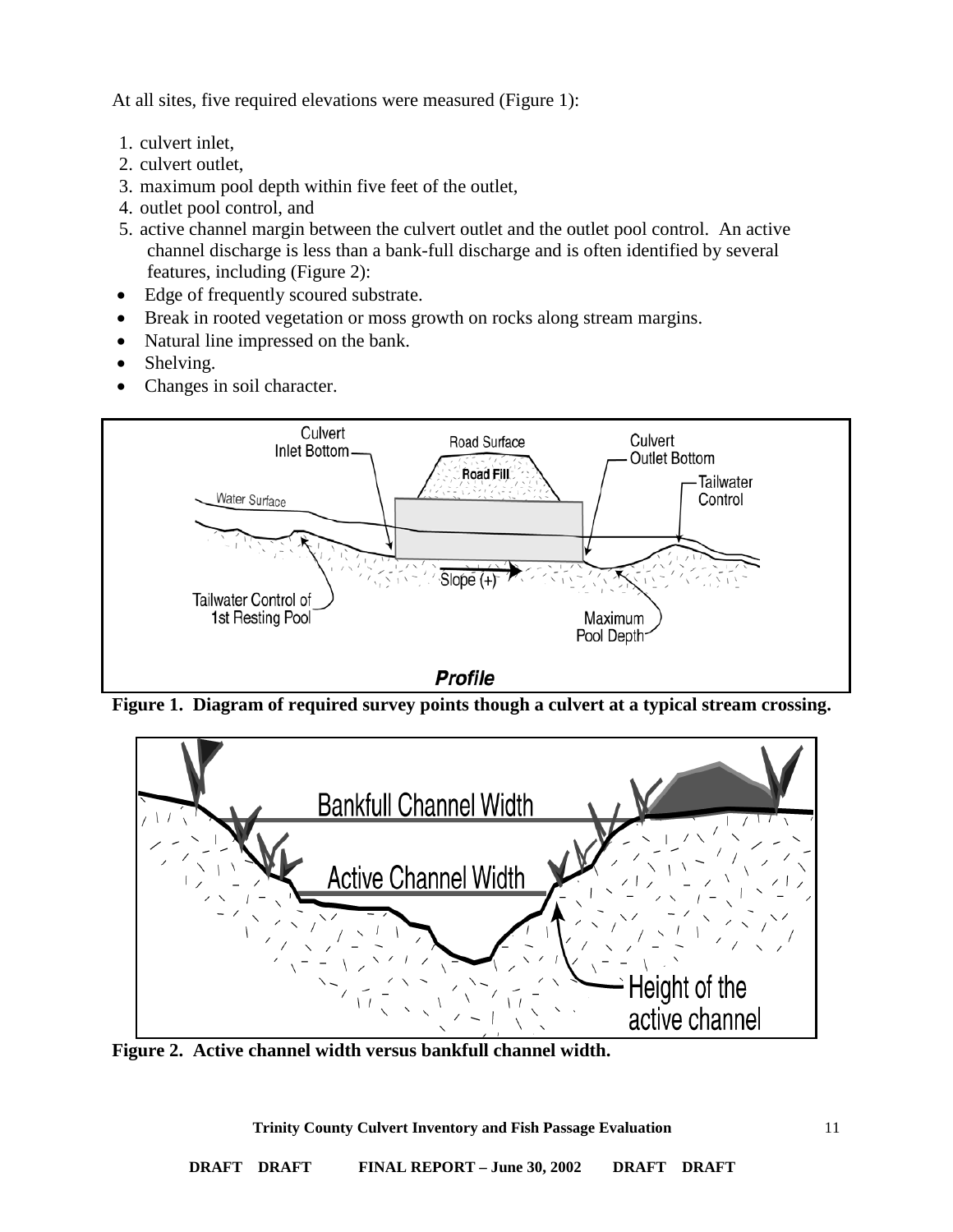On a site-specific basis, the following additional survey points provided useful information for evaluating fish passage with FishXing:

- Apparent breaks-in-slope within the crossing. Older culverts often sag when road fills slump, creating steeper sections within a culvert. If only inlet and outlet elevations are measured, the overall slope will predict average velocities less than actual velocities within steeper sections. These breaks-in-slope may act as velocity barriers, which are masked if only the overall slope of the culvert is measured. The tripod and auto-level were set within the culvert or channel to measure breaks-in-slope.
- Steep drops in the stream channel profile immediately upstream of the culvert inlet. Measure the elevation at the tail of the first upstream holding water (where the tape was set) to estimate the channel slope leading into the culvert. In some cases, a fish may negotiate the culvert only to fail at passing through a velocity chute upstream of the inlet entrance. Inlet drops often create highly turbulent conditions during elevated flows.

All elevations were measured to the nearest 1/100' and entered with a corresponding station location (distance along center tape) to the nearest 1/10'.

### <span id="page-11-0"></span>Channel widths

Where feasible, at least five measurements of the active channel width above the culvert (visually beyond any influence the crossing may have on channel width) were taken. Active channel is defined as the portion of channel commonly wetted during and above winter base flows and is identified by a break in rooted vegetation or moss growth on rocks along stream margins. Some culvert design guidelines utilize active channel widths in determining the appropriate widths of new culvert installations (NMFS 2001; CDFG 2001; Robison et al 2000; Bates et al. 1999).

Although not required, in many cases a cross-section survey of at least the bankfull channel width at the outlet pool control was measured to increase the accuracy of passage analyses. For more detail, refer to the extensive "Help files" provided with FishXing (Love 2000).

#### <span id="page-11-1"></span>Fill Estimate:

At each culvert, the volume of road fill placed above the stream channel is estimated from field measurements Fill volume estimates are incorporated into the ranking of sites for treatment and can assist in:

- 1. Calculating culvert flood capacity at HW/Fill =1 (water surface at top of fill prism).
- 2. Determining potential volume of sediment delivered to downstream habitat if the stream crossing fails.
- 3. Developing rough cost estimates for barrier removal by estimating equipment time required for fill removal and disposal site space needed.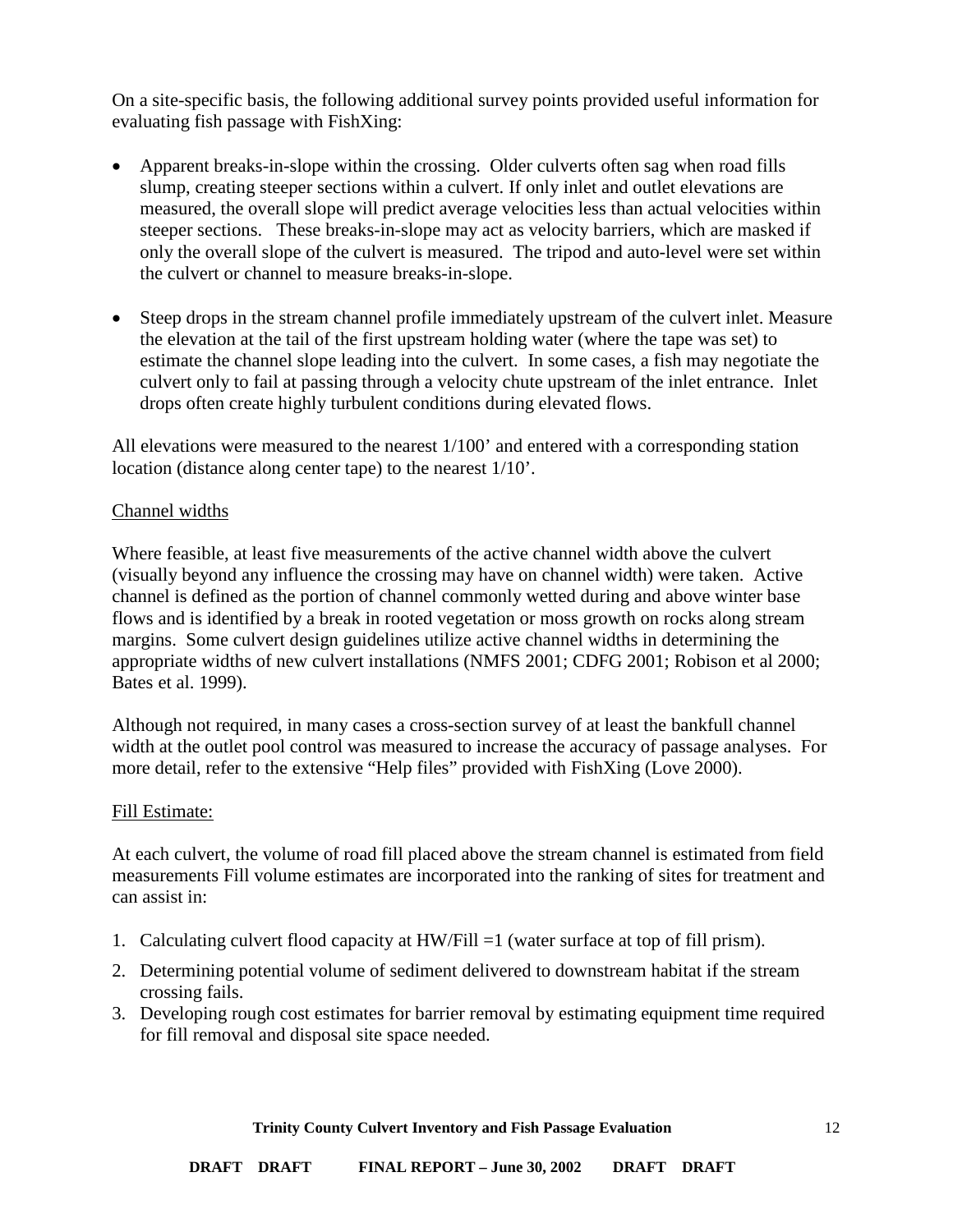Road fill volume is estimated using procedures outlined in Flannigan et al. (1998). The following measurements are taken to calculate the fill volume (Figure 3):

- 1. Upstream and downstream fill slope lengths  $(L_d$  and  $L_u$ ).
- 2. Slope  $(\%)$  of upstream and downstream fill slopes  $(S_d$  and  $S_u$ ).
- 3. Width of road prism  $(W_r)$ .
- 4. Top fill width  $(W_f)$ .
- 5. Base fill width  $(W_c)$ .



**Figure 3. Road fill measurements.**

Equations (1) through (4) were used calculate the fill volume.

(1) Upstream prism volume, *V*u:

$$
V_{u} = 0.25(W_{f} + W_{c})(L_{u} \cos S_{u})(L_{u} \sin S_{u})
$$

(2) Downstream prism volume,  $V_d$ :

$$
V_d = 0.25(W_f + W_c)(L_d \cos S_d)(L_d \sin S_d)
$$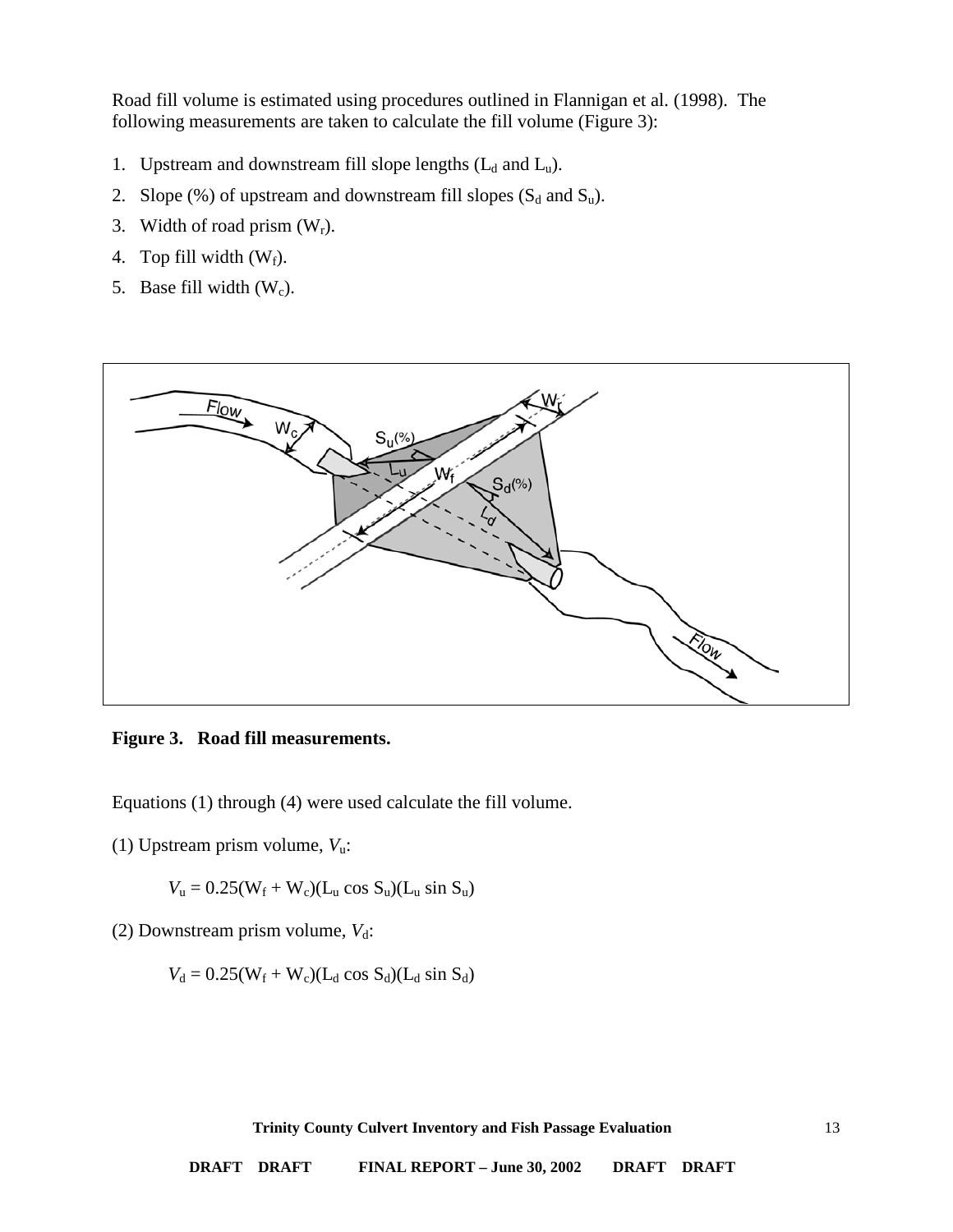(3) Volume below road surface, *V*r:

$$
V_r = 0.25(H_u + H_d)(W_f + W_c) W_r
$$
  
where:  

$$
H_u = L_u \sin S_u, \text{ and}
$$

$$
H_d = L_d \sin S_d
$$

(4) Total fill volume, *V*:

$$
V = V_{\rm u} + V_{\rm d} + V_{\rm r}
$$

The fill measurements used as part of this inventory protocol were meant to generate rough volumes for comparison between sites while minimizing the amount of time required to collect the information. These volume estimates can contain significant error and should not be used for designing replacement structures.

#### <span id="page-13-0"></span>Other Site-specific Measurements

For each site, the following culvert specifications were collected:

- 1. Length (to nearest 1/10 of foot);
- 2. Dimensions: diameter (circular), or height and width (box culverts), or span and rise (pipe arches);
- 3. Type: corrugated metal pipe (CSP), structural steel plate (SSP), concrete pipe, concrete box, bottomless pipe arch, squashed pipe-arch, or a composite of materials;
- 4. Overall condition of pipe (good, fair, poor, extremely poor);
- 5. Height and width of rustline (if present);
- 6. Position relative to flow and stream gradient;
- 7. Depth of jump pool below culvert;
- 8. Height of jump required to enter culvert;
- 9. Previous modifications (if any) to improve fish passage; and
- 10. Condition of previous modifications.

Qualitative notes describing stream habitat immediately upstream and downstream of each culvert were taken. Where feasible, variable lengths of the stream channel above and below crossings were walked to detect presence of salmonids and provide additional information regarding habitat conditions.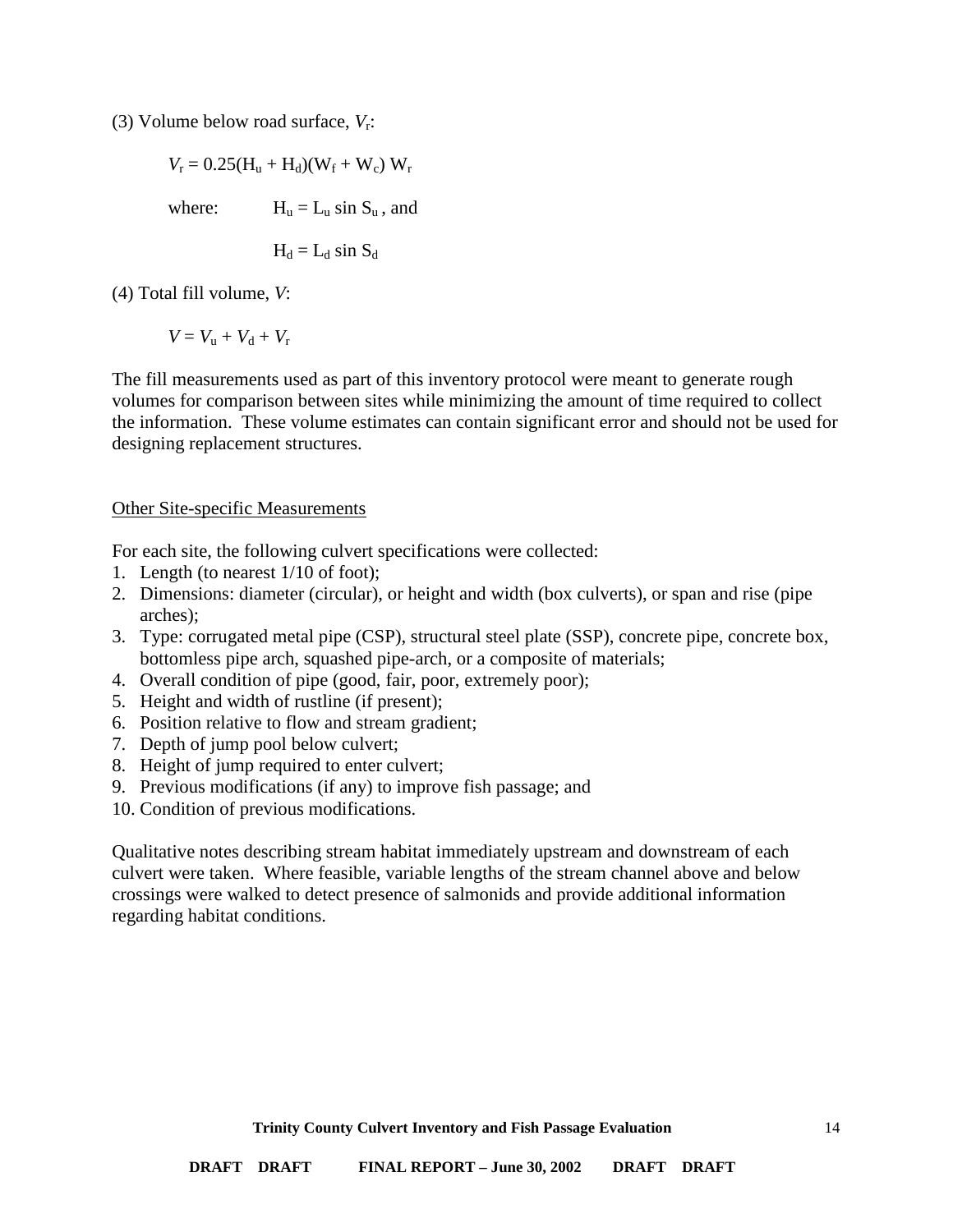### <span id="page-14-0"></span>**Data Entry and Passage Analyses**

All survey and site visit data were recorded on waterproof data sheets. Then data for each culvert were entered into a spreadsheet (Excel 97). A macro was created to calculate thalweg elevations of longitudinal profiles and compute culvert slopes.

#### <span id="page-14-1"></span>**First-phase Passage Evaluation Filter: Green-Gray-Red**

A filtering process was used to assist in identifying sites which either meet, or fail to meet, state and federal fish passage criteria for all fish species and lifestages (CDFG 2001; NMFS 2001). Using the field inventory data, calculate: average active channel width, culvert slope, residual inlet depth and drop at outlet (Figure 4). The first-phase passage evaluation filter was employed to reduce the number of crossings which require an in-depth passage evaluation with FishXing. The filter criteria were designed to quickly classify crossings into one of three categories:

- **GREEN:** Conditions assumed adequate for passage of all salmonids, including the weakest swimming lifestage.
- **GRAY:** Conditions may not be adequate for all salmonid species or lifestages presumed present. Additional analyses required to determine extent of barrier for each species and lifestage.
- **RED**: Conditions do not meet passage criteria at all flows for strongest swimming species presumed present. Assume "no passage" and move to analysis of habitat quantity and quality upstream of the barrier.

Follow the flowchart to determine a stream crossing's status as Green, Gray, or Red (Figure 5). Depending on geographic location within California, species of interest will vary. Within anadromous-bearing watersheds, CDFG has determined that culverts classified as "Green" must meet upstream passage criteria for both adult and over-wintering juvenile salmonids at all expected migration flows.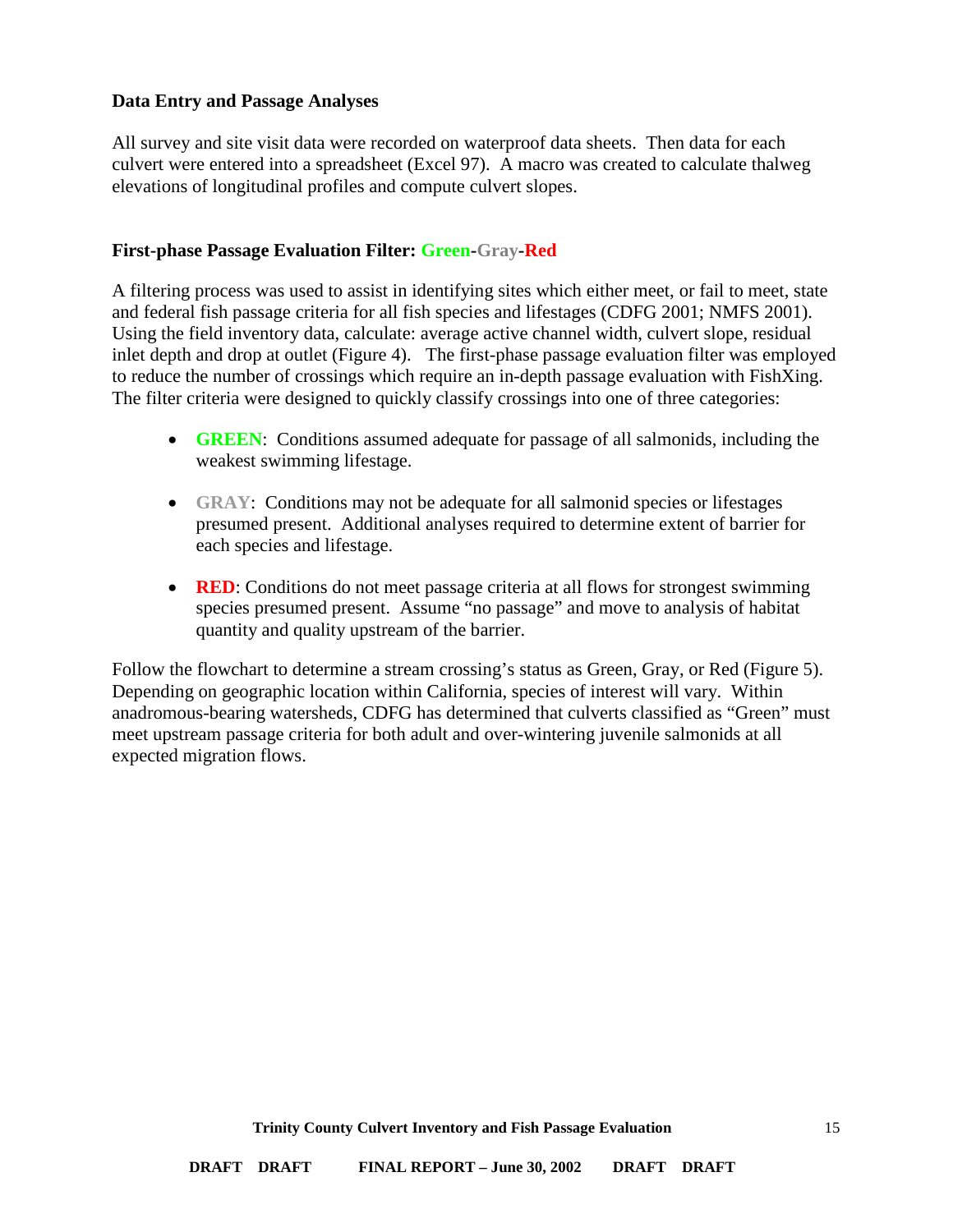

**Figure 4. Measurements used in Green-Grey-Red filtering criteria.** 

Many stream crossings have unique characteristics which may hinder fish passage, yet they are not recognized in the filtering process. For culverts meeting the "Green" criteria, a review of the inventory data and field notes was necessary to ensure no unique passage problems exist before classifying the stream crossings as "100% passable".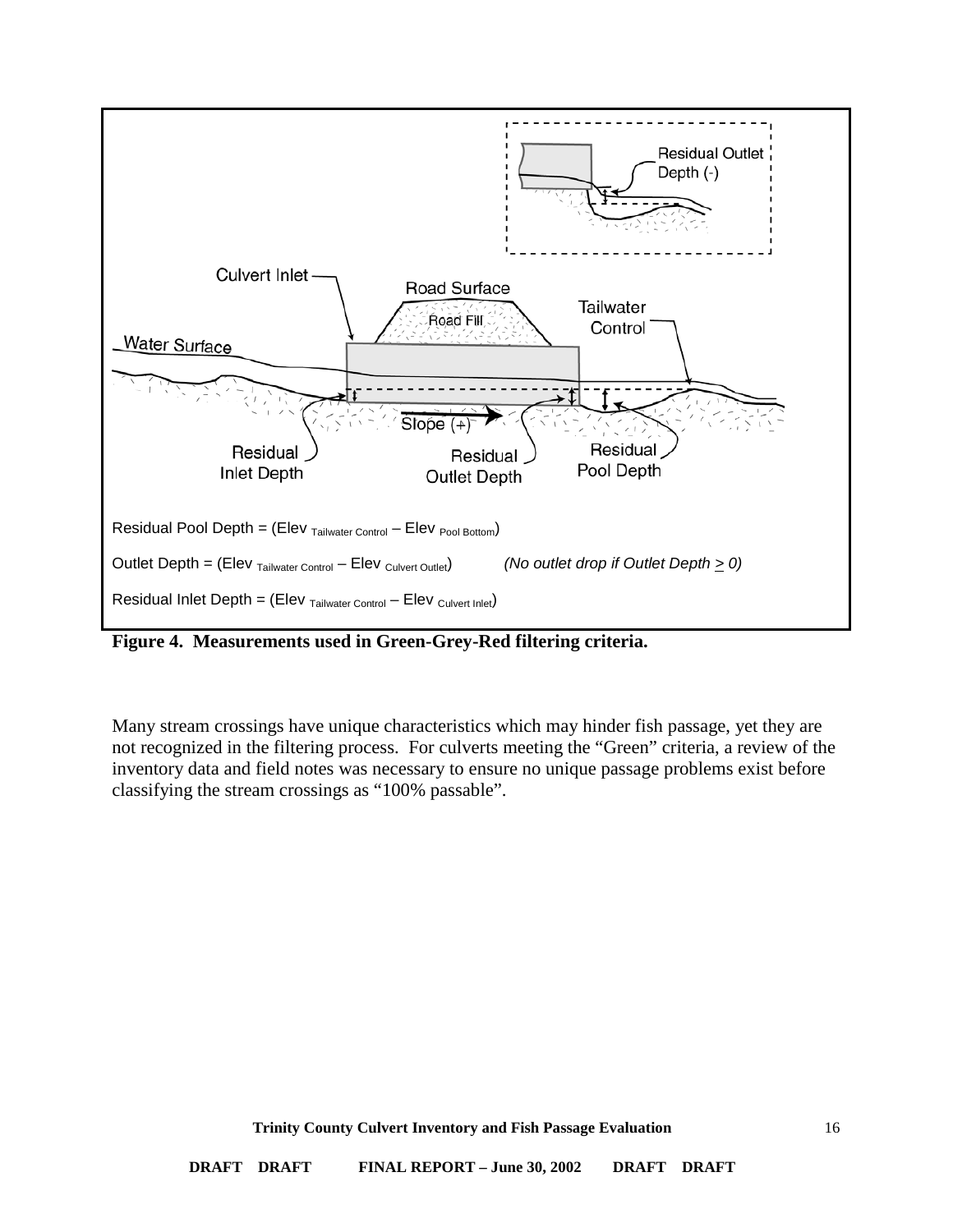

**Trinity County Culvert Inventory and Fish Passage Evaluation**

17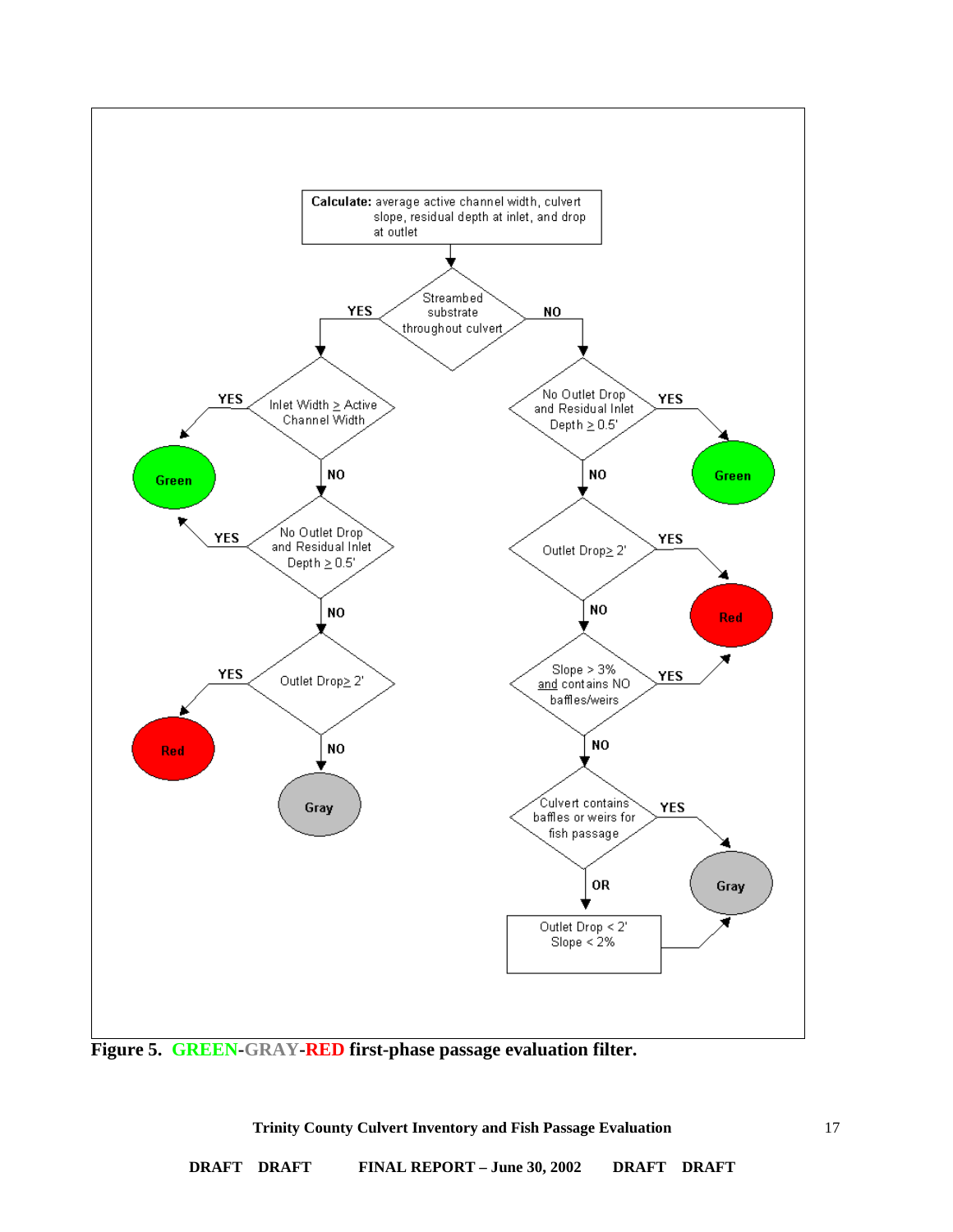**NOTE:** FishXing Overview, Hydrology and Design Flow, Peak Flow Capacity, and Fish Passage Flows sections were written by Michael Love under a separate contract administered by CDFG (Taylor and Love, 2002).

### <span id="page-17-0"></span>FishXing Overview

FishXing is a computer software program developed by Six Rivers National Forest's Watershed Interactions Team - a group of scientists with diverse backgrounds in engineering, hydrology, geomorphology, geology and fisheries biology. Mike Furniss, a Forest Service hydrologist for Six Rivers, managed program development. A CD-ROM final version of FishXing was released in March, 2000. In-depth information regarding FishXing (or a copy) may be obtained at the Fish Crossing homepage on the internet (www.stream.fs.fed.us/fishxing/).

FishXing is an interactive software package that integrates a culvert design and assessment model for fish passage nested within a multimedia educational setting. Culvert hydraulics are well understood and model output closely resembles reality. FishXing successfully models (predicts) hydraulic conditions throughout the culvert over a wide range of flows for numerous culvert shapes and sizes. The model incorporates fisheries inputs including fish species, life stages, body lengths, and leaping and swimming abilities. FishXing uses the swimming abilities to determine whether the culvert installation (current or proposed) will accommodate fish passage at desired range of migration flows, and identify specific locations within the culvert that impede or prevent passage. Software outputs include water surface profiles and hydraulic variables such as water depths and average velocities displayed in both tabular and graphical formats.

FishXing used the survey elevation and culvert specifications to evaluate passage at sites defined as "Grey" by the first-phase evaluation filter for each species and lifestages of salmonids known to currently or historically reside in the Trinity County streams of interest. The swimming abilities and passage criteria used for each species and lifestage are listed Table 2. Although many individual fish will have swimming abilities surpassing those listed below, swim speeds were selected to ensure stream crossings accommodate passage of weaker individuals within each age class.

FishXing and other hydraulic models report the average cross-sectional water velocity, not accounting for spatial variations. Stream crossings with natural substrate or corrugations will have regions of reduced velocities that can be utilized by migrating fish. These areas are often too small for larger fish to use, but can enhance juvenile passage success. The software allows the use of reduction factors that decrease the calculated water velocities proportionally. As shown in Table 2, velocity reduction factors were used in the passage analysis of resident fish and juveniles with specific types of stream crossing structures.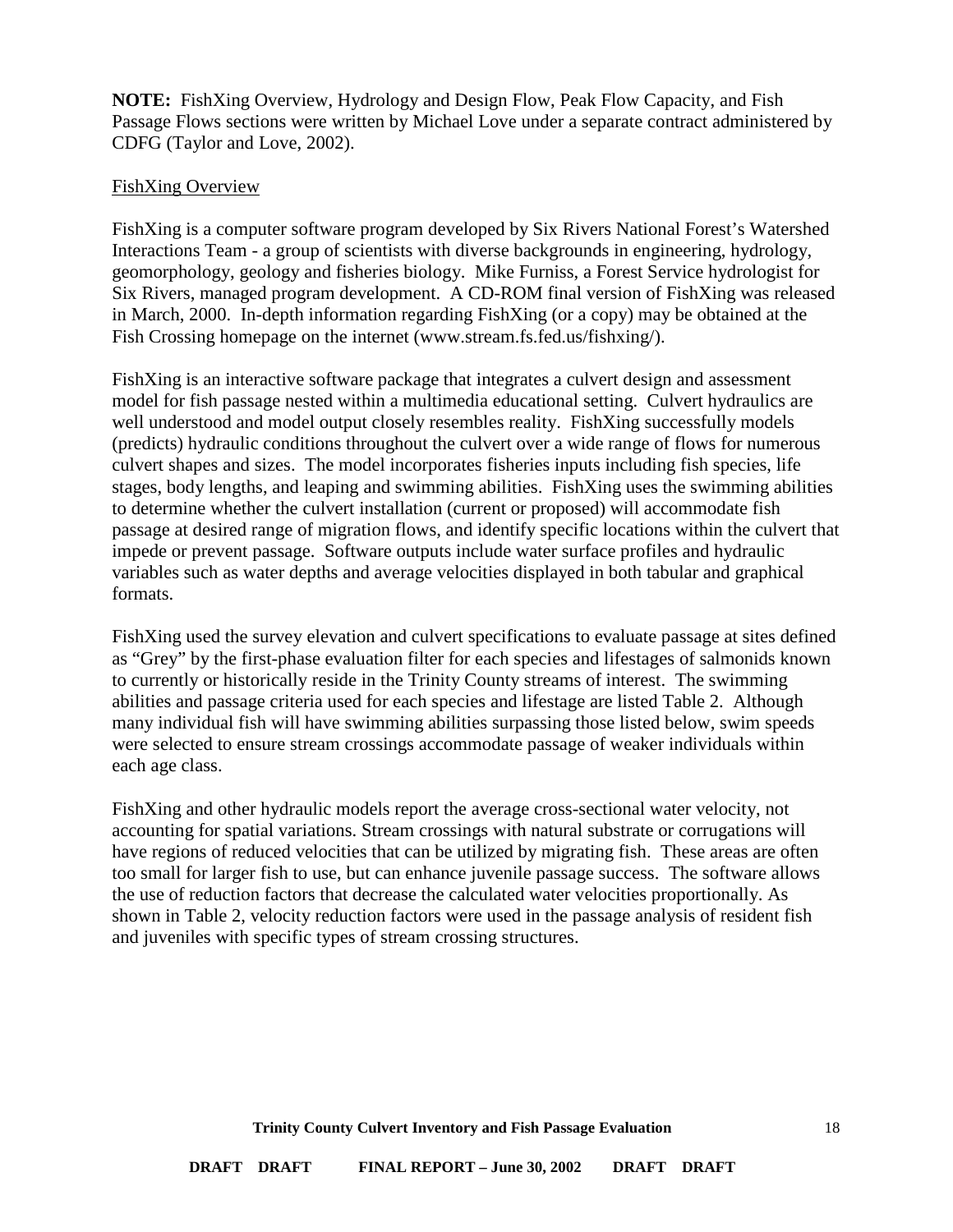Using the FishXing program, the range of flows that meet the depth, velocity, and leaping criteria for each lifestage were identified. The range of flows meeting the passage requirements were then compared to the lower and upper fish passage flows to determine "percent passable".

**Table 2.** Fish species and lifestages used in the fish passage along with associated swimming abilities and passage criteria. Passage flows are based on current adult salmonid criteria combined with observational data from northern California coastal streams.

| <b>Fish Species/Age Class</b>       | <b>Adult</b><br>Steelhead,<br>Chinook, and<br>Coho       | <b>Juvenile</b><br>steelhead and<br>resident<br>rainbow trout<br>$2+$ years old | <b>Juvenile</b><br>steelhead and<br>resident<br>rainbow trout<br>$1+$ years old | <b>Juvenile</b><br>steelhead,<br>coho, and<br>resident<br>rainbow trout<br>young-of-year |
|-------------------------------------|----------------------------------------------------------|---------------------------------------------------------------------------------|---------------------------------------------------------------------------------|------------------------------------------------------------------------------------------|
| Fish Length                         | 500 mm                                                   | $200$ mm                                                                        | 130 mm                                                                          | $80 \text{ mm}$                                                                          |
| <b>Prolonged Mode</b>               |                                                          |                                                                                 |                                                                                 |                                                                                          |
| Swim Speed                          | $6.0$ ft/s                                               | $2.8 \text{ ft/s}$                                                              | $2.4 \text{ ft/s}$                                                              | $2.0$ ft/s                                                                               |
| Time to Exhaustion                  | 30 min                                                   | 30 min                                                                          | $30 \text{ min}$                                                                | $30 \text{ min}$                                                                         |
| <b>Burst Mode</b>                   |                                                          |                                                                                 |                                                                                 |                                                                                          |
| Swim Speed                          | $10.0$ ft/s                                              | $6.4 \text{ ft/s}$                                                              | $4.5$ ft/s                                                                      | $3.0$ ft/s                                                                               |
| Time to Exhaustion                  | 5s                                                       | 5s                                                                              | 5s                                                                              | 5s                                                                                       |
| <b>Velocity Reduction Factors**</b> | Inlet $= 1.0$<br>$\text{Barrel} = 1.0$<br>Outlet = $1.0$ | $Inlet = 0.8$<br>Barrel = $0.6$<br>Outlet = $0.8$                               | $Inlet = 0.8$<br>Barrel = $0.6$<br>Outlet = $0.8$                               | $Inlet = 0.8$<br>$\text{Barrel} = 0.6$<br>Outlet = $0.8$                                 |
| Maximum Leaping Speed               | $12.0$ ft/s                                              | $6.4 \text{ ft/s}$                                                              | $4.5 \text{ ft/s}$                                                              | $3.0$ ft/s                                                                               |
| Minimum Required Water Depth        | $0.8$ ft                                                 | $0.5$ ft                                                                        | $0.3$ ft                                                                        | $0.2$ ft                                                                                 |
| <b>Upper Passage Flow</b>           | 2% flow<br>(Nov-April)                                   | 10% flow<br>(Nov-April)                                                         | 10% flow<br>(Nov-April)                                                         | 10% flow<br>(Nov-April)                                                                  |
| Lower Passage Flow                  | 95% flow<br>(Nov-April)                                  | 95% flow (Nov-<br>April)                                                        | $95%$ flow<br>(Nov-April)                                                       | 95% flow<br>(Nov-April)                                                                  |

\*\* Velocity reduction factors only apply to culverts with corrugated walls, baffles, or natural substrate. All other culverts had reduction factors of 1.0 for all fish.

### <span id="page-18-0"></span>Hydrology and Design Flow

When examining stream crossings that require fish passage, three specific flows are considered: peak flow capacity of the stream crossing, the upper fish passage flow, and the lower fish passage flow. Because flow is not gauged on most small streams, it must be estimated using techniques that required hydrologic information about the stream crossing's contributing watershed, including:

- Drainage area;
- Mean annual precipitation;
- Mean annual potential evapotranspiration; and
- Average basin elevation.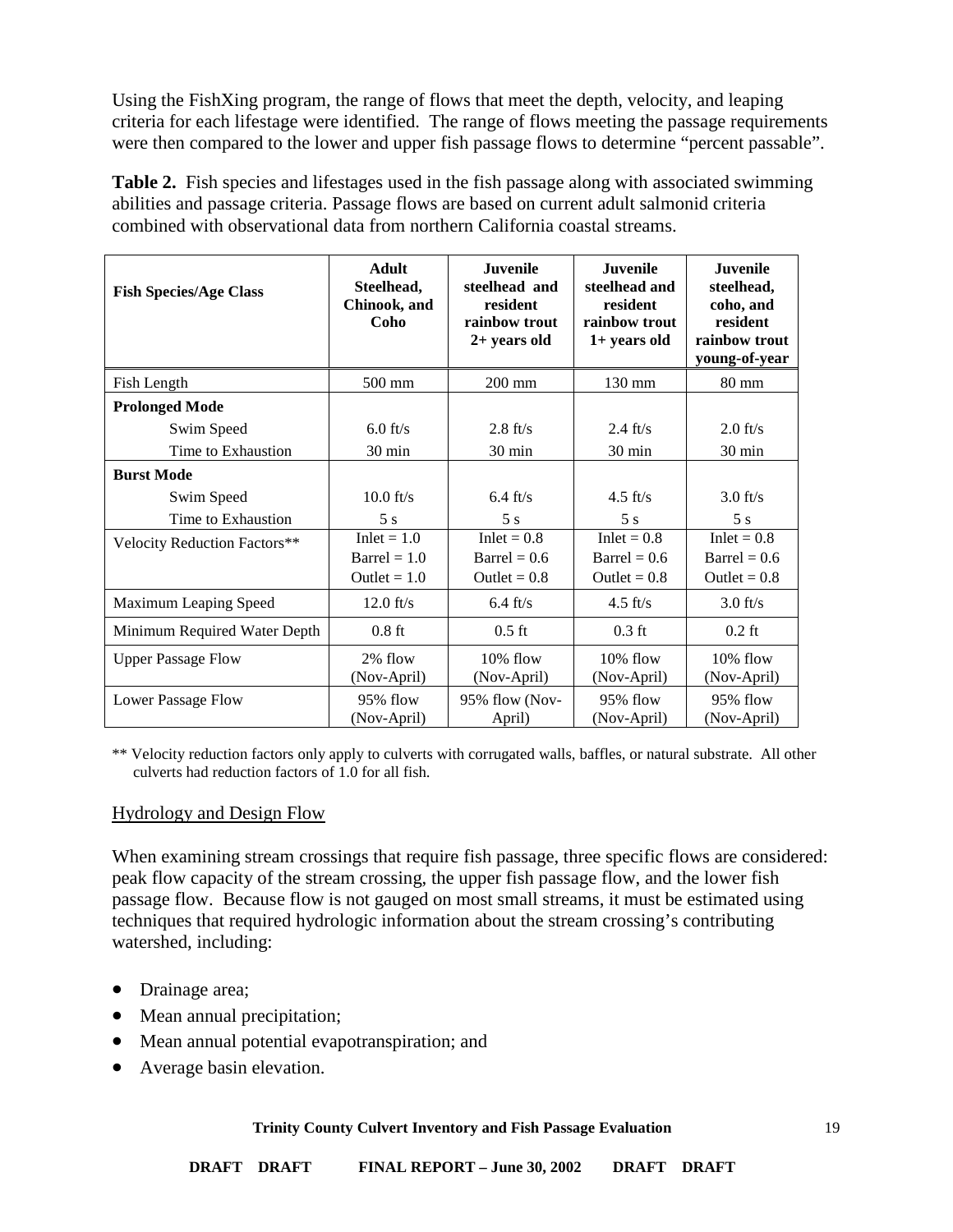Drainage area and basin elevations were calculated from a 1:24,000 USGS topographic map. For most projects, mean annual precipitation (MAP) and potential evapotranspiration (PET) are estimated from regional maps produced by Rantz (1968).

### <span id="page-19-0"></span>Peak Flow Capacity

Peak flows are typically defined in terms of a recurrence interval, but reported as a quantity; often as cubic feet per second (c.f.s.). Current guidelines recommend all stream crossings pass the flow associated with the 100-year flood without damage to the stream crossing (NMFS, 2001). Additionally, infrequently maintained culverted crossings should accommodate the 100 year flood without overtopping the culvert's inlet.

Determination of a crossing's flood capacity assisted in ranking sites for remediation. Undersized crossings have a higher risk of catastrophic failure, which often results in the immediate delivery of sediment from the road- fill into the downstream channel. Undersized crossings can also adversely effect sediment transport and downstream channel stability, creating conditions that hinder fish passage, degrade habitat, and may cause damage to other stream crossings and/or private property.

## **The first step was to estimate hydraulic capacity of each inventoried stream crossing.**

Capacity is generally a function of the shape and cross-sectional area of the inlet. Capacity was calculated for two different headwater elevations: water ponded to the top of the culvert inlet  $(HW/D = 1)$  and water ponded to the top of the road surface  $(HW/F=1)$ . Nomograph equations developed by Piehl et. al (1988) were used to calculate capacity of circular culverts. Federal Highways nomographs presented in Norman et. al (1995) were used for pipe-arches and box culverts. Capacity of embedded culverts were determined using two hydraulic computer models, FishXing and HydroCulv.

**The second step was to estimate peak flows at each crossing**. This required estimating the 2 year, 5-year, 10-year, 25-year, 50-year, and 100-year peak flows. Regional flood estimation equations developed by Waananen and Crippen (1977) were used to estimate peak flows for the various recurrence intervals. The equations incorporate drainage area, MAP, and mean basin elevation as variable to predict peak flow in Northwestern California streams.

**The third step was to compare the stream crossing capacity to peak flow estimates.** Risk of failure was assessed by comparing a stream crossing's hydraulic capacity with the estimated peak flow for each recurrence interval. Each crossing was placed into one of six "sizing" categories:

- 1. equal to or greater than the 100-year flow,
- 2. between the 50-year and 100-year flows,
- 3. between the 25-year and 50-year flows,
- 4. between the 10-year and 25-year flows,
- 5. between the 10-year and 5-year flows.
- 6. less than the 5-year storm flow.

These six categories were utilized in the ranking matrix.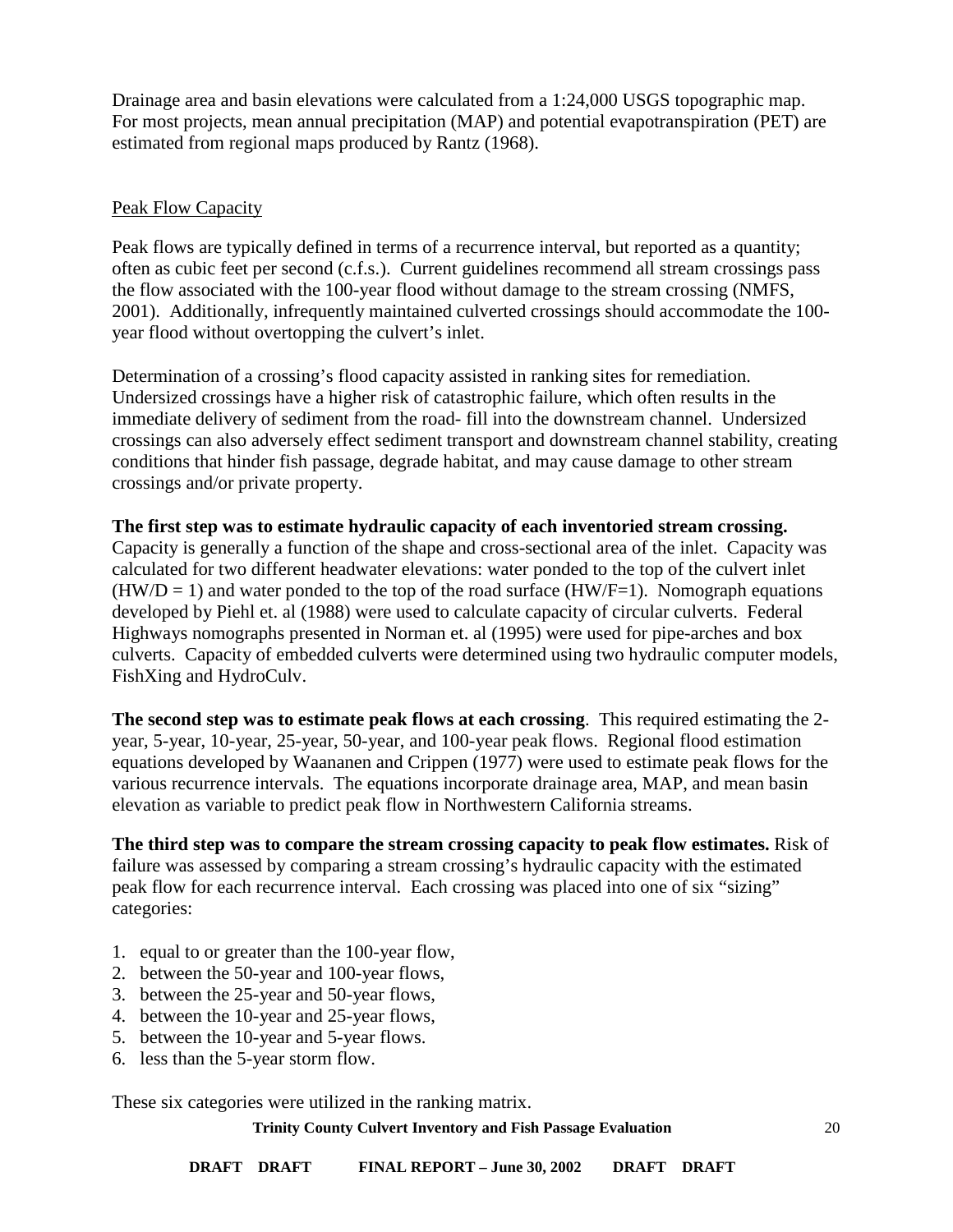### <span id="page-20-0"></span>Fish Passage Flows

It is widely agreed that designing stream crossings to pass fish at all flows is impractical (CDFG 2002; NMFS 2000; Robison et al. 2000; SSHEAR 1998). Although anadromous salmonids typically migrate upstream during higher flows triggered by hydrologic events, it is presumed that migration is naturally delayed during larger flood events. Conversely, during low flow periods on many smaller streams, water depths within the channel can become impassable for both adult and juvenile salmonids. To identify the range of flows that stream crossings should accommodate for fish passage, lower and upper flow limits have been defined specifically for streams within California (CDFG 2002; NMFS 2000).

The NMFS guidelines designate the **lower fish passage flow**  $(Q_{lp})$  for adult, resident, and juvenile fish as the 95% exceedence flow (the flow equaled or exceeded 95% of the time) during the migration period. The **upper fish passage flow for adult salmonids (** $Q_{\text{ho-addit}}$ **)** is defined as the 2% exceedence flow during the period of migration. Due to a lack of a well-defined upper passage flow for migrating juvenile and resident fish, the 10% exceedence flow  $(Q_{hp\text{-}juvenile})$  for the migration period was chosen based on fish observations at stream crossings throughout northwestern California.

For Trinity County, upstream salmonid migration was assumed to occur between November and April. Between the lower and upper passage flows stream crossings should allow unimpeded passage of all adult salmonids.

To evaluate the extent to which a crossing is a barrier, passage was assessed between the lower and upper passage flows for each fish species and lifestage of concern. Identifying the 2% and 95% exceedence flows required obtaining average daily stream flow data from nearby gauged basins. Daily average flow data for small streams in Trinity County were available from the USGS and the US Forest Service Redwood Science Lab (RSL).

The following steps were followed to estimate upper and lower passage flows:

- 1. Obtained flow records from local stream gauges that met the following requirements:
	- At least 5-years of recorded daily average flows (do not need to be consecutive years);
	- A drainage area less than 50 square miles, and preferably less than 10 square miles; and,
	- Unregulated flows (no upstream impoundments or water diversions) during the migration season.
- 2. Discarded flows that fell outside of the migration period (November April).
- 3. Estimated the average daily flow  $(Q_{ave})$  for both the gaged stream and the stream crossings using a regional runoff equation:

 $R = MAP - 0.40$  (PET) – 9.1 (from Rantz 1968)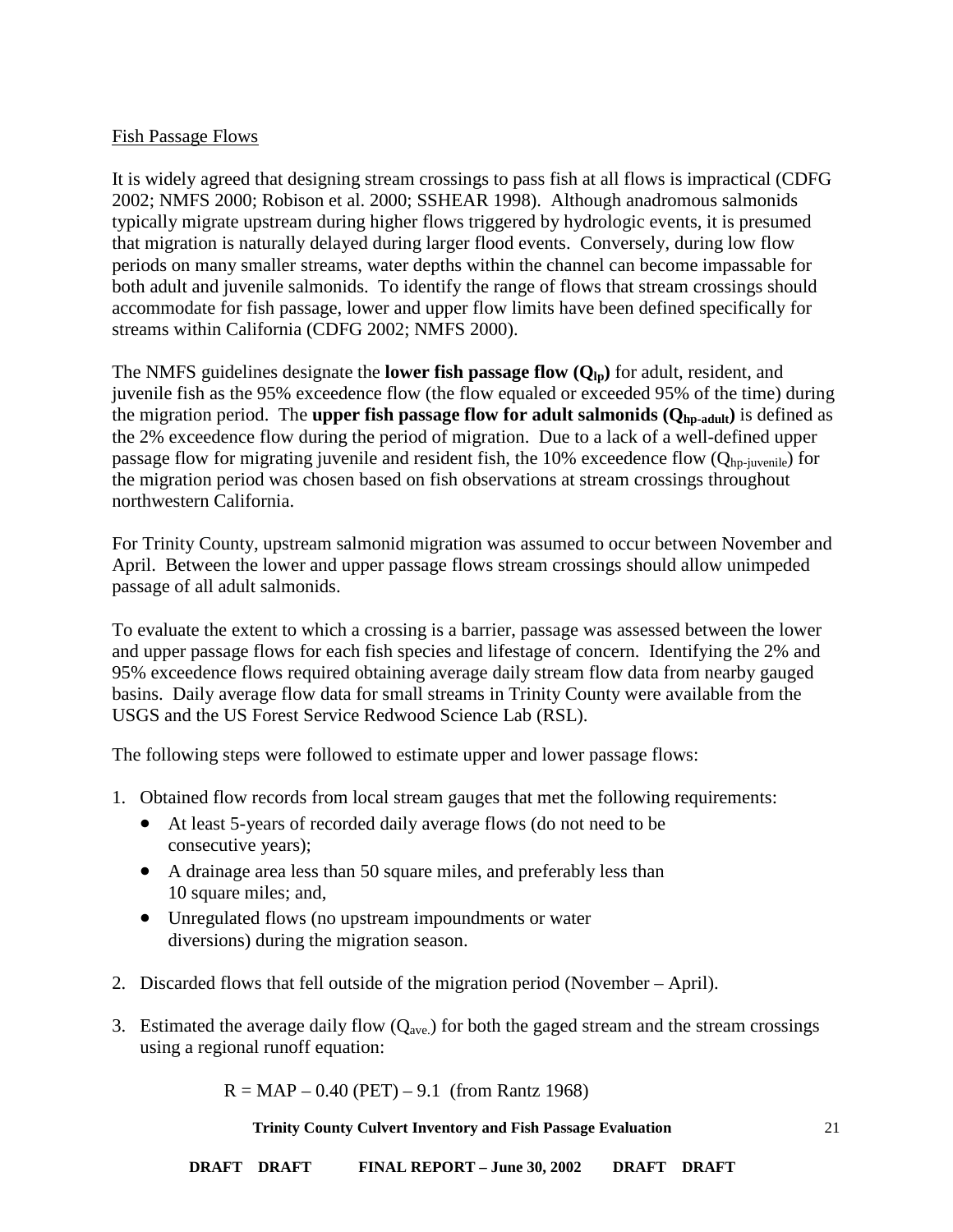and;  $Q_{\text{ave}}$  [cfs/cfs] = 0.0736 x (A) x (R)

Where;

 $R =$  Average annual runoff, in inches/year  $MAP = Mean$  annual precipitation, in inches/year PET = Potential evapotranspiration, in inches/year  $A = \text{drainage area}, \text{ in square miles.}$ 

- 4. Divided the flows for each gauged stream by its estimated average daily discharge to normalize the data. Then created a flow duration table containing exceedence values and associated flows  $(Q/Q<sub>ave</sub>)$ .
- 5. Created a regional flow duration curve by averaging the exceedence flows  $(Q/Q<sub>ave</sub>)$  of the gauged streams (Appendix C).
- 6. Determined the upper and lower passage flows for each stream crossing using the regional flow duration curve and the estimate of  $Q_{ave}$  for the stream crossing.

When analyzing fish passage with FishXing, these flows were used to determine the extent to which the crossing is a barrier. The stream crossing must meet water velocity and depth criteria between  $Q_{lp}$  and  $Q_{hp}$  to be considered 100% passable (NMFS 2000). For the ranking matrix, at each road crossing, the extent of the migration barrier was determined for each salmonid species and lifestage presumed present. Juvenile and resident trout passage was also determined between  $Q_{lp}$  and  $Q_{hp}$ ; however  $Q_{hp}$  was defined as the 10% exceedence flow instead of the 2% exceedence flow.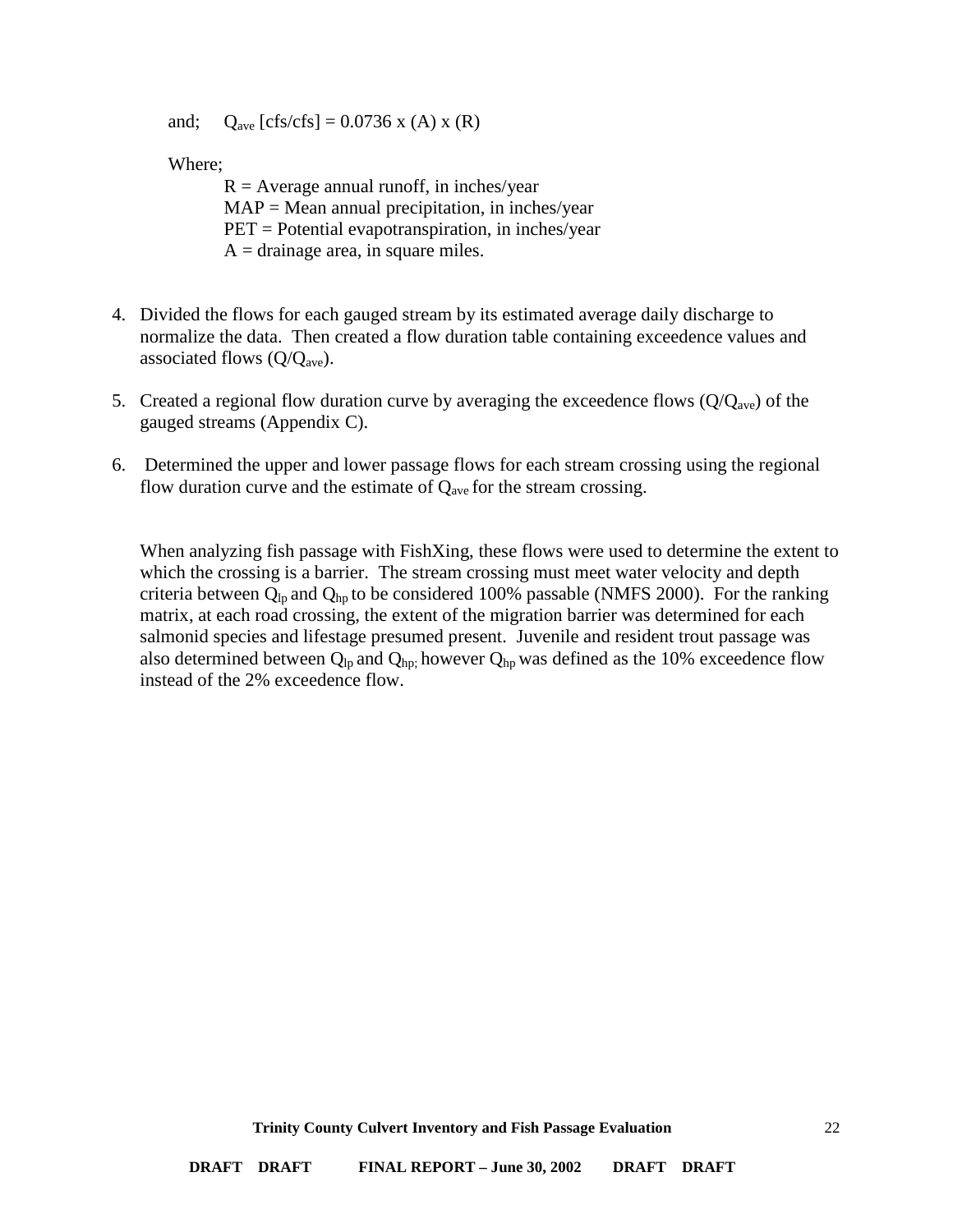### <span id="page-22-0"></span>**Habitat Information**

Because this project addressed fish passage in 47 tributaries within the Trinity River watershed, plan development was based both on prior assessment and evaluation; and on conducting habitat assessment and evaluation as part of the project. Habitat conditions upstream and downstream of culvert locations relied on previously conducted habitat typing or fisheries surveys. Habitat information and fish distribution data were used from reports on file at CDFG and USFS offices in Weaverville and Hayfork. These surveys also provided information on past, present, and future land uses within watersheds that flow through culverts on the Trinity County road system.

Professional judgment from on-site inspection of culverts and stream habitat also aided habitat assessment and evaluation. In some cases, with landowner permission, longer reaches of stream were walked to better assess quality of habitat above and below county culverts. These surveys also aided in the examination of road crossings on private roads.

Length of potential salmonid habitat upstream of each county culvert was estimated off of digitized USGS 7.5 Minute Series topographic maps (Terrain Navigator, Version 3.01 by MapTech). The upper limit of anadromous habitat was considered when the channel exceeded an eight degree slope.

The presence of additional road crossings, above and below each county-maintained site, was also considered when evaluating potential habitat gains. In many cases, additional road crossings existed, either private-maintained, federal (USFS) or state (CALTRANS). These crossings were not evaluated in detail (with FishXing), but were examined for visual estimates of length, slope, and presence of perched outlets.

## <span id="page-22-1"></span>**Initial Ranking of Stream Crossings for Treatment**

The need for extensive habitat information collected in a consistent manner is also time consuming and expensive to generate. Detailed information was not available for many Trinity County watersheds and conducting surveys was beyond the scope (and budget) of this project. The ranking objective was to arrange the sites in an order from high to low priority using a suite of site-specific information. However, the "scores" generated were not intended to be absolute in deciding the exact order of scheduling treatments. Once the first-cut ranking was completed, professional judgment played an important part in deciding the order of treatment. As noted by Robison et al. (2000), numerous social and economic factors influenced the exact order of treated sites.

Because Trinity County intends on treating culvert sites identified as "high-priority" by submitting proposals to various fisheries restoration funding sources, additional opportunities for re-evaluating the biological merit of potential projects will occur through proposal review committees composed of biologists from CDFG and other agencies. The methods for ranking culvert locations is a developing process and will undoubtedly require refinement as additional information is obtained. This report also acknowledges (but makes no attempt to quantify or prioritize) that other potentially high-priority restoration projects exist throughout California, and these must all be considered when deciding where and how to best spend limited restoration funds.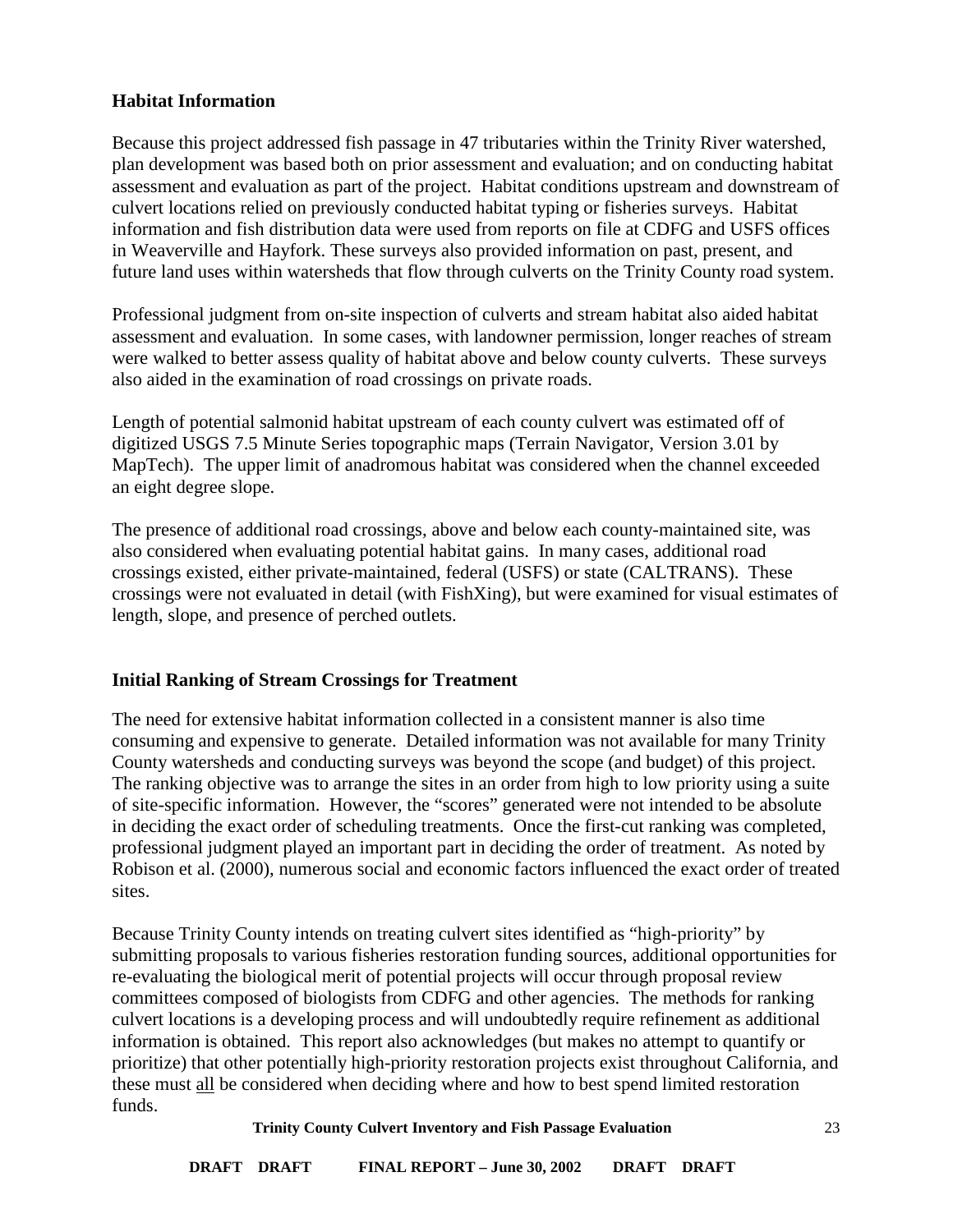However, recent research regarding watershed restoration considers the identification, prioritization, and treatment of migration barriers to restore ecological connectivity for salmonids a vital step towards recovering depressed populations (Roni et al. 2002).

### <span id="page-23-0"></span>Ranking Criteria

The criteria and scoring for ranking stream crossings were consistent with those developed for Part 10 of CDFG's *Salmonid Stream Habitat Restoration Manual* (Taylor and Love, 2002). The method assigns a score or value for the following criteria at each culvert location. The total score is the sum of five criteria: species diversity, extent of barrier, sizing, current condition, and habitat score.

- 1. **Species diversity:** number of salmonid species known to occur (or historically occurred) within the stream reach at the culvert location. **Score:** Because of ESA listing status as threatened coho salmon  $= 2$  points; steelhead in Mad River and Eel River tributaries  $= 2$ points; and non-listing status of chinook salmon and steelhead (in the Trinity River) = **1**  point for each species. **Maximum score = 4 points.**
- 2. **Extent of barrier:** for each species and lifestage known to occur, over the range of estimated migration flows, assign one of the following values. **Score:**  $0 = 80-100\%$ passable; **1** = 60-80% passable; **2** = 40-60% passable; **3** = 20-40% passable; **4** = less than 20% passable;  $5 = 0$ % passable (RED by first-phase evaluation filter). For a total score, sum scores given for adult species and each year-class of juveniles. **Maximum score = 15 points.**
- 3. **Sizing (risk of failure):** for each culvert, assign one of the following values as related to flow capacity. **Score: 0 =** sized to NMFS standards of passing 100-year flow at less than inlet height.  $1 =$  sized for at least a 50-year flow, low risk.  $2 =$  sized for at least a 25-year flow, moderate risk.  $3 =$  sized for less than a 25-year flow, moderate to high risk of failure.  $4 =$  sized for less than a 10-year event, high risk of failure.  $5 =$  sized for less than a five-year event, high risk of failure.
- 4. **Current condition:** for each culvert, assign one of the following values. **Score: 0** = good condition.  $1 = \text{fair}$ , showing signs of wear.  $3 = \text{poor}$ , floor rusting through, crushed by roadbase, etc. **5** = extremely poor, floor rotted-out, severely crushed, damaged inlets, collapsing wingwalls, slumping roadbase, etc.
- 5. **Habitat quantity:** above each crossing, length in feet to sustained 8% gradient. **Score:**  Starting at a 500' minimum; 0.5 points for each 500' length class (**example**: **0** points for <500'; **1** point for 1,000'; **2** points for 2,000'; **3.5** points for 3,500'; and so on). **Maximum score = 10 points.**
- 6. **Habitat quality:** for each stream, assign a "multiplier" of quality (relative to other streams in inventory) after reviewing available habitat information.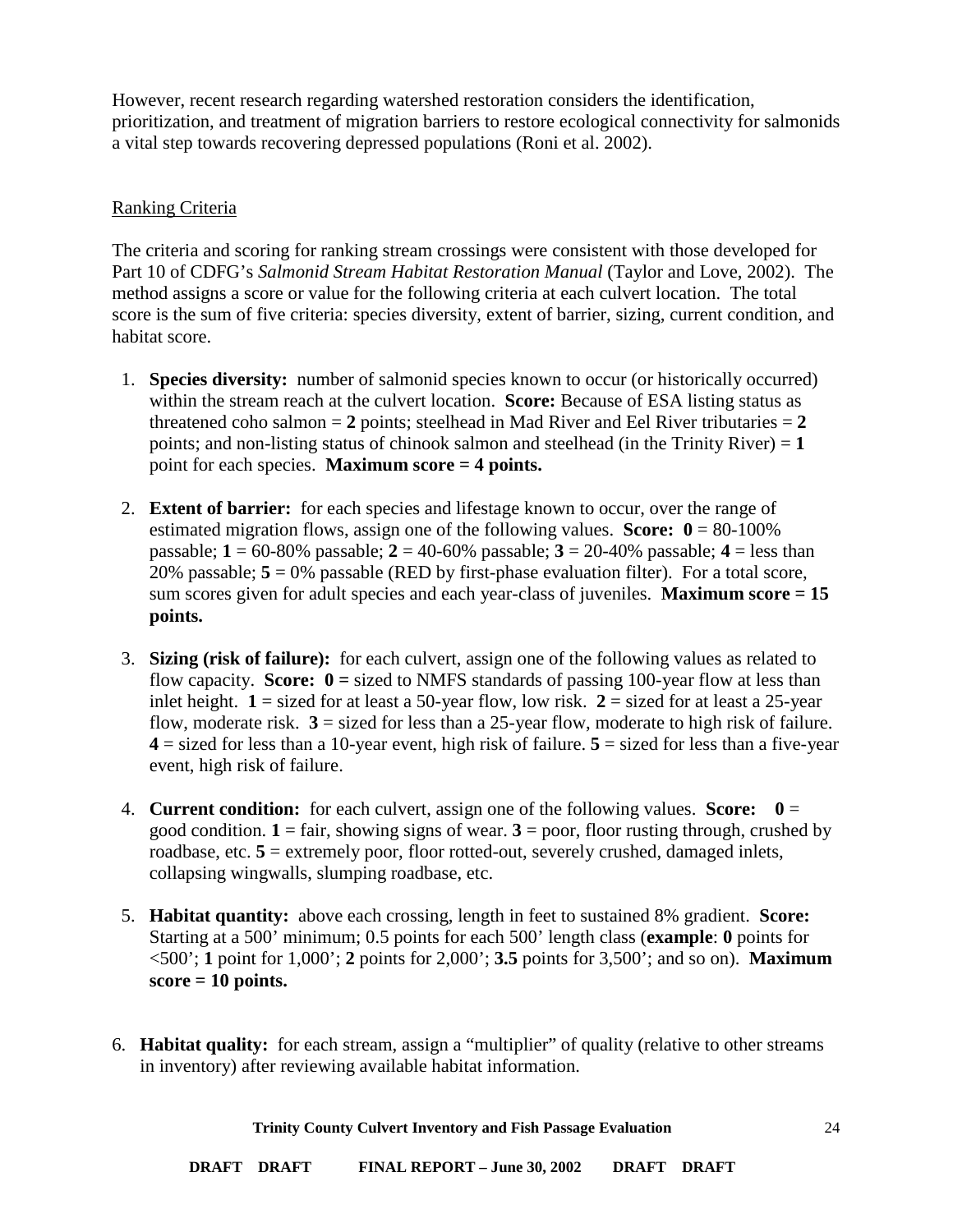- **Score: 1.0 = Excellent-** Relatively undeveloped, "pristine" watershed conditions. Habitat features include dense riparian zones with mix of mature native species, frequent pools, highquality spawning areas, cool summer water temperatures, complex in-channel habitat, and/or channel floodplain relatively intact. High likelihood of no future human development. Presence of migration barrier(s) is obviously the watershed's limiting factor.
- **0.75 = Good-** Habitat is fairly intact, but human activities have altered the watershed with likelihood of continued activities. Habitat still includes dense riparian zones of native species, frequent pools, spawning gravels, cool summer water temperatures, complex inchannel habitat, and/or channel floodplain relatively intact. Presence of migration barrier(s) is most likely one of the watershed's primary limiting factor.
- **0.5 = Fair-** Human activities have altered the watershed with likelihood of continued (or increased) activities, with apparent effects to watershed processes and features. Habitat impacts include riparian zone present but lack of mature conifers and/or presence of nonnative species, infrequent pools, sedimentation evident in spawning areas (pool tails and riffle crests), summer water temperatures periodically exceed stressful levels for salmonids, sparse in-channel complex habitat, floodplain intact or slightly modified). Presence of migration barrier(s) may be one of the watershed's limiting factor (out of several factors).
- **0.25 = Poor-** Human activities have drastically altered the watershed with high likelihood of continued (or increased) activities, with apparent effects to watershed processes. Habitat impacts include riparian zones absent or severely degraded, little or no pool formations, excessive sedimentation evident in spawning areas (pool tails and riffle crests), stressful to lethal summer water temperatures common, lack of in-channel habitat, floodplain severely modified with levees, riprap, and/or residential or commercial development. Other limiting factors within watershed are most likely of a higher priority for restoration than remediation of migration barriers.
- 7. **Total habitat score:** Multiply #5 by #6 for habitat "score". A multiplier assigned for habitat quality, weighs the final score more on quality than sheer quantity of upstream habitat. **Maximum score = 10 points.**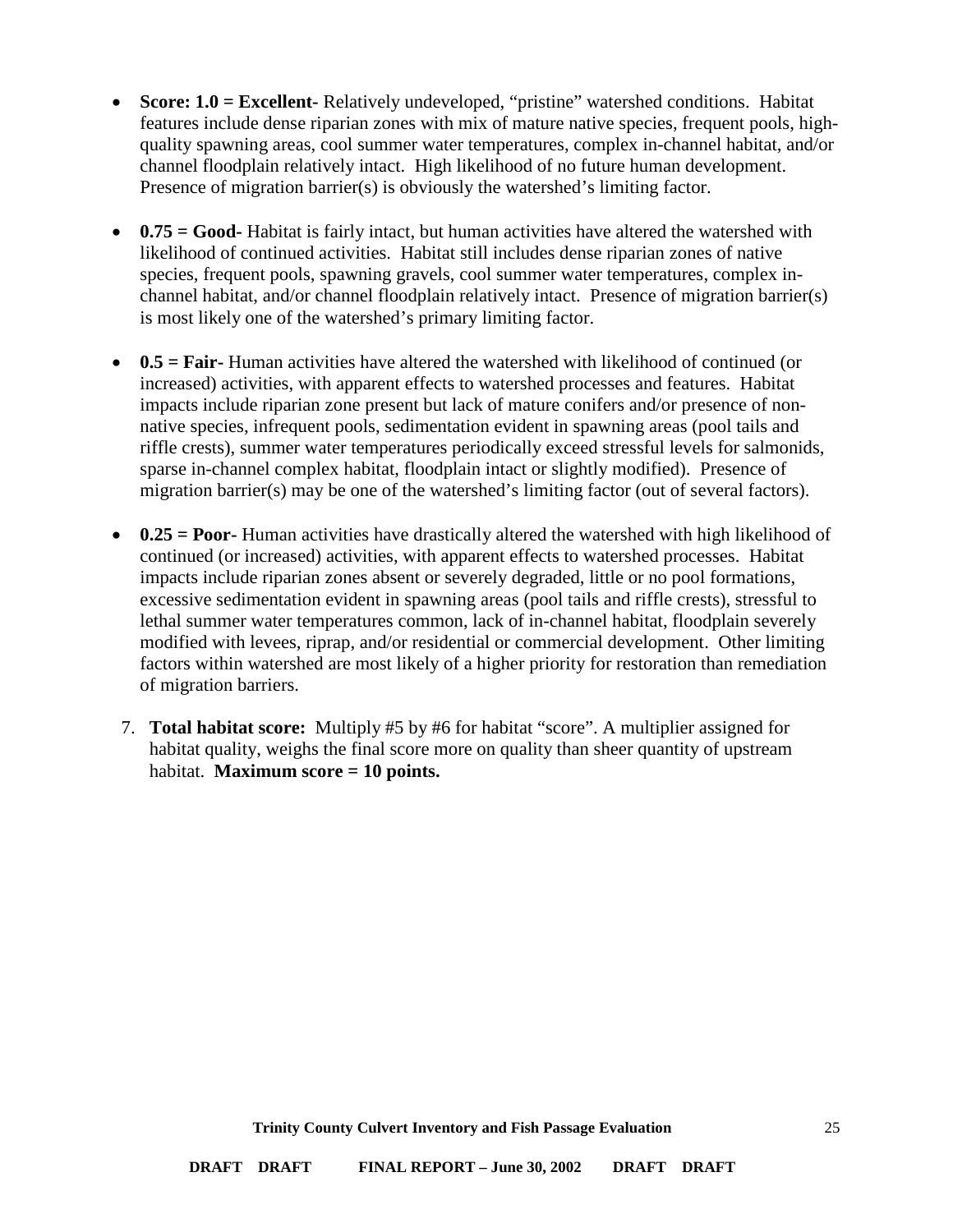For each culvert location, the five ranking criteria were entered into a spreadsheet and total scores computed. Then the list was sorted by "Total Score" in a descending order to determine an initial ranking. On closer review of the rank, some professional judgment was used to slightly adjust the rank of several sites. The list was then divided subjectively into groups defined as "high", "medium", or "low" priority.

The high-priority sites were generally characterized as complete migration barriers with significant amounts of upstream habitat for several species of anadromous salmonids. Mediumpriority sites were characterized as limited in upstream habitat gains, limited species diversity, and/or were only barriers to juvenile migration. Low-priority sites were either limited in upstream habitat, habitat condition was poor, and/or the site allowed passage of adults and most juveniles.

Remediation of culvert sites identified as "high-priority" should be accomplished by submitting proposals to various fisheries restoration funding sources. The information provided in this report should be used to document the logical process employed to identify, evaluate, and rank these migration barriers.

Trinity County Public Works should consider ranking medium and low-priority sites a second time, focusing mainly on culvert condition, sizing, and amount of fill material within the road prism. A risk assessment may be conducted to determine the consequence of potential sediment delivery to the downstream channel if or when a crossing failed. Most medium and low-priority sites should not be considered candidates for treatment via limited restoration funding sources, unless an imminent site failure would deliver a significant amount of sediment to downstream salmonid habitat.

However, this information will provide Trinity County Public Works a list of sites in need of future replacement with county road maintenance funds. When these replacements are implemented, this report should provide guidance on treatments with properly-sized crossings conducive to adequate flow conveyance and unimpeded fish passage.

### <span id="page-25-0"></span>Additional Considerations for Final Ranking

On a site-specific basis, some or all of these factors were considered in rearranging the first-cut ranking to develop a final list for project scheduling:

- 1. Fish observations at crossings. Sites where fish were observed during migration periods were given higher priority in the final ranking. The species of salmonids observed, the number of fish, frequency of attempts, and the number of failed versus successful passage attempts were important variables considered. Sites with fish present are areas where immediate re-colonization of upstream habitat is likely to occur.
- 2. Stocks of fish presumed present. Streams likely to support the spawning and rearing of wild winter-run and/or summer-run steelhead were given a higher priority. This included tributaries to the New River, North Fork of the Trinity River, and Canyon Creek.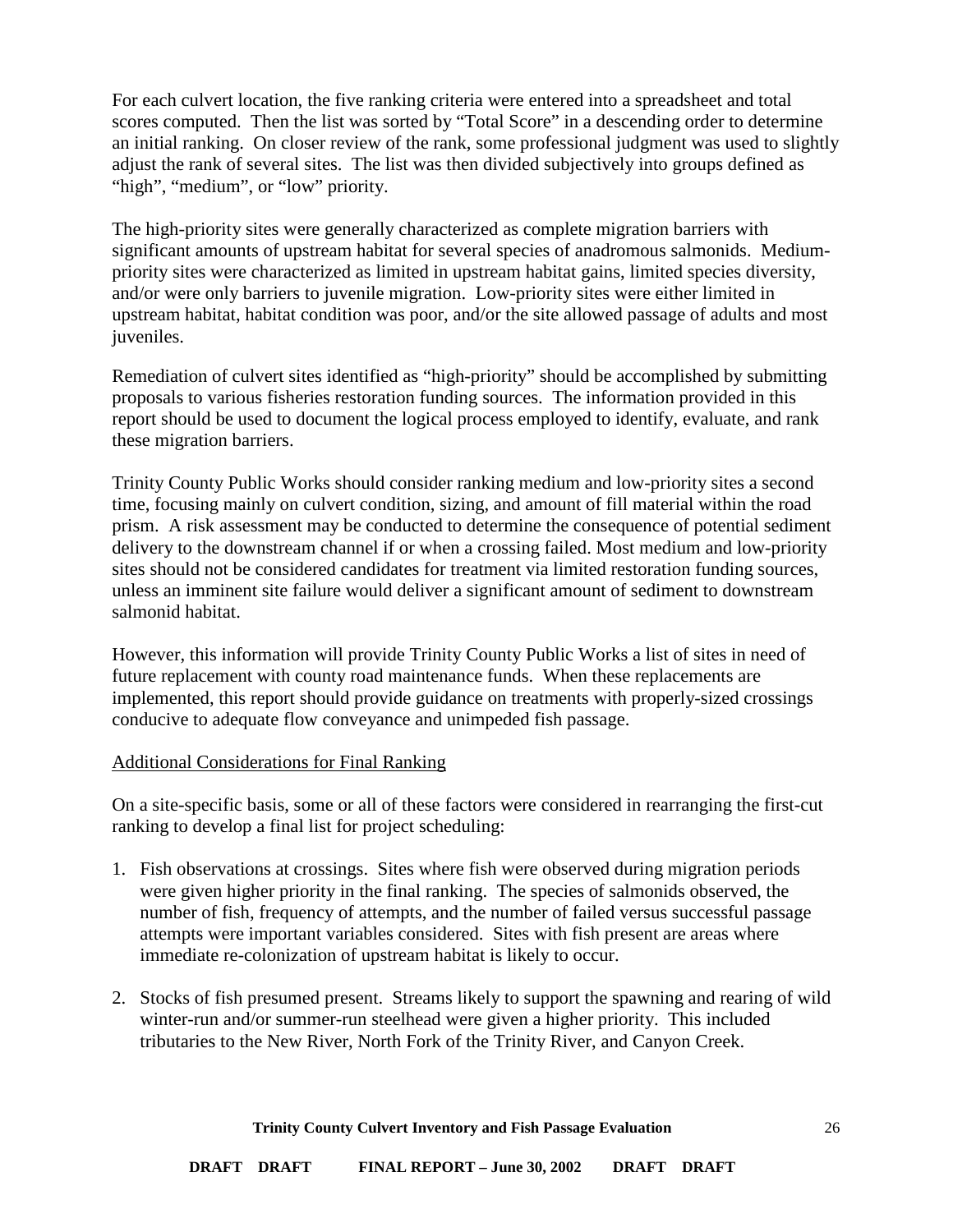- 3. Amount of road fill. At stream crossings that were undersized and/or in poor condition, we examined the volume of fill material within the road prism potentially deliverable to the stream channel if the culvert were to fail. With the assistance of the Trinity County Planning Department, the status of these crossings as reported in the Five-County' road erosion assessment project was evaluated and utilized to confirm the potential for sediment delivery.
- 4. Presence, location, and barrier status of other stream crossings. In many cases, an individual stream was crossed by multiple roads under a variety of management or ownership. In these situations, close communication with other road managers was important. If multiple crossings are migration barriers a coordinated effort is required to identify and treat them in a logical manner – generally in an upstream direction starting with the lowermost crossing. In some cases the lowermost crossing was Trinity County-maintained and these sites were raised slightly in the final ranking. Conversely, Trinity County also maintains crossings above state or federal-maintained crossings that are currently impeding and/or blocking fish migration – these county sites were lowered in the final ranking.
- 5. Remediation project cost. With the assistance of the Trinity County Planning Department, the range of treatment options and associated costs were examined when determining the order in which to proceed and the type of treatment to implement at specific sites. In cases where Federally-listed fish species were present, costs were weighed against the consequences of failing to comply with the Endangered Species Act by not providing unimpeded passage.
- 6. Scheduling of other road maintenance and improvement projects. With the assistance of the Trinity County Planning Department, the upgrading of migration barriers during other scheduled maintenance and/or improvement activities was considered. When undersized or older crossings fail during storms, the County should be prepared to install properly-sized crossings that provide unimpeded passage for all species and life stages of fish.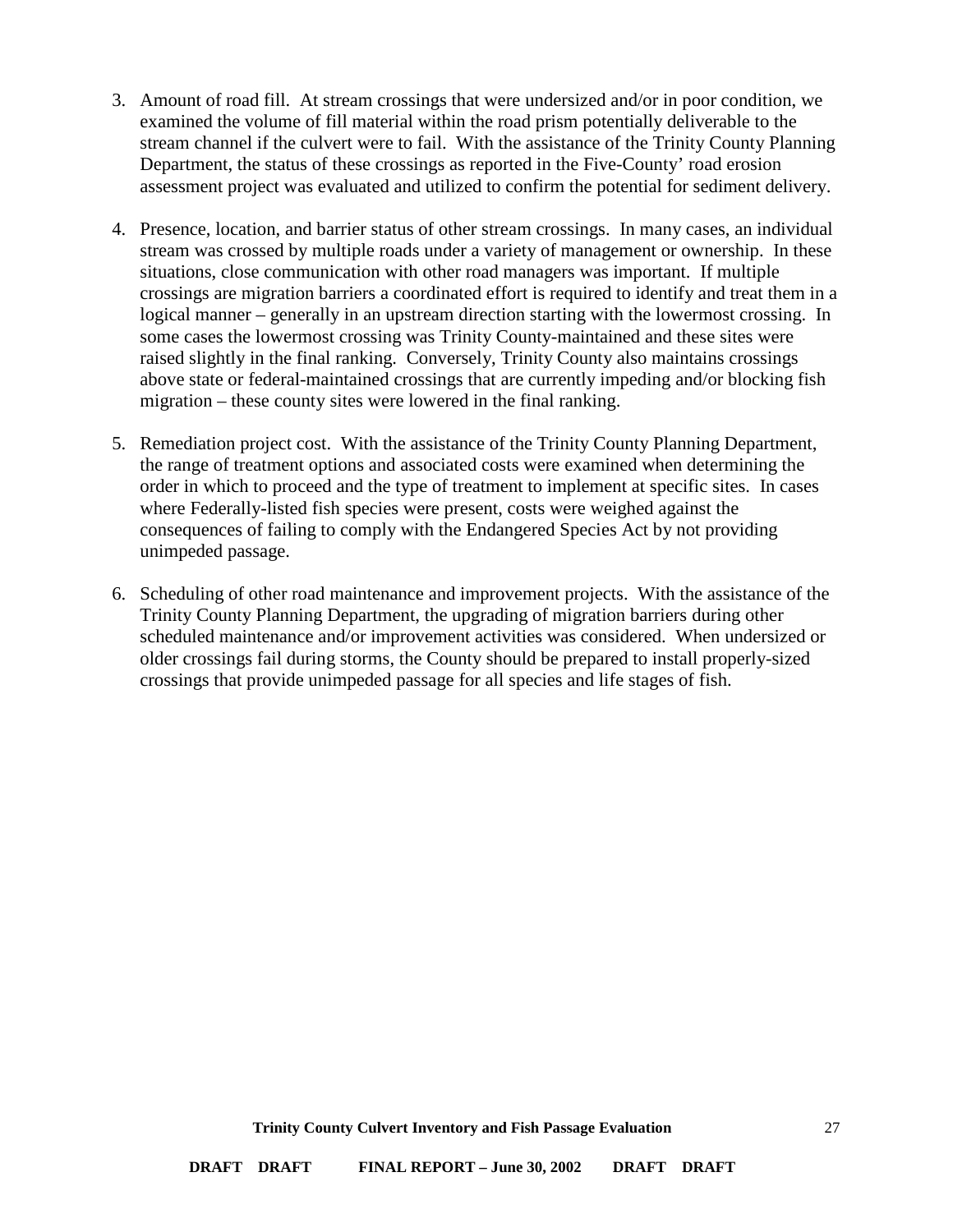### <span id="page-27-0"></span>**RESULTS**

#### <span id="page-27-1"></span>**Initial Site Visits**

Initial site visits were conducted at a total of 107 stream crossings on roads in Trinity County (Table 3). However, only **51** of 107 crossings were surveyed and included in the fish passage evaluation and priority ranking. The reasons for excluding 56 sites in the evaluation varied and are listed in the right-hand column of Table 3. Most site visits and surveys were conducted during fall or spring low flows, which provided safer wading conditions in streams and through culverts.

The 51 surveyed sites were each given a unique ID number that was determined in an upstream direction starting at the Humboldt/Trinity county line and moving in generally a west to east direction (Table 4). A table of the 51 culvert sites inventoried and their location information is provided in Appendix A.

Site-specific characteristics, site photographs, maps, and habitat descriptions for the 51 sites evaluated for passage are provided in a "Catalog of Trinity County Culverts" (Appendix B). The following list is an overview of the culvert inventory:

- 1. A wide variety of culvert configurations and materials were discovered.
- 2. Some culverts were in poor condition (seven sites or 14%) and are due for replacement. Another 21 culverts (41%) were described as in "fair" condition, and starting to show signs of deterioration.
- 3. Most culverts were undersized when compared to recently released NMFS guidelines that recommend stream crossings pass the 100-year storm flow at less than 100% of inlet height. Only three sites (Gwin Gulch/Canyon Creek Road; Black Lassic Creek/Van Duzen Road; and Red Lassic/Van Duzen Road) were sized to pass more than a 100-year storm discharge. This is mostly likely because many county road crossings were constructed prior to the development of these conservative guidelines. Another four crossings were sized to pass between a 25-year and 50-year storm flow: PantherCreek/Ruth-Zenia Road (28-years); Quinby Creek/Denny Road (29-years); Unnamed trib to Mad River/Mad River Road (37 years); and Middle Weaver Creek/Oregon Street (47-years).

Thirty-seven of the 51 culverts (or 73%) were extremely undersized, overtopping on less than a ten-year storm flow (Table 4). Twenty-six culverts (51% of all sites) overtopped on a storm flow of less than five years; these sites should be of concern from a road's maintenance and safety point of view.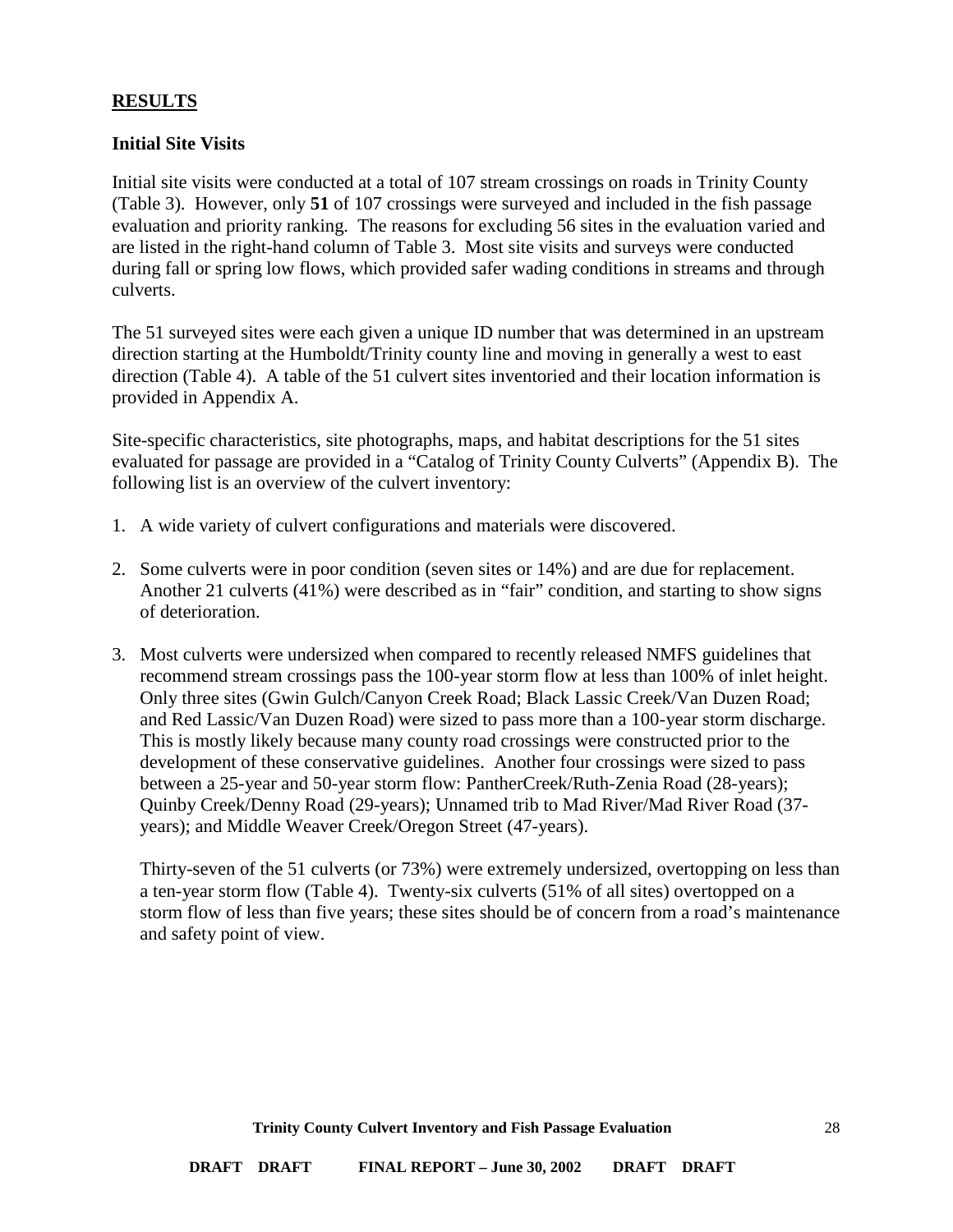| <b>BASIN NAME</b>  | <b>STREAM NAME</b>                  | <b>ROAD NAME</b>                        | <b>SURVEY STATUS</b>               |
|--------------------|-------------------------------------|-----------------------------------------|------------------------------------|
| <b>TRINITY</b>     |                                     |                                         |                                    |
| <b>TRIBUTARIES</b> |                                     |                                         |                                    |
|                    | <b>Trinity House Gulch</b>          | <b>Browns Road</b>                      | <b>SURVEYED</b>                    |
|                    | <b>Dutton Creek</b>                 | <b>Steiner Flat Road</b>                | <b>Bridge</b>                      |
|                    | Tom Lang Gulch                      | Old Highway 231                         | Not fish-bearing                   |
|                    | Deadwood Creek                      | Deadwood Road                           | <b>SURVEYED</b>                    |
|                    | Phillips Gulch                      | <b>Trinity Dam Boulevard</b>            | Not fish-bearing                   |
|                    | Vitzthum Gulch                      | Steel Bridge Road                       | Not fish-bearing                   |
|                    | <b>Jesse Gulch</b>                  | <b>Reading Creek Road</b>               | Not fish-bearing                   |
|                    | Camp Gulch                          | <b>Reading Creek Road</b>               | Not fish-bearing                   |
|                    | Panwauket Gulch                     | Reading Creek Road                      | Not fish-bearing                   |
|                    | <b>Barleyfield Creek</b>            | Reading Creek Road                      | <b>SURVEYED</b>                    |
|                    | Mule Gulch                          | <b>Indian Creek Road</b>                | Ford                               |
|                    | Middleton Gulch                     | Deerlick Springs Road                   | <b>SURVEYED</b>                    |
|                    | Spring Gulch                        | Deerlick Springs Road                   | <b>SURVEYED</b>                    |
|                    | Dark Gulch                          | Lewiston Road                           | Not fish-bearing                   |
|                    | <b>Hoadley Gulch</b>                | <b>Turnpike Road</b>                    | <b>Bridge</b>                      |
|                    | Un-named Tributary in               |                                         |                                    |
|                    | Lewiston                            | Goose Ranch Road                        | <b>SURVEYED</b>                    |
|                    | <b>Little Browns Creek</b>          | Roundy Road                             | <b>SURVEYED</b>                    |
|                    |                                     | <b>East Weaver Creek</b>                |                                    |
|                    | East Branch                         | Road                                    | <b>SURVEYED</b>                    |
|                    | <b>Sharber Creek</b>                | Fountain Ranch Road                     | <b>SURVEYED</b>                    |
|                    | <b>Un-named Tributary</b>           | South Fork Road                         | <b>SURVEYED</b>                    |
|                    | <b>Bell Creek</b>                   | Denny Road                              | <b>SURVEYED</b>                    |
|                    | Panther Creek                       | Denny Road                              | <b>SURVEYED</b>                    |
|                    | Rancheria Creek                     | Denny Road                              | Not fish-bearing                   |
|                    | Quinby Creek                        | Denny Road                              | <b>SURVEYED</b>                    |
|                    | Fall Creek                          | Denny Road                              | Not fish-bearing                   |
|                    |                                     | <b>Underwood Mountian</b>               |                                    |
|                    | <b>Un-named Tributary</b>           | Road                                    | <b>SURVEYED</b>                    |
|                    | <b>Barney Gulch</b>                 | East Fork Road                          | <b>SURVEYED</b>                    |
|                    | Fisher Gulch                        | Canyon Creek Road                       | Not fish-bearing                   |
|                    | Rarick Gulch                        | Canyon Creek Road                       | <b>SURVEYED</b>                    |
|                    | Gwin Gulch                          | Canyon Creek Road                       | <b>SURVEYED</b>                    |
|                    | Conrad Gulch                        | Canyon Creek Road                       | <b>SURVEYED</b>                    |
|                    | Maple Creek                         | Dutch Creek Road                        | <b>SURVEYED</b>                    |
|                    | Dutch Creek                         | Dutch Creek Road                        | Ford                               |
|                    | <b>Conner Creek</b>                 | Red Hill Road                           | <b>SURVEYED</b>                    |
|                    | <b>Conner Creek</b>                 | <b>Connor Creek Road</b>                | <b>SURVEYED</b>                    |
|                    | <b>Conner Creek</b>                 | Red Hill Road                           | Not fish-bearing                   |
|                    | McKinney Gulch                      | Red Hill Road                           | <b>SURVEYED</b>                    |
|                    | Mill Creek                          | Dutch Creek Road                        | Not fish-bearing                   |
|                    | Deep Gulch                          | Dutch Creek Road                        | Not fish-bearing                   |
|                    | Soldier Creek                       | Dutch Creek Road                        | <b>SURVEYED</b>                    |
|                    | <b>Soldier Creek</b>                | Evans Bar Road                          | <b>SURVEYED</b>                    |
|                    | <b>Bell Gulch</b>                   | Dutch Creek Road                        | Not fish-bearing                   |
|                    | <b>Bell Gulch</b><br>Sheridan Creek | Evans Bar Road                          | Not fish-bearing                   |
|                    | Oregon Gulch                        | <b>Sky Ranch Road</b><br>Sky Ranch Road | Not fish-bearing                   |
|                    | Sidney Gulch                        | <b>Memorial Drive</b>                   | <b>SURVEYED</b><br><b>SURVEYED</b> |
|                    |                                     |                                         |                                    |

**Table 3.** List of 107 stream-crossing locations visited in Trinity County.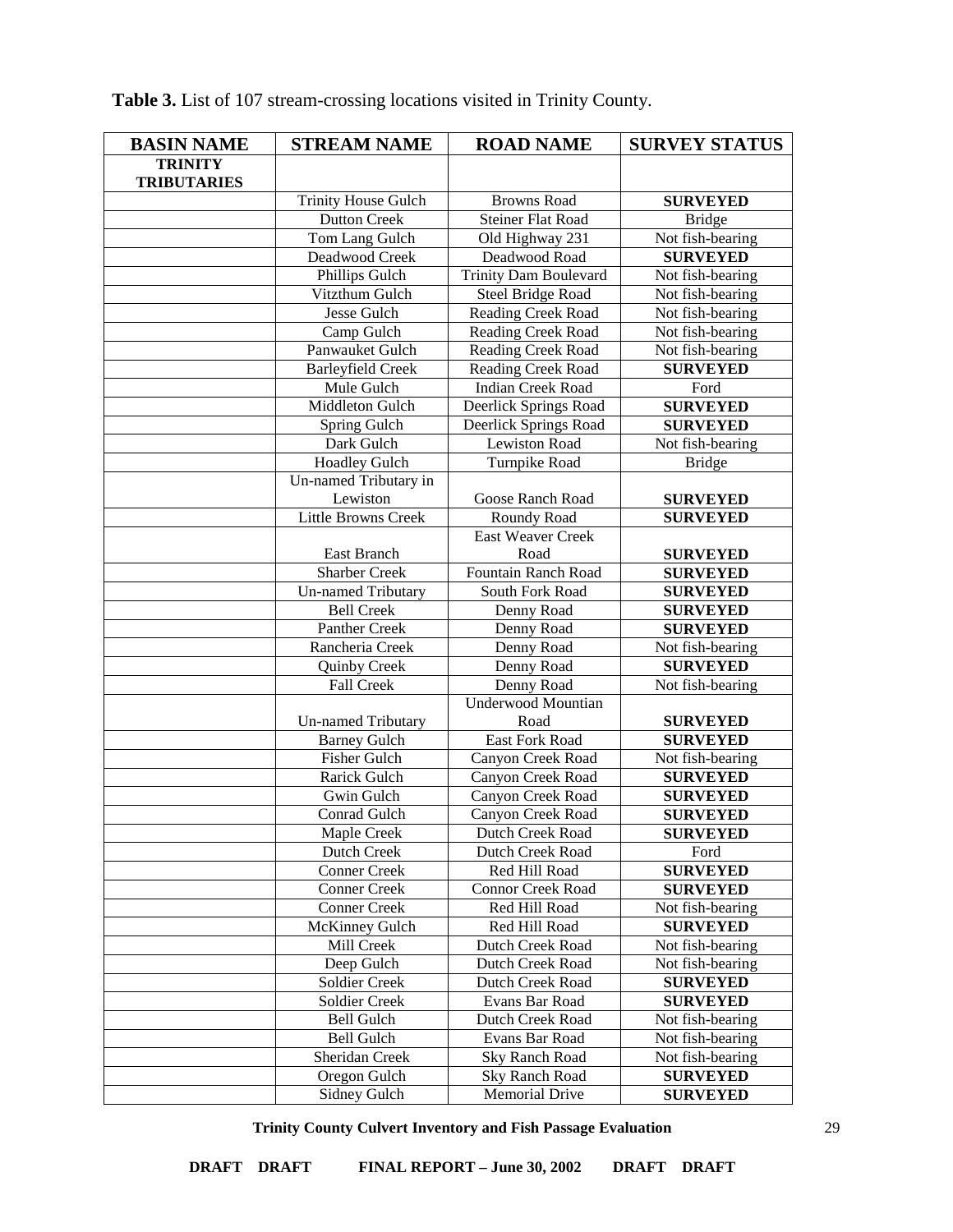| <b>BASIN NAME</b>         | <b>STREAM NAME</b>         | <b>ROAD NAME</b>         | <b>SURVEY STATUS</b>  |
|---------------------------|----------------------------|--------------------------|-----------------------|
| <b>TRINITY</b>            |                            |                          |                       |
| <b>TRIBUTARIES</b>        |                            |                          |                       |
|                           | Garden Gulch               | <b>Easter Avenue</b>     | <b>SURVEYED</b>       |
|                           | <b>Middle Weaver Creek</b> | Oregon Street            | <b>SURVEYED</b>       |
|                           | Ten Cent Gulch             | <b>Center Street</b>     | Not fish-bearing      |
|                           | Lance Gulch                | <b>Browns Ranch Road</b> | Not fish-bearing      |
|                           |                            | Oregon to West           |                       |
|                           | West Weaver Creek          | Weaverville              | Bridge – Conspan arch |
|                           | Hawkins Creek              | Hawkins Bar Road         | <b>SURVEYED</b>       |
|                           | Hawkins Creek              | Flame Tree Road          | <b>SURVEYED</b>       |
| <b>South Fork Trinity</b> |                            |                          |                       |
| <b>River</b>              | Grapevine Creek            | Lower South Fork Road    | Not fish-bearing      |
|                           | Monroe Creek               | Lower south Fork Road    | Not fish-bearing      |
|                           | Slide Creek                | Lower south Fork Road    | <b>SURVEYED</b>       |
|                           | Mill Creek                 | Lower south Fork Road    | <b>SURVEYED</b>       |
|                           | <b>Grassy Flat Creek</b>   | Hyampom Road             | <b>SURVEYED</b>       |
|                           | <b>Big Canyon</b>          | Hyampom Road             | Could Not Survey      |
|                           | Dinner Gulch               | Hyampom Road             | Not fish-bearing      |
|                           | Jud Creek                  | Hyampom Road             | <b>SURVEYED</b>       |
|                           | James Creek                | Hyampom Road             | Not fish-bearing      |
|                           | Salt Creek                 | Dips Road                | Fords                 |
|                           | Cedar Gulch                | Hyampom Road             | Not fish-bearing      |
|                           | <b>Bean Gulch</b>          | Hyampom Road             | Not fish-bearing      |
|                           | Kingsbury Gulch            | Riverview Road           | <b>SURVEYED</b>       |
|                           | Kingsbury Gulch            | Morgan Hill Road         | <b>SURVEYED</b>       |
|                           | Morgan Gulch               | Morgan Hill Road         | Not fish-bearing      |
|                           | Coonrod Gulch              | Morgan Hill Road         | Not fish-bearing      |
|                           | McCovey Gulch              | Morgan Hill Road         | Not fish-bearing      |
|                           | <b>Thompson Gulch</b>      | Laurel Drive             | Not fish-bearing      |
|                           | Thompson Gulch             | <b>Brady Road</b>        | Not fish-bearing      |
|                           | Carter Gulch               | <b>Brady Road</b>        | Not fish-bearing      |
|                           | Carter Gulch               | Laurel Drive             | Not fish-bearing      |
|                           | Donaldson Creek            | <b>Big Creek Road</b>    | <b>SURVEYED</b>       |
|                           | Little Barker Creek        | <b>Barker Creek Road</b> | <b>SURVEYED</b>       |
|                           | Duncan Creek               | Summit Creek Road        | <b>SURVEYED</b>       |
|                           | <b>Shock Creek</b>         | Summit Creek Road        | Ford                  |
|                           | Summit Creek               | Summit Creek Road        | Ford                  |
|                           | Summit Creek               | Summit Creek Road        | Ford                  |
|                           | Summit Creek               | Summit Creek Road        | <b>SURVEYED</b>       |
|                           | Carrier Gulch              | Wildwood Road            | <b>SURVEYED</b>       |
|                           | <b>Bridge Gulch</b>        | Wildwood Road            | Need Access           |
|                           | Curley Gulch               | Wildwood Road            | Not fish-bearing      |
|                           | Gant Gulch                 | East Fork Hayfork Road   | Not fish-bearing      |
|                           | Sims Creek                 | Sims Creek Road          | Not fish-bearing      |
|                           | Hall City Creek            | Wildwood Road            | <b>SURVEYED</b>       |
| <b>MAD RIVER</b>          | <b>Maynard Creek</b>       | Mad River Road           | Not fish-bearing      |
|                           | Rock Creek                 | Mad River Road           | Not fish-bearing      |
|                           | Olsen Creek                | Mad River Road           | <b>SURVEYED</b>       |
|                           | Cherry Glade Creek         | Mad River Road           | <b>SURVEYED</b>       |

**Table 3 (continued).** List of 107 stream-crossing locations visited in Trinity County.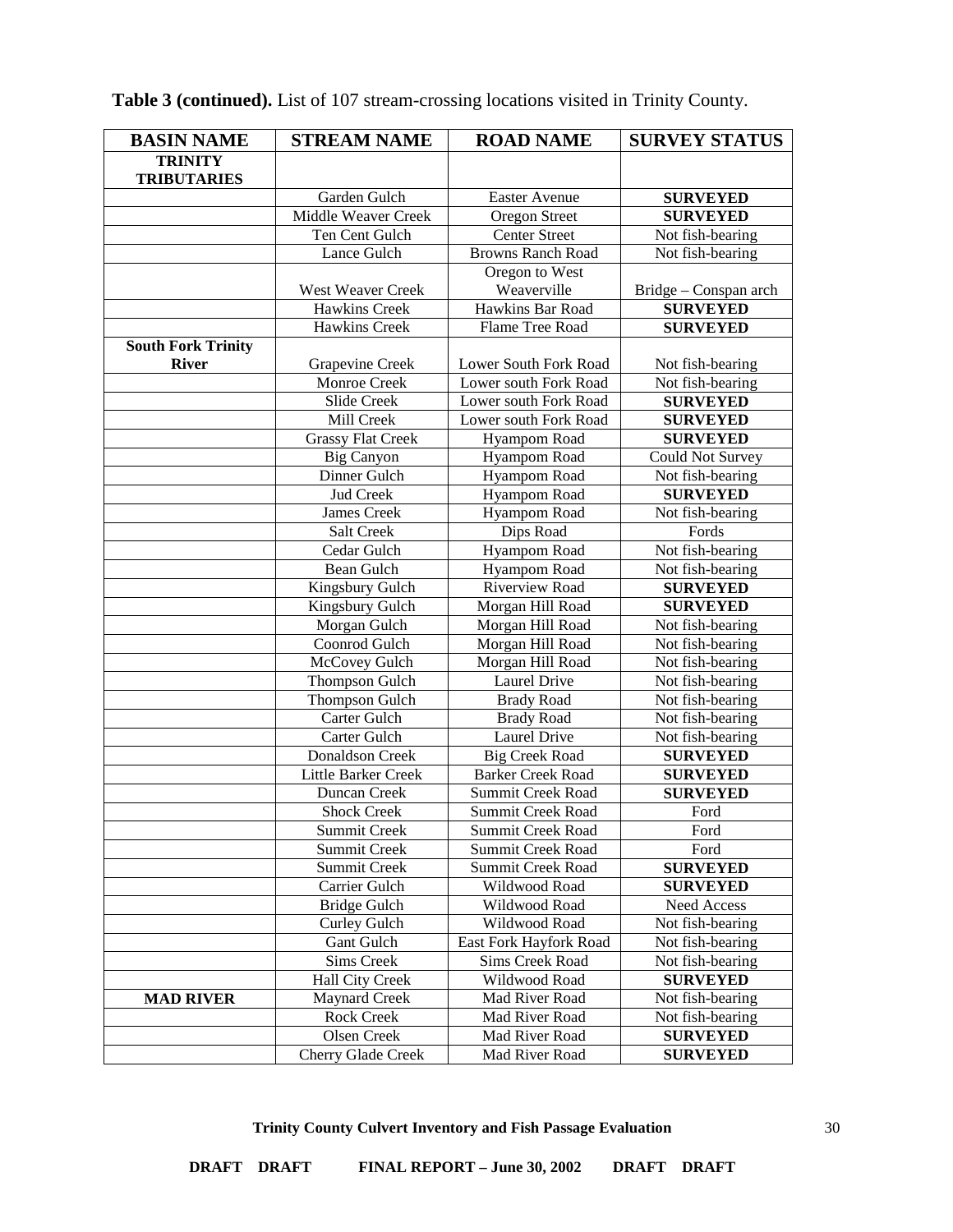| <b>BASIN NAME</b> | <b>STREAM NAME</b>        | <b>ROAD NAME</b>          | <b>SURVEY STATUS</b>   |
|-------------------|---------------------------|---------------------------|------------------------|
| <b>MAD RIVER</b>  |                           |                           |                        |
|                   | <b>Un-named Tributary</b> | Mad River Road            | <b>SURVEYED</b>        |
|                   | Dunbar Creek              | Mad River Road            | <b>Bridge</b>          |
|                   | <b>Black Lassic Creek</b> | Van Duzen Road            | <b>SURVEYED</b>        |
|                   | Red Lassic Creek          | Van Duzen Road            | <b>SURVEYED</b>        |
|                   |                           |                           |                        |
| <b>EEL RIVER</b>  | <b>Bar Creek</b>          | Ruth Zenia Road           | Unable to Survey       |
|                   | Panther Creek             | Ruth Zenia Road           | <b>SURVEYED</b>        |
|                   | Salt Creek                | Ruth Zenia Road           | Not fish-bearing       |
|                   |                           | Zenia Lake Mountain       |                        |
|                   | <b>Burgess Creek</b>      | Road                      | Not fish-bearing       |
|                   | <b>Burgess Creek</b>      | <b>Burgess Ranch Road</b> | <b>SURVEYED</b>        |
|                   | Yew Wood Creek            | <b>Justice Road</b>       | Not fish-bearing       |
|                   |                           | Zenia Lake Mountain       |                        |
|                   | Yew Wood Creek            | Road                      | Not fish-bearing       |
|                   |                           |                           | Map Incorrect-Does not |
|                   | <b>Bluff Creek</b>        | <b>Bluff Creek Road</b>   | cross road             |
|                   |                           |                           | Map Incorrect-Does not |
|                   | <b>Bluff Creek</b>        | <b>Bluff Creek Road</b>   | cross road             |
|                   |                           | Zenia Lake Mountain       |                        |
|                   | Wilson Creek              | Road                      | <b>SURVEYED</b>        |
|                   | Mud Creek                 | Alder Point Bluff Road    | <b>SURVEYED</b>        |
|                   |                           |                           | No, steep drop below   |
|                   | <b>Beuford Creek</b>      | Alder Point Bluff Road    | road                   |

# **Table 3 (continued).** List of 107 stream-crossing locations visited in Trinity County.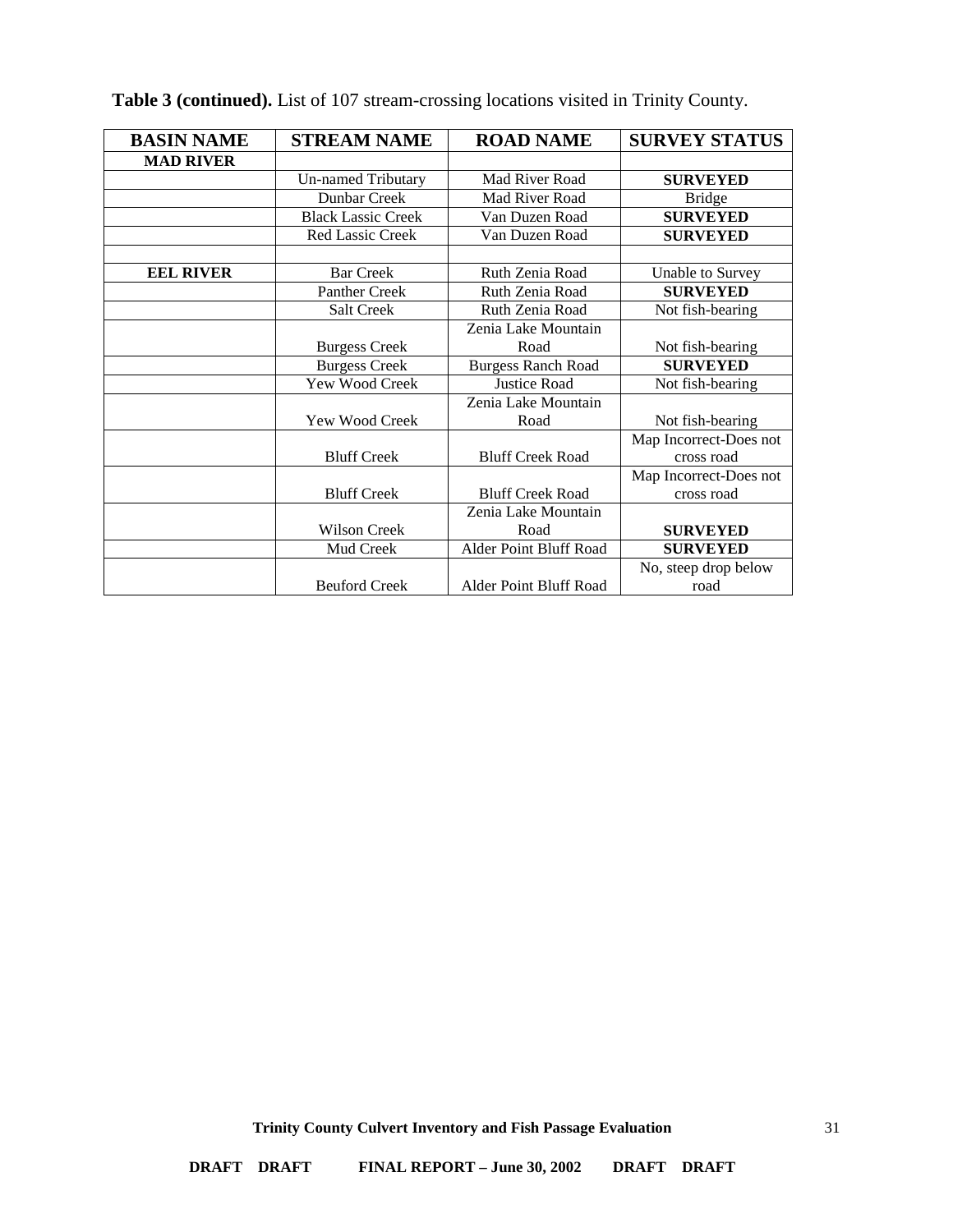| <b>SITE ID#</b> | <b>STREAM NAME</b>                          | <b>ROAD NAME</b>               |
|-----------------|---------------------------------------------|--------------------------------|
| #1              | Unnamed tributary to So. Fork Trinity River | South Fork Road                |
| #2              | <b>Slide Creek</b>                          | <b>Lower South Fork Road</b>   |
| #3              | Mill Creek                                  | Lower South Fork Road          |
| #4              | <b>Grassy Flat Creek</b>                    | <b>Hyampom Road</b>            |
| #5              | <b>Jud Creek</b>                            | <b>Hyampom Road</b>            |
| #6              | Kingsbury Gulch#1                           | <b>Riverview Road</b>          |
| #7              | Kingsbury Gulch#2                           | Morgan Hill Road               |
| #8              | <b>Donaldson Creek</b>                      | <b>Big Creek Road</b>          |
| #9              | <b>Little Barker Creek</b>                  | <b>Barker Creek Road</b>       |
| #10             | Duncan Creek                                | <b>Summit Creek Road</b>       |
| #11             | <b>Summit Creek</b>                         | <b>Summit Creek Road</b>       |
| #12             | Carrier Gulch                               | Wildwood Road                  |
| #13             | <b>Hall City Creek</b>                      | Wildwood Road                  |
| #14             | <b>Sharber Creek</b>                        | <b>Fountain Ranch Rd</b>       |
| #15             | Hawkins Creek#1                             | Hawkins Bar Road               |
| #16             | Hawkins Creek#2                             | Flame Tree Road                |
| #17             | <b>Bell Creek</b>                           | Denny Road                     |
| #18             | Panther Creek - tributary to Trinity River  | Denny Road                     |
| #19             | <b>Quinby Creek</b>                         | Denny Road                     |
| #20             | Unnamed tributary to Trinity River          | <b>Underwood Mountain Road</b> |
| #21             | <b>Barney Gulch</b>                         | <b>East Fork Road</b>          |
| #22             | Conner Creek#1                              | Conner Creek Rd.               |
| #23             | Conner Creek#2                              | Red Hill Rd.                   |
| #24             | <b>Conrad Gulch</b>                         | Canyon Creek Rd                |
| #25             | <b>Rarick Gulch</b>                         | Canyon Creek Rd                |
| #26             | Gwin Gulch                                  | Canyon Creek Rd                |
| #27             | <b>McKinney Gulch</b>                       | Red Hill Rd.                   |
| #28             | Oregon Gulch                                | <b>Sky Ranch Rd</b>            |
| #29             | Soldier Creek #1                            | Evans Bar Rd                   |
| #30             | Soldier Creek #2                            | Dutch Creek Rd                 |
| #31             | Maple Creek                                 | Dutch Creek Rd                 |
| #32             | Middleton Gulch                             | Deerlick Springs Road          |
| #33             | Spring Gulch                                | Deerlick Springs Road          |
| #34             | <b>Barleyfield Creek</b>                    | <b>Reading Creek Road</b>      |
| #35             | <b>Little Browns Creek</b>                  | Roundy Rd                      |
| #36             | Middle Weaver Creek                         | <b>Oregon Street</b>           |
| #37             | Sidney Gulch                                | <b>Memorial Drive</b>          |
| #38             | Garden Gulch                                | <b>Easter Ave</b>              |
| #39             | <b>East Branch Creek</b>                    | East Weaver Creek Rd           |
| #40             | <b>Trinity House Gulch</b>                  | <b>Browns Mountain Rd</b>      |

**Table 4.** Site ID numbers for 51 Trinity County culverts in the Trinity River Basin.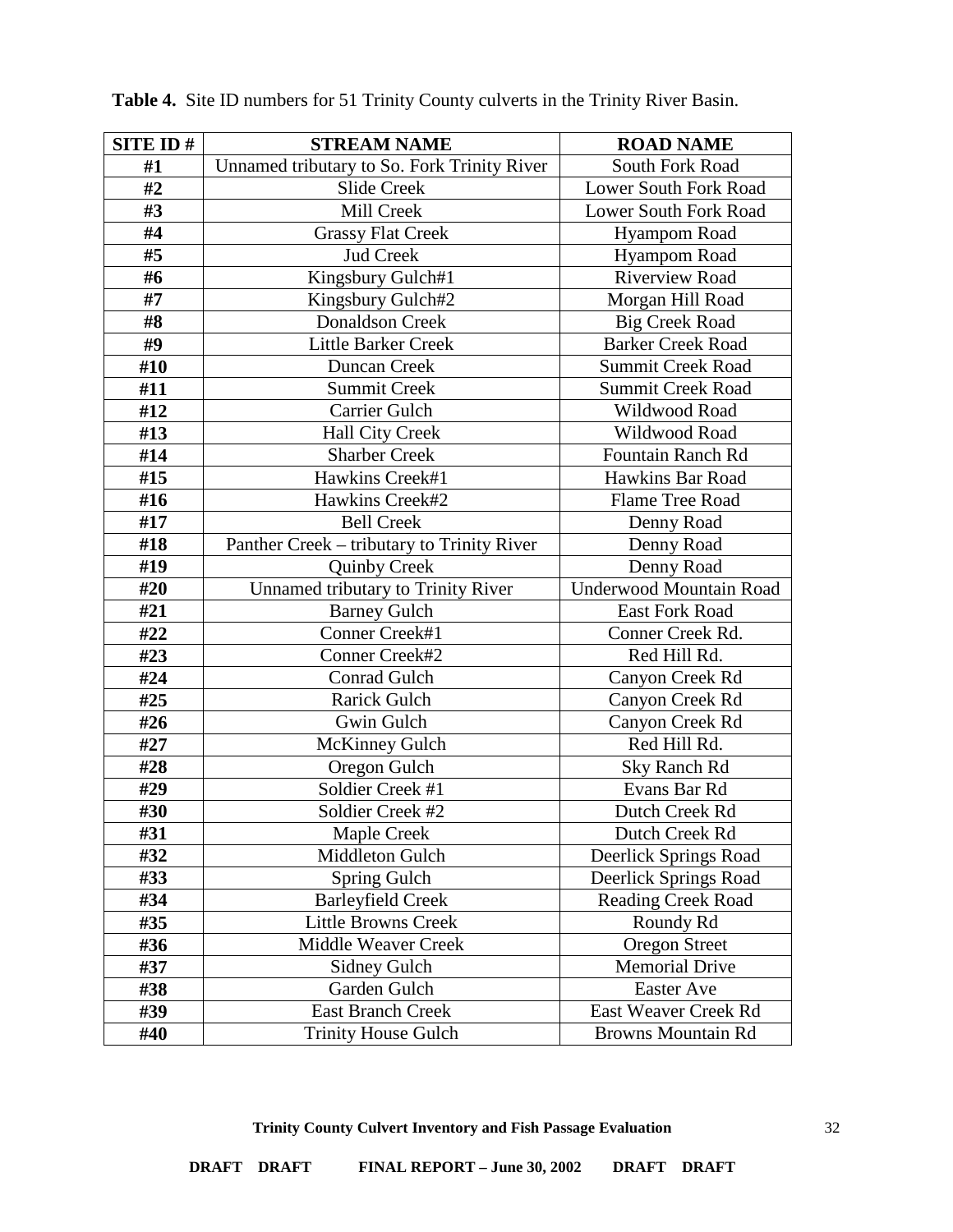| <b>SITE ID#</b> | <b>STREAM NAME</b>                          | <b>ROAD NAME</b>          |
|-----------------|---------------------------------------------|---------------------------|
| #41             | Unnamed tributary of Trinity River in       |                           |
|                 | Lewiston                                    | Goose Ranch Rd            |
| #42             | Deadwood Creek                              | Hatchery Rd               |
| #43             | Olsen Creek                                 | Mad River Road            |
| #44             | <b>Cherry Glade Creek</b>                   | Mad River Road            |
| #45             | Unnamed tributary of Mad River              | Mad River Road            |
| #46             | <b>Black Lassic Creek</b>                   | Van Duzen Road            |
| #47             | <b>Red Lassic Creek</b>                     | Van Duzen Road            |
| #48             | Mud Creek                                   | Alder Point Bluff Road    |
| #49             | <b>Burgess Creek</b>                        | <b>Burgess Ranch Road</b> |
| #50             | <b>Wilson Creek</b>                         | Zenia Lake Mountain Road  |
| #51             | Panther Creek – tributary to North Fork Eel |                           |
|                 | River                                       | Ruth Zenia Road           |

**Table 4 (continued).** Site ID numbers for 51 Trinity County culverts in the Trinity River Basin.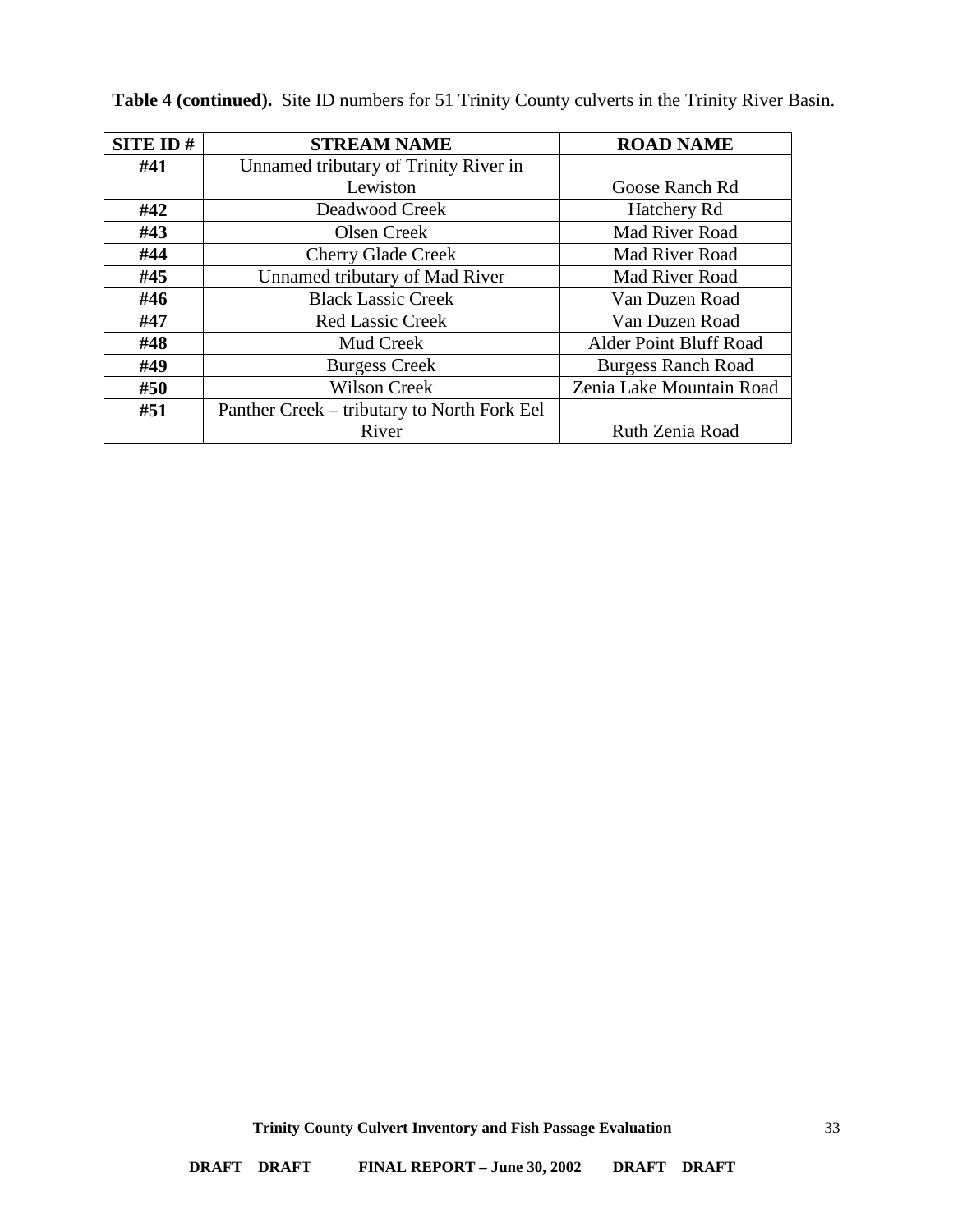**Table 5.** Hydraulic capacity of 51 Trinity County stream crossings. Capacity is expressed as both a discharge (cfs) and a return-interval (years) for flows overtopping culvert inlet (HW/D=1) and overtopping road prism (HW/F=1).

| Site ID# |                              |                             |                         |                         | Return<br><b>Interval to</b> | Return                  |
|----------|------------------------------|-----------------------------|-------------------------|-------------------------|------------------------------|-------------------------|
|          | <b>Stream</b><br><b>Name</b> | <b>Road Name</b>            | Capacity at<br>$HW/D=1$ | Capacity at<br>$HW/F=1$ | Overtop                      | Interval to<br>Overtop  |
|          |                              |                             | (cfs)                   | (cfs)                   | <b>Culvert</b>               | <b>Road Prism</b>       |
|          |                              |                             |                         |                         | (years)                      | (years)                 |
| #1       | Unnamed                      |                             |                         |                         |                              |                         |
|          | Tributary to                 |                             |                         |                         |                              |                         |
|          | South Fork                   | South Fork                  |                         |                         |                              |                         |
|          | Trinity                      | Road                        | 45                      | 78                      | $\boldsymbol{2}$             | $\boldsymbol{2}$        |
| #2       |                              | Lower South                 |                         |                         |                              |                         |
|          | Slide Creek                  | Fork Road                   | 199                     | 268                     | 7                            | 12                      |
| #3       |                              | Lower South                 |                         |                         |                              |                         |
|          | Mill Creek                   | Fork Road                   | 362                     | 568                     | 12                           | 33                      |
| #4       | <b>Grassy Flat</b>           | Hyampom                     |                         |                         |                              |                         |
|          | Creek                        | Road                        | 212                     | 594                     | 5                            | 42                      |
| #5       |                              | Hyampom                     |                         |                         |                              |                         |
|          | Jud Creek                    | Road                        | 134                     | 303                     | 3                            | 7                       |
| #6       | Kingsbury                    | Riverview                   |                         |                         |                              |                         |
|          | Gulch#1                      | Road                        | 190                     | 306                     | 3                            | $\overline{\mathbf{3}}$ |
| #7       | Kingsbury                    | Morgan Hill                 | 160                     | 160                     | 3                            | 3                       |
|          | Gulch#2                      | Road                        |                         |                         |                              |                         |
| #8       | Donaldson                    | <b>Big Creek</b>            | 134                     | 323                     | 6                            | 20                      |
|          | Creek                        | Road                        |                         |                         |                              |                         |
| #9       | Little Barker<br>Creek       | <b>Barker</b><br>Creek Road | 134                     | 345                     | 5                            | 18                      |
|          | Duncan                       | Summit                      |                         |                         |                              |                         |
| #10      | Creek                        | Creek Road                  | 269                     | 520                     | $\overline{\mathbf{4}}$      | 8                       |
| #11      | Summit                       | Summit                      |                         |                         |                              |                         |
|          | Creek                        | <b>Creek Road</b>           | 64                      | 95                      | 7                            | 12                      |
| #12      | Carrier                      | Wildwood                    |                         |                         |                              |                         |
|          | Gulch                        | Road                        | 371                     | 641                     | 24                           | 154                     |
| #13      | Hall City                    | Wildwood                    |                         |                         |                              |                         |
|          | Creek                        | Road                        | 140                     | 240                     | $\overline{\mathbf{4}}$      | 5                       |
| #14      | Sharber                      | Fountain                    |                         |                         |                              |                         |
|          | Creek                        | Ranch Rd                    | 176                     | 213                     | $\overline{2}$               | $\overline{2}$          |
| #15      | Hawkins                      | Hawkins                     |                         |                         |                              |                         |
|          | Creek#1                      | <b>Bar Road</b>             | 223                     | 605                     | 3                            | 10                      |
| #16      | Hawkins                      | Flame Tree                  |                         |                         |                              |                         |
|          | Creek#2                      | Road                        | 176                     | 447                     | $\boldsymbol{2}$             | 6                       |
| #17      | <b>Bell Creek</b>            | Denny                       |                         |                         |                              |                         |
|          |                              | Road                        | 314                     | 678                     | $\overline{\mathbf{4}}$      | $\boldsymbol{9}$        |
| #18      | Panther                      |                             |                         |                         |                              |                         |
|          | $Creek -$                    |                             |                         |                         |                              |                         |
|          | Trinity R.                   | Denny Road                  | 800                     | 1,900                   | 11                           | 118                     |
| #19      | Quinby                       |                             |                         |                         |                              |                         |
|          | Creek                        | Denny Road                  | 2,214                   | 6,147                   | 29                           | >250                    |
| #20      | Unnamed                      | Underwood                   |                         |                         |                              |                         |
|          | trib. to                     | Mountain                    | 64                      | 149                     | $\mathbf{2}$                 |                         |
|          | Trinity R.                   | Road                        |                         |                         |                              | 3 <sup>1</sup>          |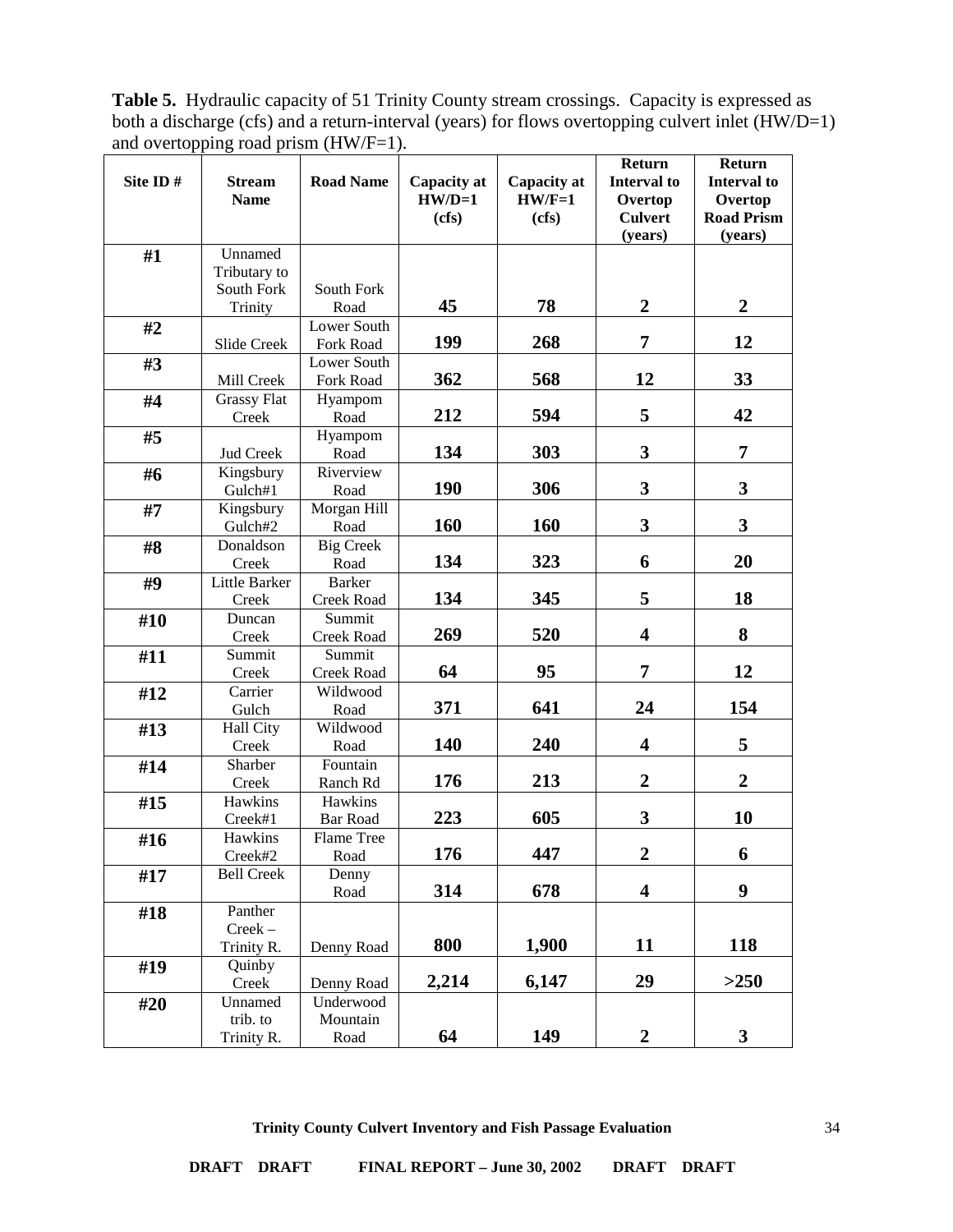**Table 5 (continued).** Hydraulic capacity of 51 Trinity County road crossings. Capacity is expressed as both a discharge (cfs) and a return-interval (years) for flows overtopping culvert inlet (HW/D=1) and overtopping road prism (HW/F=1).

| Site ID# | <b>Stream</b>      | <b>Road Name</b>         | Capacity at | Capacity at | Return<br><b>Interval</b> to | Return<br><b>Interval to</b> |
|----------|--------------------|--------------------------|-------------|-------------|------------------------------|------------------------------|
|          | <b>Name</b>        |                          | $HW/D=1$    | $HW/F=1$    | Overtop                      | Overtop                      |
|          |                    |                          | (cfs)       | (cfs)       | <b>Culvert</b>               | <b>Road Prism</b>            |
|          |                    |                          |             |             | (vears)                      | (vears)                      |
| #21      | Barney<br>Gulch    | <b>East Fork</b><br>Road | 134         | 361         | 3                            | 9                            |
| #22      | Conner             | Conner                   |             |             |                              |                              |
|          | Creek#1            | Creek Rd.                | 579         | 643         | 14                           | 18                           |
| #23      | Conner             |                          |             |             |                              |                              |
|          | Creek#2            | Red Hill Rd.             | 664         | 895         | 19                           | 43                           |
| #24      | Conrad             | Canyon                   |             |             |                              |                              |
|          | Gulch              | Creek Rd                 | 212         | 347         | 8                            | 19                           |
| #25      | Rarick             | Canyon                   |             |             |                              |                              |
|          | Gulch              | Creek Rd                 | 176         | 474         | 5                            | 16                           |
| #26      |                    | Canyon                   |             |             |                              |                              |
|          | Gwin Gulch         | Creek Rd                 | 1,203       | 2,801       | 211                          | >250                         |
| #27      | McKinney<br>Gulch  | Red Hill Rd.             | 55          | 106         | 3                            | 7                            |
| #28      | Oregon             | Sky Ranch                |             |             |                              |                              |
|          | Gulch              | Rd                       | 293         | 293         | 3                            | 3                            |
| #29      | Soldier            | Evans Bar                |             |             |                              |                              |
|          | Creek #1           | Rd                       | 436         | 618         | 5                            | 7                            |
| #30      | Soldier            | Dutch Creek              |             |             |                              |                              |
|          | Creek #2           | Rd                       | 436         | 565         | 5                            | 6                            |
| #31      |                    | Dutch Creek              |             |             |                              |                              |
|          | Maple Creek        | Rd                       | 92          | 226         | 4                            | 18                           |
| #32      |                    | Deerlick                 |             |             |                              |                              |
|          | Middleton<br>Gulch | <b>Springs</b><br>Road   | 154         | 346         | 3                            | 5                            |
| #33      |                    | Deerlick                 |             |             |                              |                              |
|          | Spring             | <b>Springs</b>           |             |             |                              |                              |
|          | Gulch              | Road                     | 75          | 157         | $\overline{\mathbf{4}}$      | 9                            |
| #34      | Barleyfield        | Reading                  |             |             |                              |                              |
|          | Creek              | Creek Road               | 64          | 160         | 3                            | 5                            |
| #35      | Little             |                          |             |             |                              |                              |
|          | <b>Browns</b>      |                          |             |             |                              |                              |
|          | Creek              | Roundy Rd                | 192         | 393         | 6                            | 17                           |
| #36      | Middle             |                          |             |             |                              |                              |
|          | Weaver             | Oregon                   |             |             |                              |                              |
|          | Creek              | Street                   | 1,300       | 1,400       | 47                           | 60                           |
| #37      | Sidney             | Memorial                 |             |             |                              |                              |
|          | Gulch              | Drive                    | 290         | 433         | 8                            | 18                           |
| #38      | Garden<br>Gulch    | Easter Ave               | 176         | 318         | $\overline{\mathbf{4}}$      | 10                           |
|          | <b>East Branch</b> | East Weaver              |             |             |                              |                              |
| #39      | Creek              | Creek Rd                 | 478         | 607         | 10                           | 10                           |
| #40      | Trinity            | <b>Browns</b>            |             |             |                              |                              |
|          | House              | Mountain                 |             |             |                              |                              |
|          | Gulch              | Rd                       | 230         | 265         | 6                            | 7                            |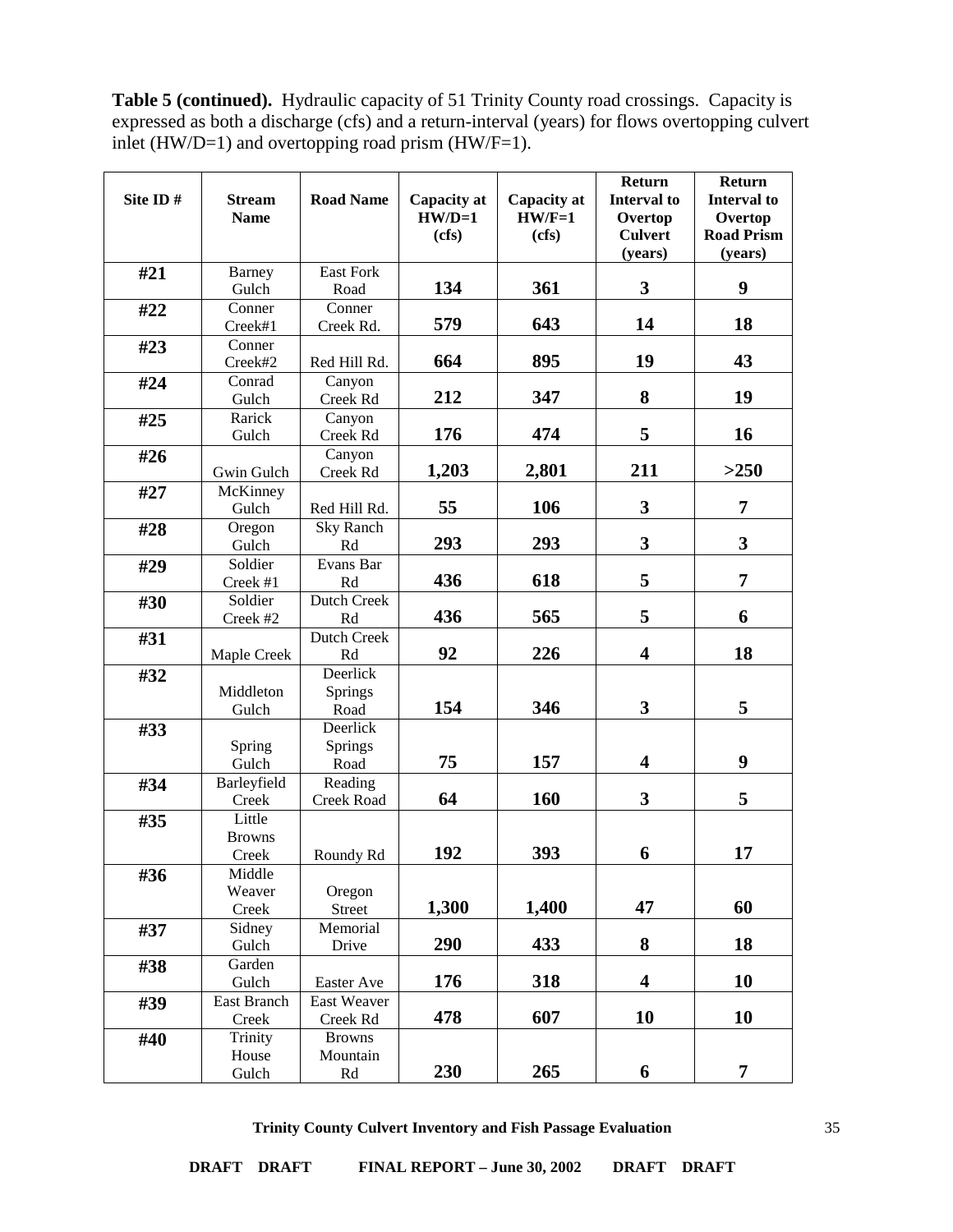**Table 5 (continued).** Hydraulic capacity of 51 Trinity County road crossings. Capacity is expressed as both a discharge (cfs) and a return-interval (years) for flows overtopping culvert inlet (HW/D=1) and overtopping road prism (HW/F=1).

| Site ID# | <b>Stream</b><br><b>Name</b> | <b>Road Name</b>   | Capacity at<br>$HW/D=1$<br>(cfs) | Capacity at<br>$HW/F=1$<br>(cfs) | <b>Return</b><br><b>Interval</b> to<br>Overtop<br><b>Culvert</b><br>(years) | <b>Return</b><br><b>Interval to</b><br>Overtop<br><b>Road Prism</b><br>(years) |
|----------|------------------------------|--------------------|----------------------------------|----------------------------------|-----------------------------------------------------------------------------|--------------------------------------------------------------------------------|
|          |                              |                    |                                  |                                  |                                                                             |                                                                                |
| #41      | Unnamed                      |                    |                                  |                                  |                                                                             |                                                                                |
|          | Tributary of                 |                    |                                  |                                  |                                                                             |                                                                                |
|          | Trinity R. in                | Goose              | 176                              | 178                              | $\overline{\mathbf{4}}$                                                     | 4                                                                              |
|          | Lewiston                     | Ranch Rd           |                                  |                                  |                                                                             |                                                                                |
| #42      | Deadwood                     |                    |                                  |                                  |                                                                             |                                                                                |
|          | Creek                        | Hatchery Rd        | 450                              | 1,026                            | 3                                                                           | 6                                                                              |
| #43      |                              | Mad River          |                                  |                                  |                                                                             |                                                                                |
|          | Olsen Creek                  | Road               | 208                              | 378                              | 6                                                                           | 13                                                                             |
| #44      | Cherry                       | Mad River          |                                  |                                  |                                                                             |                                                                                |
|          | Glade Creek                  | Road               | 142                              | 216                              | 6                                                                           | 10                                                                             |
| #45      | Unnamed                      |                    |                                  |                                  |                                                                             |                                                                                |
|          | Tributary of                 | Mad River          |                                  |                                  |                                                                             |                                                                                |
|          | Mad River                    | Road               | 150                              | 308                              | 37                                                                          | >250                                                                           |
| #46      | <b>Black Lassic</b>          | Van Duzen          |                                  |                                  |                                                                             |                                                                                |
|          | Creek                        | Road               | 1,220                            | 2,812                            | 243                                                                         | >250                                                                           |
| #47      | Red Lassic                   | Van Duzen          |                                  |                                  |                                                                             |                                                                                |
|          | Creek                        | Road               | 999                              | 2,764                            | 205                                                                         | >250                                                                           |
| #48      |                              | <b>Alder Point</b> |                                  |                                  |                                                                             |                                                                                |
|          | Mud Creek                    | <b>Bluff Road</b>  | 1,600                            | 3,600                            | 16                                                                          | 198                                                                            |
| #49      | <b>Burgess</b>               | <b>Burgess</b>     |                                  |                                  |                                                                             |                                                                                |
|          | Creek                        | Ranch Road         | 362                              | 511                              | 11                                                                          | 23                                                                             |
| #50      |                              | Zenia Lake         |                                  |                                  |                                                                             |                                                                                |
|          | Wilson                       | Mountain           |                                  |                                  |                                                                             |                                                                                |
|          | Creek                        | Road               | 380                              | 1,200                            | 6                                                                           | 71                                                                             |
| #51      | Panther                      |                    |                                  |                                  |                                                                             |                                                                                |
|          | Creek - Eel                  | Ruth Zenia         |                                  |                                  |                                                                             |                                                                                |
|          | River                        | Road               | 633                              | 1,529                            | 28                                                                          | 837                                                                            |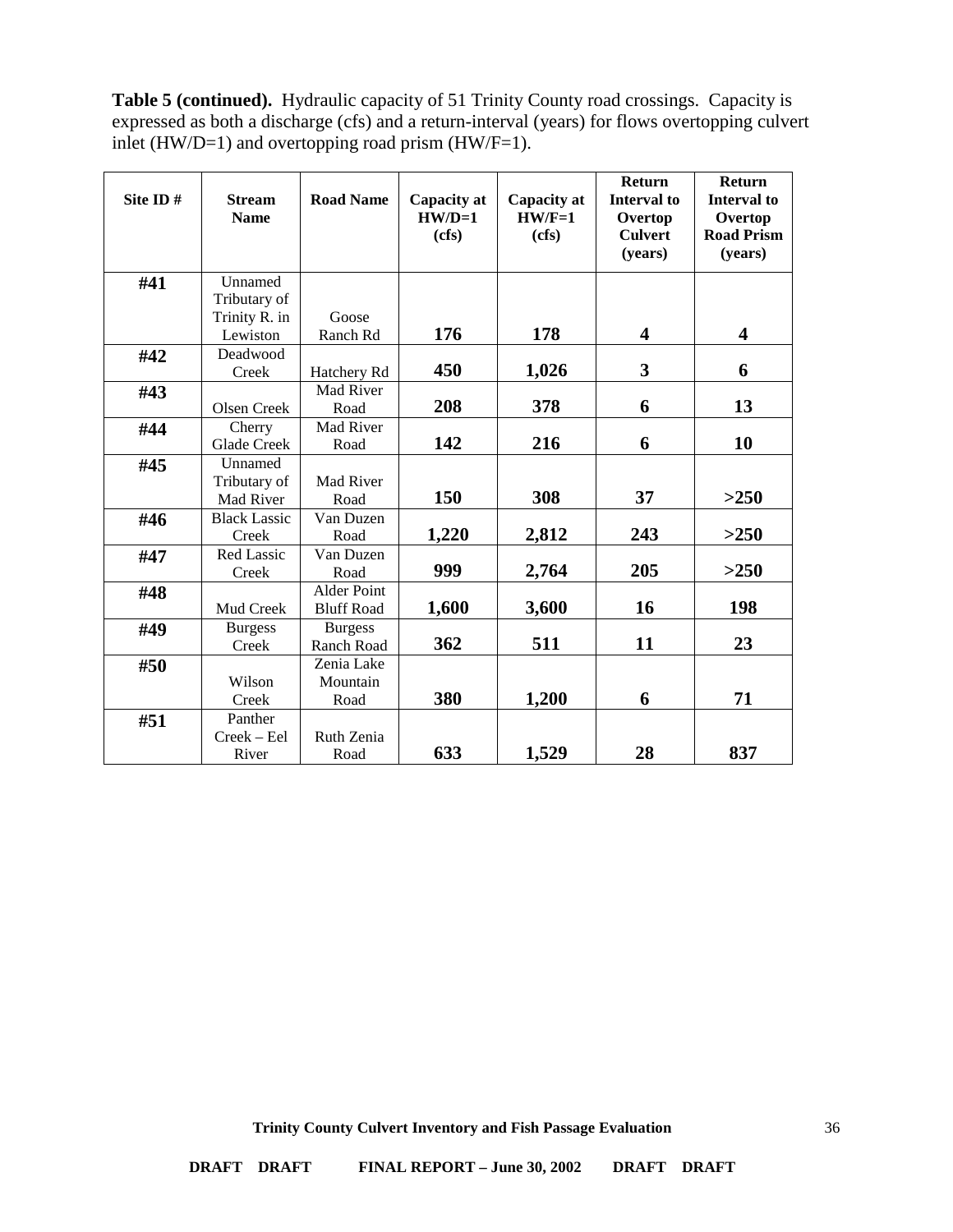### **Passage Analyses**

The **GREEN-GRAY-RED** first-phase evaluation filter reduced the number of sites requiring indepth analyses with FishXing. Forty-one of 51 sites (80%) were defined as **RED**, or failing to meet CDFG's fish passage criteria for adult and juvenile salmonids throughout the entire range of migration flows (CDFG 2001). It is important to note that a crossing which failed to meet the criteria may still actually provide partial or temporal passage during certain flow conditions because CDFG's criteria were set at conservative values to account for weaker swimming individuals for any given species. However, all **RED** sites were given a "total barrier" score in the ranking matrix.

Only a single stream crossing was defined as **GREEN** with the first-phase evaluation filter, Mill Creek/Lower South Fork Road. This culvert was defined as **GREEN** for only the hydraulic option, meaning there were adequate residual depths within the culvert, no outlet drop, and a mild slope. The culvert failed to meet the **GREEN** criteria for the natural channel option = fully embedded with natural stream substrate and not constricting channel width through the crossing. However, this culvert was undersized (100% of inlet height on a 12-year storm flow).

FishXing proved an extremely useful tool in estimating the extent of passage at the nine **GRAY** sites and identifying the probable causes of blockages. However, like most models which attempt to predict complex physical and biological processes with mathematics, there were limitations and assumptions that must be acknowledged.

Over the past five winters, repeated visits to numerous culverts within the Five-County region during migration flows revealed some confounding results generated by FishXing:

- 1. Adult salmonids having great difficulties entering culverts which FishXing suggested were easily within the species' leaping and swimming capabilities.
- 2. Adult salmonids successfully migrating through water depths defined as "too shallow" by current fish passage criteria.
- 3. The behavior and abilities of fish are too varied and complex to be summed up with an equation or number taken from a published article. Even a single fishes' leaping and swimming abilities at a culvert may change as numerous attempts are made. Five seasons of extensive winter-time observations at culverts in the Five-Counties region have documented individual fish become fatigued over repetitive attempts, and conversely documented other fish gaining access to culverts after numerous failed attempts (Taylor 2000 and 2001; Love pers. comm.).

Due to these factors, passage evaluation results generated by FishXing were used conservatively in the ranking matrix by lumping "percent passable" into large (20%) categories. Adult steelhead and coho salmon were lumped as the "adult" run, resident coastal rainbow trout and two-year old  $(2+)$  steelhead were grouped as the "resident trout" run, and one-year old  $(1+)$  and young-of-the-year (y-o-y) steelhead and coho salmon were grouped as the "juvenile" run.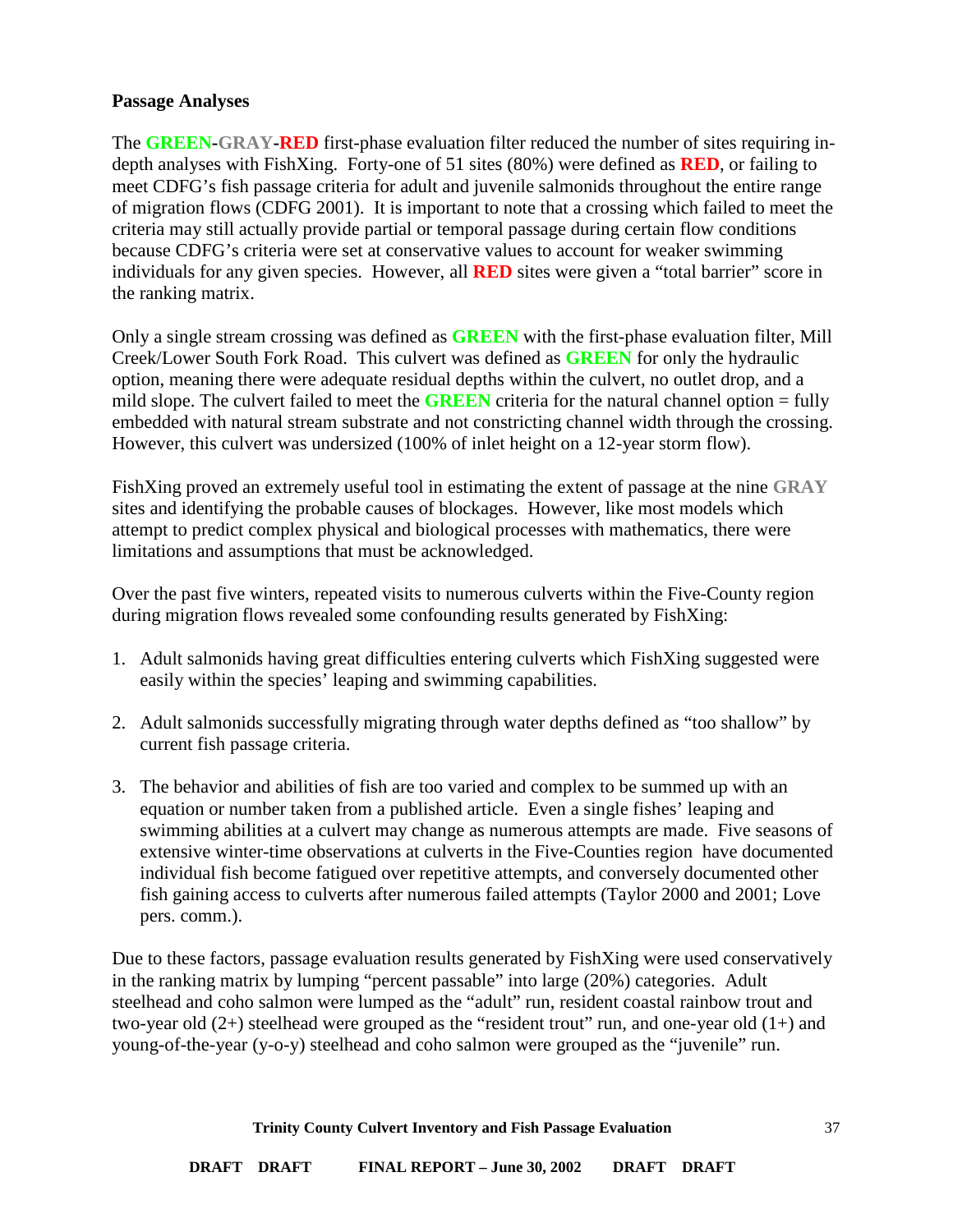Passage results generated by FishXing are displayed as "percent passable" for the range of migration flows calculated for each stream crossing location within the five sub-watershed categories or areas (Figures 6-10). For each site, by species and lifestage, FishXing evaluation results are provided in Appendix C. The "Comments" column in Appendix C lists assumptions made concerning specific sites while running FishXing.

Most culverts were some form of barrier to juvenile salmonids, more so for young-of-year (y-oy's) and one-year old  $(1+)$  juveniles than two-year old fish  $(2+)$ . For y-o-y and  $1+$  fish, 50 of 51 (or 98%) of the culverts were total barriers. For 2+ juveniles, 46 of 51 sites (90%) were total barriers. Only Mill Creek/Lower South Fork Road allowed for unimpeded juvenile upstream migration over the entire range of estimated migration flows.

For both age classes of juveniles, their extremely small size renders them most vulnerable to perched culverts or those with velocities during migration flows exceeding two to four feet per second. Passage evaluation scores are provided in the Culvert Ranking Matrix (Appendix D).



**Figure 6. Percent passable as estimated by the Green-Gray-Red evaluation filter and FishXing for 13 Trinity County stream crossings within the South Fork Trinity River sub-watershed, by life stages.**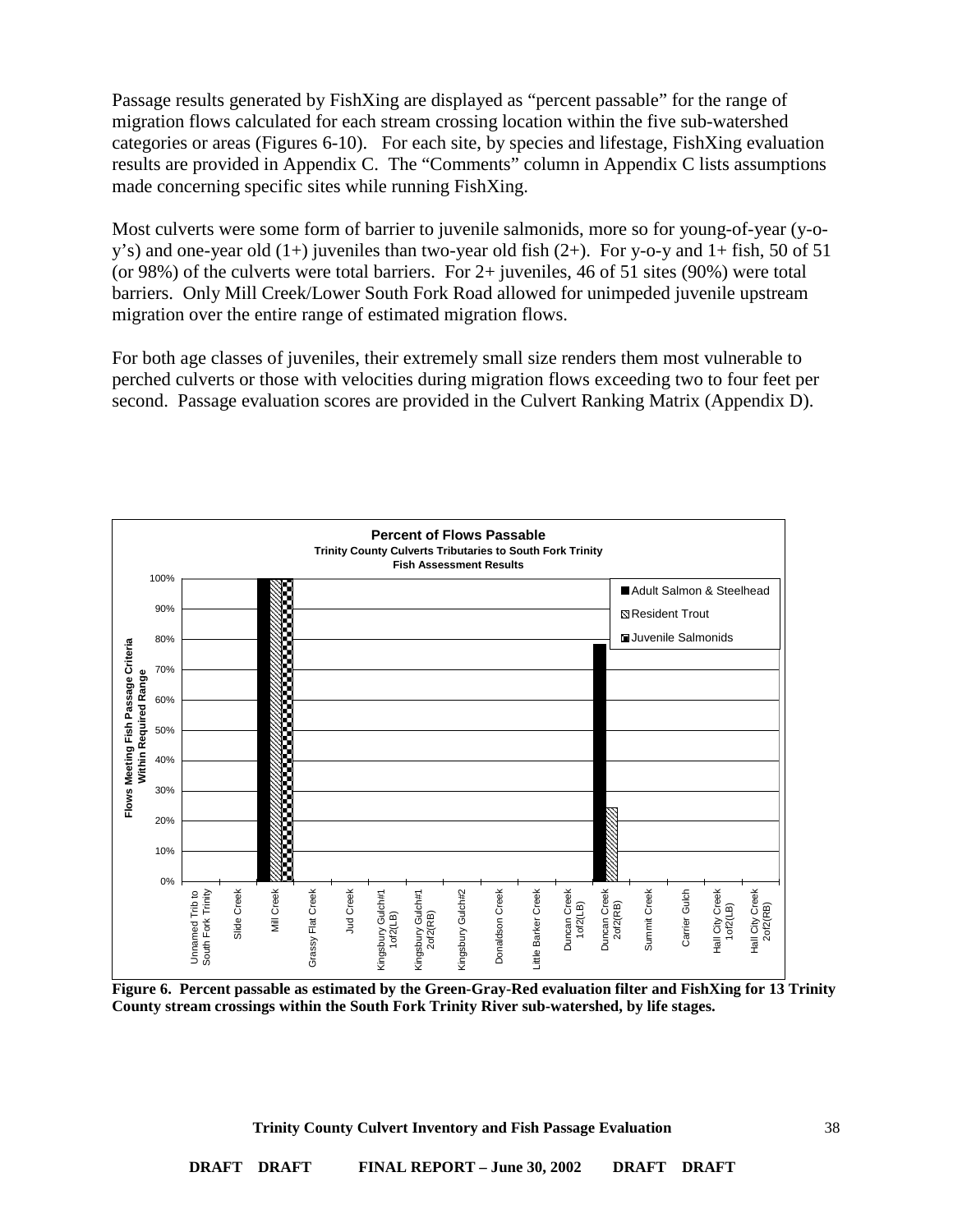

**Figure 7. Percent passable as estimated by the Green-Gray-Red evaluation filter and FishXing for seven Trinity County stream crossings within Trinity River tributaries in the Denny area, by life stages.**



**Figure 8. Percent passable as estimated by FishXing for 11 Trinity County stream crossings within Trinity River tributaries in the Junction City area, by life stages.**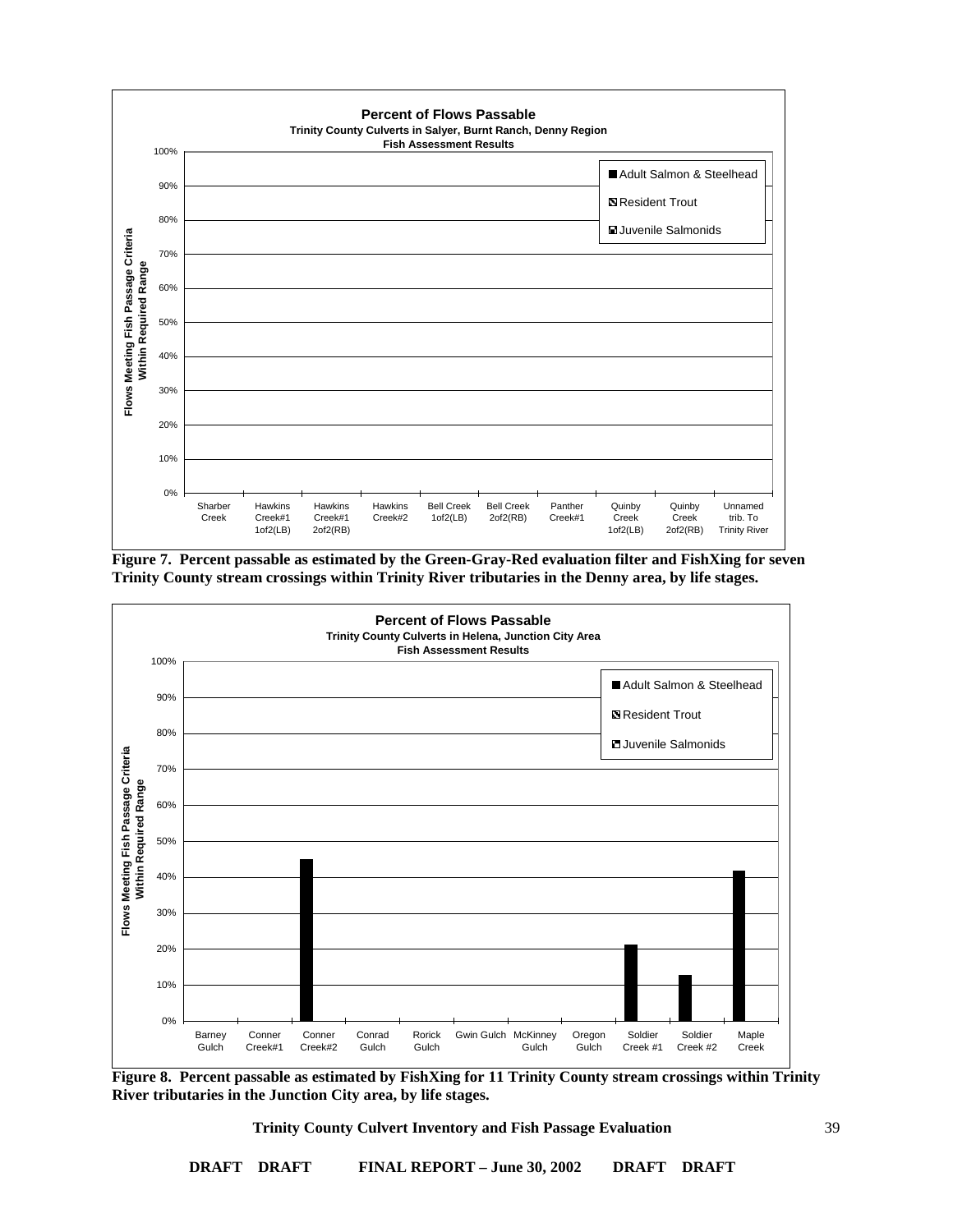

**Figure 9. Percent passable as estimated by FishXing for 11 Trinity County stream crossings within Trinity River tributaries in the Weaverville area, by life stages.**



**Figure 10. Percent passable as estimated by FishXing for nine Trinity County stream crossings within the Mad River and Eel River watersheds, by life stages.**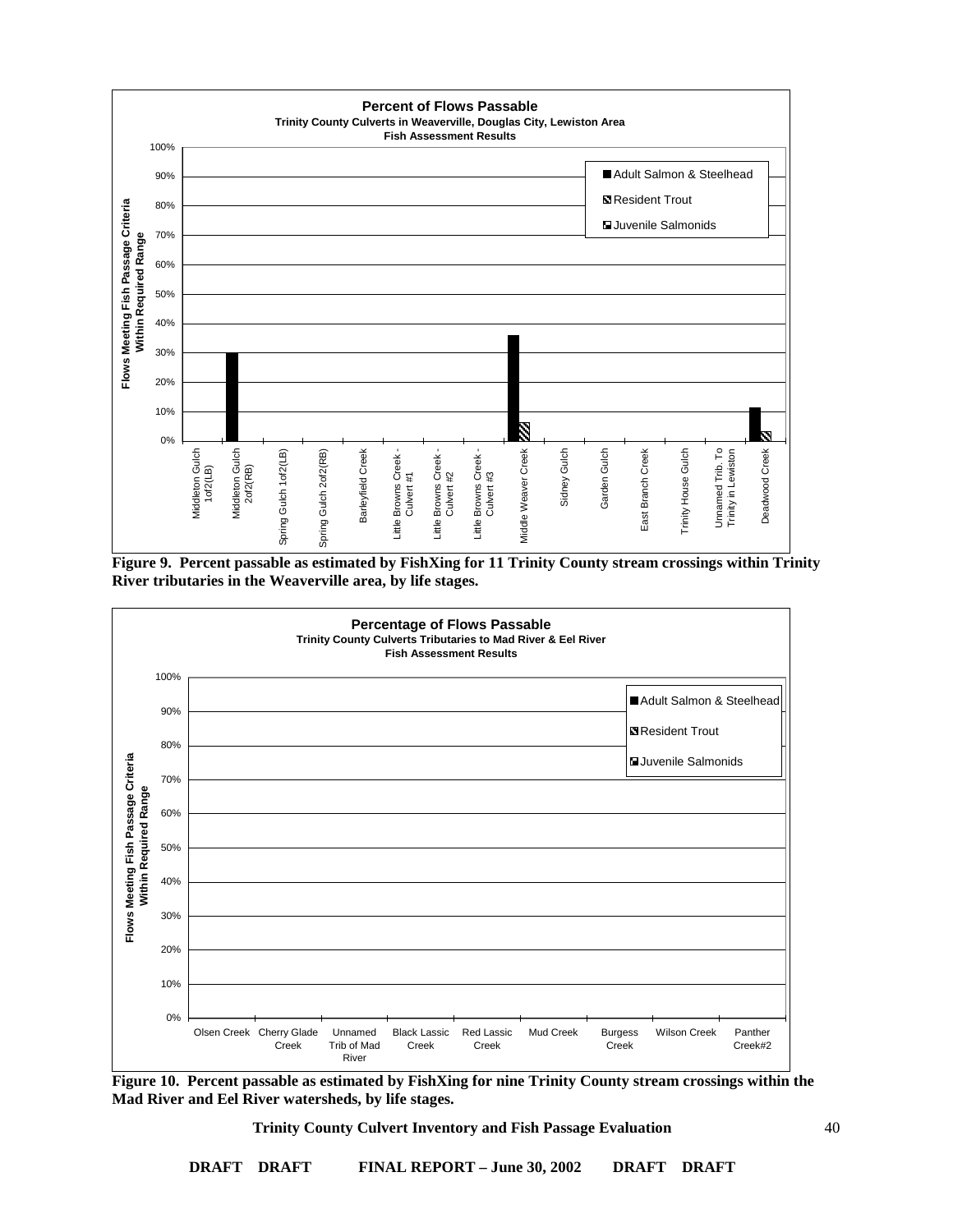## **Ranking Matrix**

The 51 Trinity County culvert locations were sorted by "Total Scores", the sum of the five ranking criteria (Appendix D). The final list of the Trinity County culverts reflects changes made due to professional judgment(Table 6). Two sites were added to the ranking that were not surveyed: West Weaver Creek/Oregon Street (culvert was replaced prior to start of inventory) and Little East Fork Creek/Canyon Creek Road (replacement project was funded and designed prior to start of inventory).

|  | Table 6. Ranking for 51 culvert locations on the Trinity County road system. |  |  |  |  |  |
|--|------------------------------------------------------------------------------|--|--|--|--|--|
|--|------------------------------------------------------------------------------|--|--|--|--|--|

| <b>Final</b><br>Rank | <b>Stream Name</b>         | <b>Road Name</b>         | <b>Initial</b><br><b>Rank</b>         | <b>Comments to Final Ranking</b>                                                                                                                                                                                                                                                                                                                                                                                                                                                                                                                                                                                                                                                                                                                                                                                          |
|----------------------|----------------------------|--------------------------|---------------------------------------|---------------------------------------------------------------------------------------------------------------------------------------------------------------------------------------------------------------------------------------------------------------------------------------------------------------------------------------------------------------------------------------------------------------------------------------------------------------------------------------------------------------------------------------------------------------------------------------------------------------------------------------------------------------------------------------------------------------------------------------------------------------------------------------------------------------------------|
| #1                   | <b>West Weaver Creek</b>   | <b>Oregon Street</b>     | <b>Tied</b><br>for<br>1 <sup>st</sup> | Top-priority site due to: severity of barrier = "RED" for<br>all species; life stages and quantity and quality of<br>upstream habitat (over two miles); and sizing and<br>condition of current crossing. Both coho salmon and<br>steelhead are known to currently utilize West Weaver<br>Creek for spawning and rearing.<br><b>NOTE:</b> West Weaver Creek at Oregon Road was treated<br>in the summer of 2000 with a ConSpan® open-bottomed<br>arch culvert.                                                                                                                                                                                                                                                                                                                                                             |
| #2                   | <b>Little Browns Creek</b> | <b>Roundy Road</b>       | <b>Tied</b><br>for<br>1 <sup>st</sup> | High-priority due to: severity of barrier $=$ "RED" for all<br>species and life stages; condition and sizing of current<br>culvert; and quantity and quality of upstream habitat.<br>Both coho salmon and steelhead are known to currently<br>utilize Little Brown's Creek for spawning and rearing.<br>Adult fish have been observed up to this crossing, but<br>none above it. A full replacement is recommended<br>because the current crossing (comprised of three culverts)<br>is undersized. The replacement project must address the<br>potential for head-cutting of the upstream channel.<br>Grade control weirs are recommended to minimize head-<br>cutting – however, some upstream channel scour may be<br>beneficial due to its aggraded condition.                                                         |
| #3                   | Deadwood Creek             | Hatchery<br>Road         | 2 <sup>nd</sup>                       | High-priority due to: severity of barrier = "GREY" for<br>adult salmonids and "RED" for juvenile life stages;<br>quantity of upstream habitat; and potential species<br>diversity. Deadwood Creek's proximity to Lewiston Dam<br>and Hatchery create a situation where it is highly likely<br>that coho salmon, chinook salmon, and steelhead all<br>utilize the creek for spawning and rearing. The current<br>culvert is partially back-watered, yet has a steep drop at<br>the inlet that creates a velocity barrier. A full replacement<br>is recommended as the best long-term solution because<br>the current culvert is extremely undersized and overtops<br>on less than a five-year storm flow. However, the large<br>amount of road fill (≈ 2,900 cubic yards) may make a full<br>replacement cost-prohibitive. |
| #4                   | Oregon Gulch               | <b>Sky Ranch</b><br>Road | <b>Tied</b><br>for<br>3 <sup>rd</sup> | High-priority due to: severity of barrier $=$ "RED" for all<br>species and life stages and potential habitat gain of nearly<br>six miles. Both adult coho salmon and steelhead have<br>been observed in the lower reach of Oregon Gulch.<br>During the winter of 2001-2002, adult steelhead were<br>observed leaping unsuccessfully at the Oregon Gulch/Sky<br>Ranch Road outlet (Everett, pers. comm.).<br>The current concrete box culvert is undersized and is in<br>fair condition – starting to show signs of wear. The<br>crossing is located at Oregon Gulch's confluence with the<br>Trinity River, effectively blocking migration to all<br>available upstream habitat.                                                                                                                                          |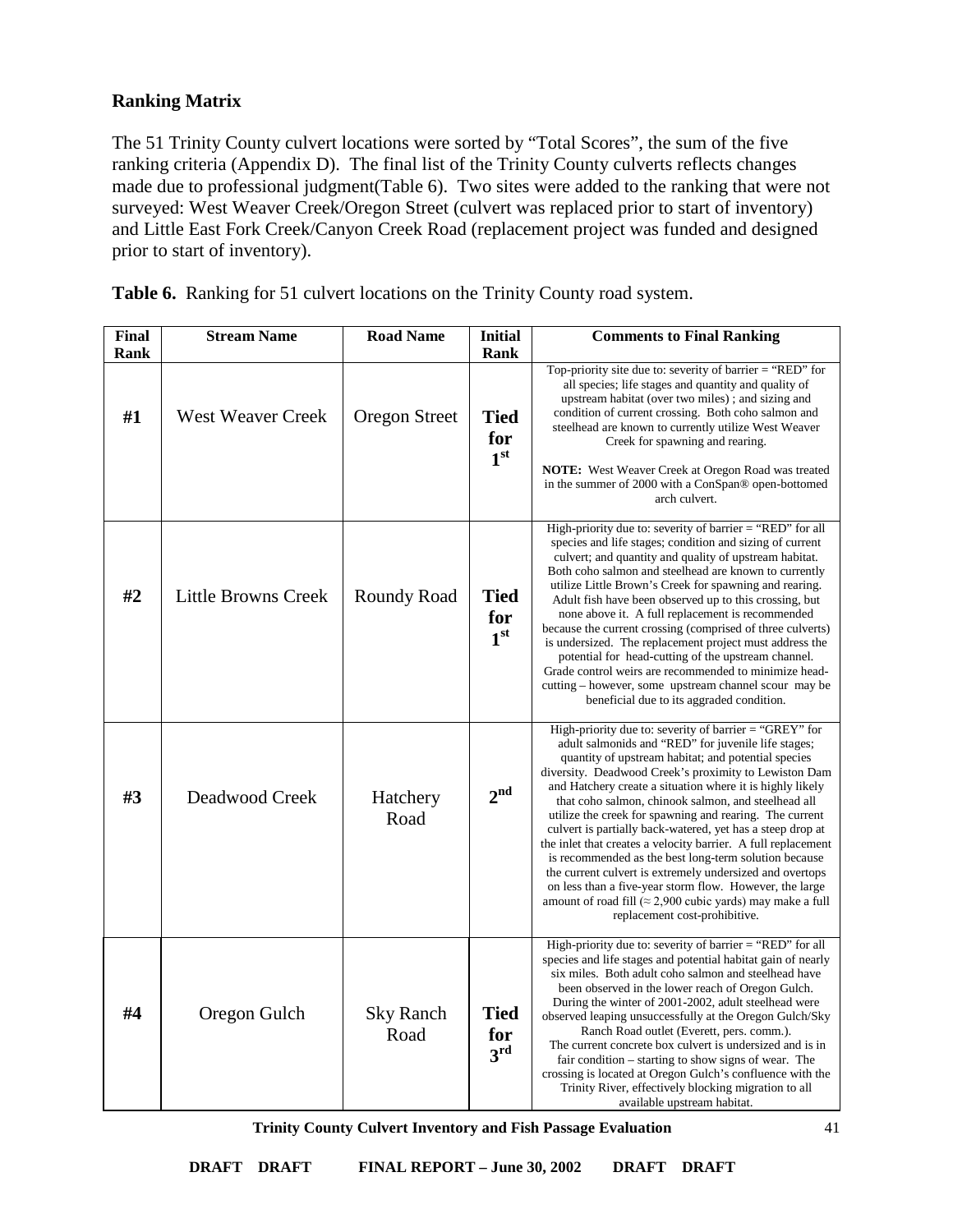| Final<br>Rank | <b>Stream Name</b>       | <b>Road Name</b>                        | <b>Initial</b><br>Rank                | <b>Comments to Final Ranking</b>                                                                                                                                                                                                                                                                                                                                                                                                                                                                                                                                                                                                                                                                                                                                                                                                                                                    |
|---------------|--------------------------|-----------------------------------------|---------------------------------------|-------------------------------------------------------------------------------------------------------------------------------------------------------------------------------------------------------------------------------------------------------------------------------------------------------------------------------------------------------------------------------------------------------------------------------------------------------------------------------------------------------------------------------------------------------------------------------------------------------------------------------------------------------------------------------------------------------------------------------------------------------------------------------------------------------------------------------------------------------------------------------------|
| #5            | Garden Gulch             | Easter<br>Avenue                        | <b>Tied</b><br>for<br>3 <sup>rd</sup> | High-priority due to: severity of barrier = "RED" for all<br>species and life stages; good habitat quality and<br>significant length of upstream habitat gain (approximately<br>1.7 miles). Coho salmon were observed in the lower<br>Garden Gulch channel (below Highway 299) attempting<br>to spawn in December of 2001 (Lancaster, pers comm).<br>Downstream of Easter Avenue, there is a migration<br>barrier at the Highway 299 culvert. The Highway 299<br>culvert is undersized and may have contributed to the<br>flooding of downtown Weaverville during the January,<br>1997 storm. The County should coordinate a replacement<br>project at Easter Avenue with a downstream CalTrans<br>project. Habitat conditions improve significantly in upper<br>Garden Gulch from the channelized lower section in<br>downtown Weaverville.                                        |
| #6            | <b>Sidney Gulch</b>      | Memorial<br>Drive                       | <b>Tied</b><br>for<br>4 <sup>th</sup> | High-priority due to: severity of barrier = "RED" for all<br>species and life stages; good habitat quality and<br>significant length of upstream habitat gain (approximately<br>4.5 miles). This site was raised in the final ranking<br>because coho salmon were observed migrating and<br>spawning in Sidney Gulch in December of 2001 (Everest,<br>pers. comm.). The fish took from 2.5 to 5.5 hours to<br>migrate through the concrete, trapezoidal flood channel of<br>lower Sidney Gulch before reaching the Memorial Drive<br>culvert (Everett, pers. comm.). The current culvert is<br>undersized and overtops on less than a ten-year storm<br>flow.                                                                                                                                                                                                                       |
| #7            | <b>East Branch Creek</b> | <b>East Weaver</b><br><b>Creek Road</b> | <b>Tied</b><br>for<br>4 <sup>th</sup> | High-priority due to: severity of barrier = "RED" for all<br>species and life stages; good habitat quality and<br>significant length of upstream habitat gain (approximately<br>three miles). This site was raised in the final ranking<br>because coho salmon were observed throughout the<br>Weaver Creek watershed in December of 2001. Current<br>culvert is undersized and overtops on less than a ten-year<br>storm flow.                                                                                                                                                                                                                                                                                                                                                                                                                                                     |
| #8            | Kingsbury Gulch #1       | Riverview<br>Road                       | <b>Tied</b><br>for<br>3 <sup>rd</sup> | High-priority due to: severity of the barrier $=$ "RED" for<br>all species and life stages and significant length of<br>upstream habitat gain (approximately 7.9 miles). The two<br>culverts that comprise this crossing are extremely<br>undersized and in poor condition. The exact scheduling<br>of this project may be postponed due to total cost of re-<br>establishing passage to the upstream habitat. There are<br>two more crossings immediately upstream that have<br>passage and/or flooding issues to address. The next<br>crossing is under the Hayfork Airport runway and then<br>the culvert on Morgan Hill Road. Treating these three<br>migration barriers is vital in re-establishing ecological<br>connectivity between Kingsbury Gulch and Hayfork<br>Creek. Re-establishing access to over seven miles of<br>spawning and rearing habitat is a high-priority. |
| #9            | Conner Creek #1          | <b>Conner Creek</b><br>Road             | 5 <sup>th</sup>                       | High-priority due to severity of the barrier = "RED" to all<br>species and life stages with nearly two miles of good<br>quality upstream habitat. Initial efforts to modify the<br>existing box culvert appear ineffective. Offset baffles<br>were installed in half of the culvert – yet when the site<br>was surveyed the baffles were clogged with debris, with<br>all the flow sheeting across the un-baffled section of the<br>culvert. Conner Creek #2 is located 1,100' upstream and<br>is a partial adult barrier and most likely a total barrier for<br>all age classes of juveniles. Both sites should be treated<br>concurrently or in consecutive years.                                                                                                                                                                                                                |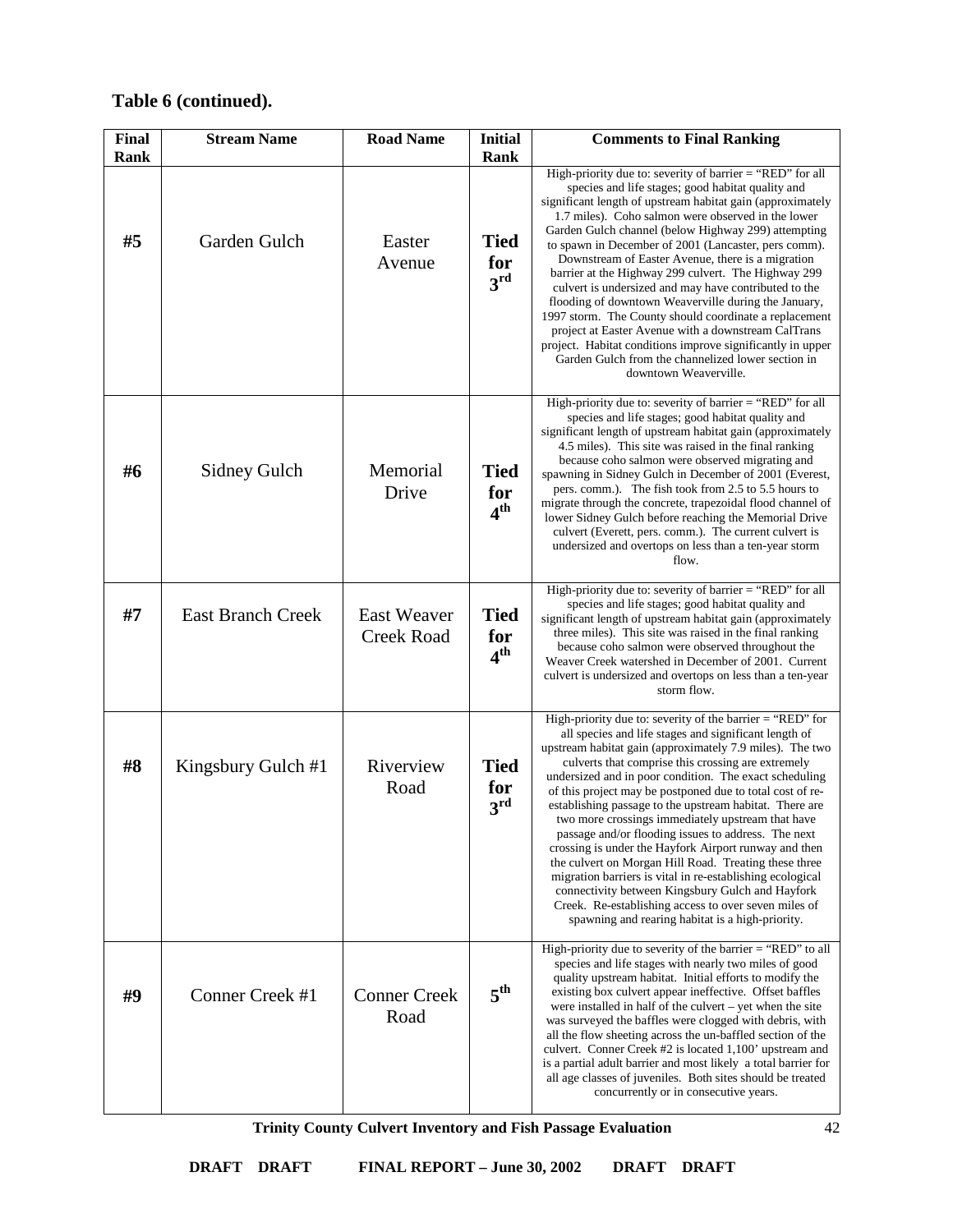| <b>Final</b> | <b>Stream Name</b> | <b>Road Name</b>           | <b>Initial</b>                        | <b>Comments to Final Ranking</b>                                                                                                                                                                                                                                                                                                                                                                                                                                                                                                                                                                                                                                                                                                                                                                                                                                                                                                                                                                                                                                                                                                   |
|--------------|--------------------|----------------------------|---------------------------------------|------------------------------------------------------------------------------------------------------------------------------------------------------------------------------------------------------------------------------------------------------------------------------------------------------------------------------------------------------------------------------------------------------------------------------------------------------------------------------------------------------------------------------------------------------------------------------------------------------------------------------------------------------------------------------------------------------------------------------------------------------------------------------------------------------------------------------------------------------------------------------------------------------------------------------------------------------------------------------------------------------------------------------------------------------------------------------------------------------------------------------------|
| Rank         |                    |                            | Rank                                  |                                                                                                                                                                                                                                                                                                                                                                                                                                                                                                                                                                                                                                                                                                                                                                                                                                                                                                                                                                                                                                                                                                                                    |
| #10          | Kingsbury Gulch #2 | Morgan Hill<br>Road        | <b>Tied</b><br>for<br>6 <sup>th</sup> | High-priority due to: severity of the barrier $=$ "RED" for<br>all species and life stages and significant length of<br>upstream habitat gain (approximately seven miles). The<br>arch culvert set on a concrete floor that comprises this<br>crossing has been modified to improve fish passage with<br>baffles and an outlet weir. Unfortunately, the offset<br>baffles were installed incorrectly (and probably increase<br>velocities) and the boulder weir has been partially<br>washed-out by high flows. The exact scheduling of this<br>project may be postponed due to total cost of re-<br>establishing passage to the upstream habitat. There are<br>two more crossings immediately downstream that have<br>passage and/or flooding issues to address. The next<br>crossing downstream is under the Hayfork Airport<br>runway and then the culvert on Riverview Road. Treating<br>these three migration barriers is vital in re-establishing<br>ecological connectivity between Kingsbury Gulch and<br>Hayfork Creek. Re-establishing access to over seven<br>miles of spawning and rearing habitat is a high-priority. |
| #11          | Soldier Creek #1   | Evans Bar<br>Road          | <b>Tied</b><br>for<br>8 <sup>th</sup> | High-priority due to: severity of the barrier $=$ meets<br>CDFG passage criteria on 22% of migration flows for<br>adult steelhead and is "RED" for all life stages; and<br>significant length of upstream habitat gain ( $\approx$ 2.1 miles).<br>Current culvert is extremely undersized and overtops on<br>less than a five-year storm flow. Two additional stream<br>crossings are located upstream that are migration barriers:<br>Soldier Creek #2 ( $\approx$ 2,300°) and a USFS crossing<br>$(\approx 5,000^{\circ})$ . A passage problem for migrating salmonids<br>may exist at the confluence of Soldier Creek and the<br>Trinity River due to effects of past mining practices<br>(Lancaster, pers. comm.). The County should investigate<br>this situation further and contact the appropriate agencies<br>to treat this area prior to implementing stream crossing<br>replacement projects on Evans Bar Road and Dutch Creek<br>Road.                                                                                                                                                                                 |
| #12          | Soldier Creek #2   | <b>Dutch Creek</b><br>Road | 7 <sup>th</sup>                       | High-priority due to severity of the barrier = "RED" for<br>all species and life stages; and significant length of<br>upstream habitat gain ( $\approx$ 1.7 miles). Current culvert is<br>extremely undersized and overtops on less than a five-<br>year storm flow. Soldier Creek #2 is located between two<br>additional stream crossings that are migration barriers:<br>Soldier Creek #2 is located $\approx$ 2,300' downstream and a<br>USFS crossing is located $\approx$ 5,000' upstream. A passage<br>problem for migrating salmonids may exist at the<br>confluence of Soldier Creek and the Trinity River due to<br>effects of past mining practices (Lancaster, pers. comm.).<br>The County should investigate this situation further and<br>contact the appropriate agencies to treat this area prior to<br>implementing stream crossing replacement projects on<br>Evans Bar Road and Dutch Creek Road.                                                                                                                                                                                                               |
| #13          | Conner Creek #2    | Red Hill Road              | $25^{\text{th}}$                      | High-priority due to: allows for partial passage of adults<br>(meets CDFG passage criteria on 45% of migration<br>flows), but is probably a total barrier to all life stages of<br>juveniles. There is approximately 1.6 miles of potential<br>upstream habitat. Was raised in priority because the<br>crossing scored fairly low due to its good condition and<br>moderate sizing. Also, when Connor Creek #1 is treated<br>$(1,100)$ ' downstream), then this site is the next upstream<br>migration barrier.                                                                                                                                                                                                                                                                                                                                                                                                                                                                                                                                                                                                                    |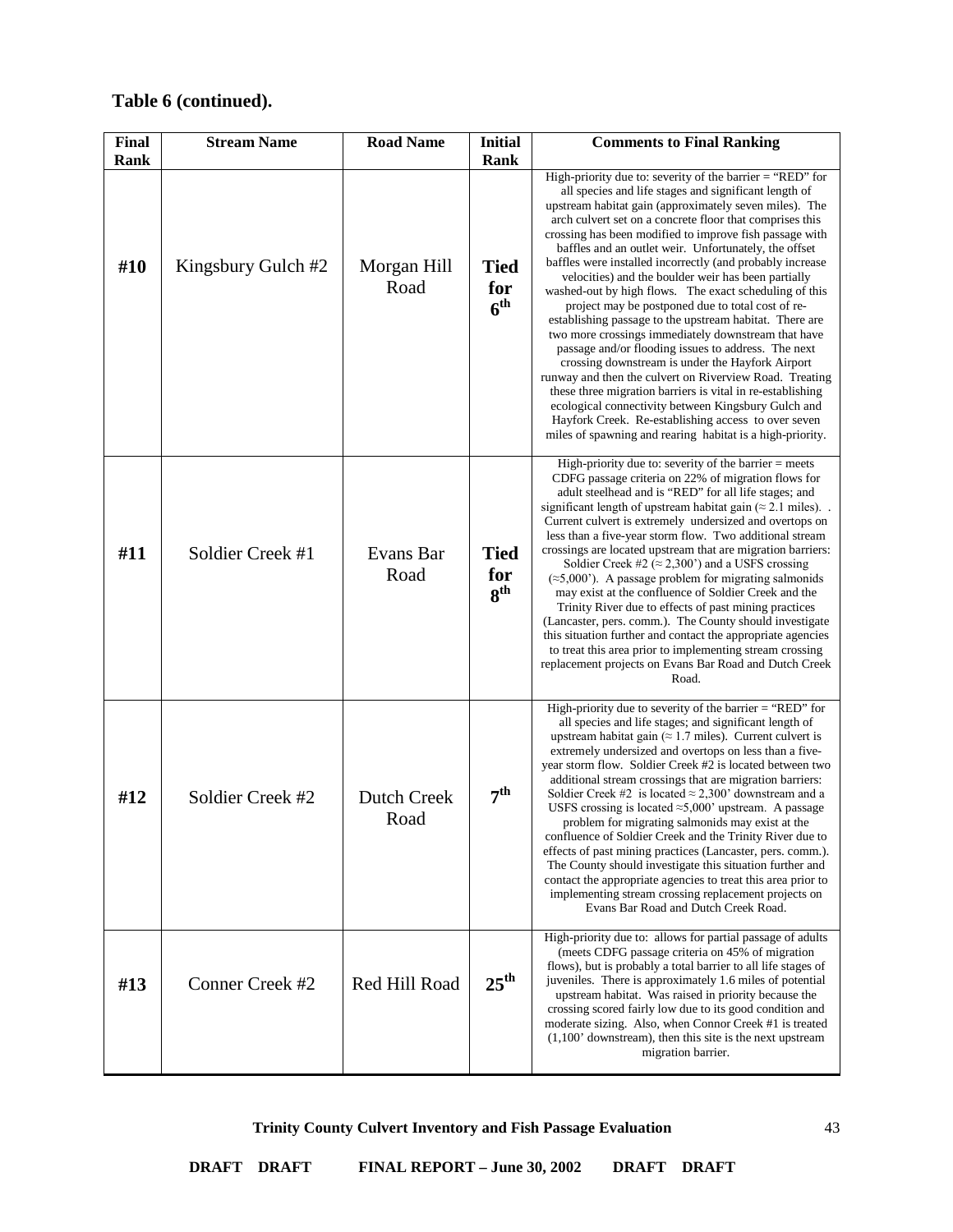| <b>Final</b><br>Rank | <b>Stream Name</b>               | <b>Road Name</b>              | <b>Initial</b><br>Rank                | <b>Comments to Final Ranking</b>                                                                                                                                                                                                                                                                                                                                                                                                                                                                                                                                                                                                                                                                                                                                                                                            |
|----------------------|----------------------------------|-------------------------------|---------------------------------------|-----------------------------------------------------------------------------------------------------------------------------------------------------------------------------------------------------------------------------------------------------------------------------------------------------------------------------------------------------------------------------------------------------------------------------------------------------------------------------------------------------------------------------------------------------------------------------------------------------------------------------------------------------------------------------------------------------------------------------------------------------------------------------------------------------------------------------|
| #14                  | <b>Barney Gulch</b>              | <b>East Fork</b><br>Road      | <b>Tied</b><br>for<br>6 <sup>th</sup> | Moderate-priority due to: although the crossing is "RED"<br>for adult and juvenile steelhead and there is a substantial<br>length of potential upstream habitat – the upstream is<br>fairly steep and no information exists regarding habitat<br>quality or fish distribution. The current crossing is<br>extremely undersized and overtops on less than a five-<br>year storm flow. Below the crossing's outlet there is a<br>very steep drop over rip rap and boulders – treatment of<br>this site will have to address re-grading the channel and<br>working with this material.                                                                                                                                                                                                                                         |
| #15                  | <b>Quinby Creek</b>              | Denny Road                    | <b>Tied</b><br>for<br>8 <sup>th</sup> | Moderate-priority due to: although the crossing is "RED"<br>for adult and juvenile steelhead and there is a substantial<br>length of potential upstream habitat (nearly four miles) –<br>the upstream is fairly steep and very little information<br>exists regarding habitat quality or fish distribution.<br>Quinby Creek may be utilized by summer-run steelhead.<br>The natural channel below Denny Road is moderately<br>steep $\approx 8\%$ . The current crossing is comprised of two<br>large (12.5' diameter) culverts and is sized for<br>approximately a 30-year storm flow. Modifying the<br>existing culverts to improve passage should be considered<br>due the high cost of implementing a full replacement<br>because the stream crossing contains nearly 6,000 cubic<br>yards of fill material.            |
| #16                  | Hall City Creek                  | Wildwood<br>Road              | <b>Tied</b><br>for<br>8 <sup>th</sup> | Moderate-priority due to: $:$ although the crossing is<br>"RED" for adult and juvenile steelhead and there is a<br>substantial length of potential upstream habitat (nearly<br>four miles) – very little information exists regarding<br>habitat quality or fish distribution in Hall City Creek. No<br>fish were observed during site survey, even though<br>channel had ample flow of cool water. Several un-<br>screened diversions were present inside both culverts.<br>This site ranked high because both culverts are extremely<br>undersized (over top on less than a five-year storm flow)<br>and are in poor condition.                                                                                                                                                                                           |
| #17                  | <b>Little East Fork</b><br>Creek | Canyon Creek<br>Road          | <b>gth</b>                            | Moderate-priority due to: although "RED" for both adult<br>and juvenile steelhead, there is a limited amount of<br>available upstream habitat $(3,100)$ . The site was raised<br>in priority because this crossing sustained major damage<br>during the January 1997 flood and is in need of repair.<br>Site is extremely undersized and the crossing overtops on<br>nearly an annual basis. The road receives moderately-<br>heavy usage because of popular trailheads into the<br>Canyon Creek - Trinity Alps area.<br><b>NOTE:</b> a bridge is scheduled for construction in the<br>summer of 2002.                                                                                                                                                                                                                      |
| #18                  | <b>Sharber Creek</b>             | Fountain<br><b>Ranch Road</b> | <b>Tied</b><br>for<br>8 <sup>th</sup> | Moderate-priority due to: although the crossing is "RED"<br>for adult and juvenile salmonids and there is a substantial<br>length of potential upstream habitat ( $\approx 1.1$ miles) – very<br>little information exists regarding habitat quality or fish<br>distribution. The main feature creating a migration<br>barrier at this crossing is the splash boards a local has<br>placed at the culvert inlet to divert stream flow (see photo<br>in Appendix B). It is not known if the landowner<br>removes these boards during the winter migration period.<br>The appropriate agencies should work with the landowner<br>to develop a fish-friendly (and legal) water diversion.<br>NOTE: after completing field inventories and passage<br>evaluations, this crossing was determined to be privately-<br>maintained. |

**Trinity County Culvert Inventory and Fish Passage Evaluation**

44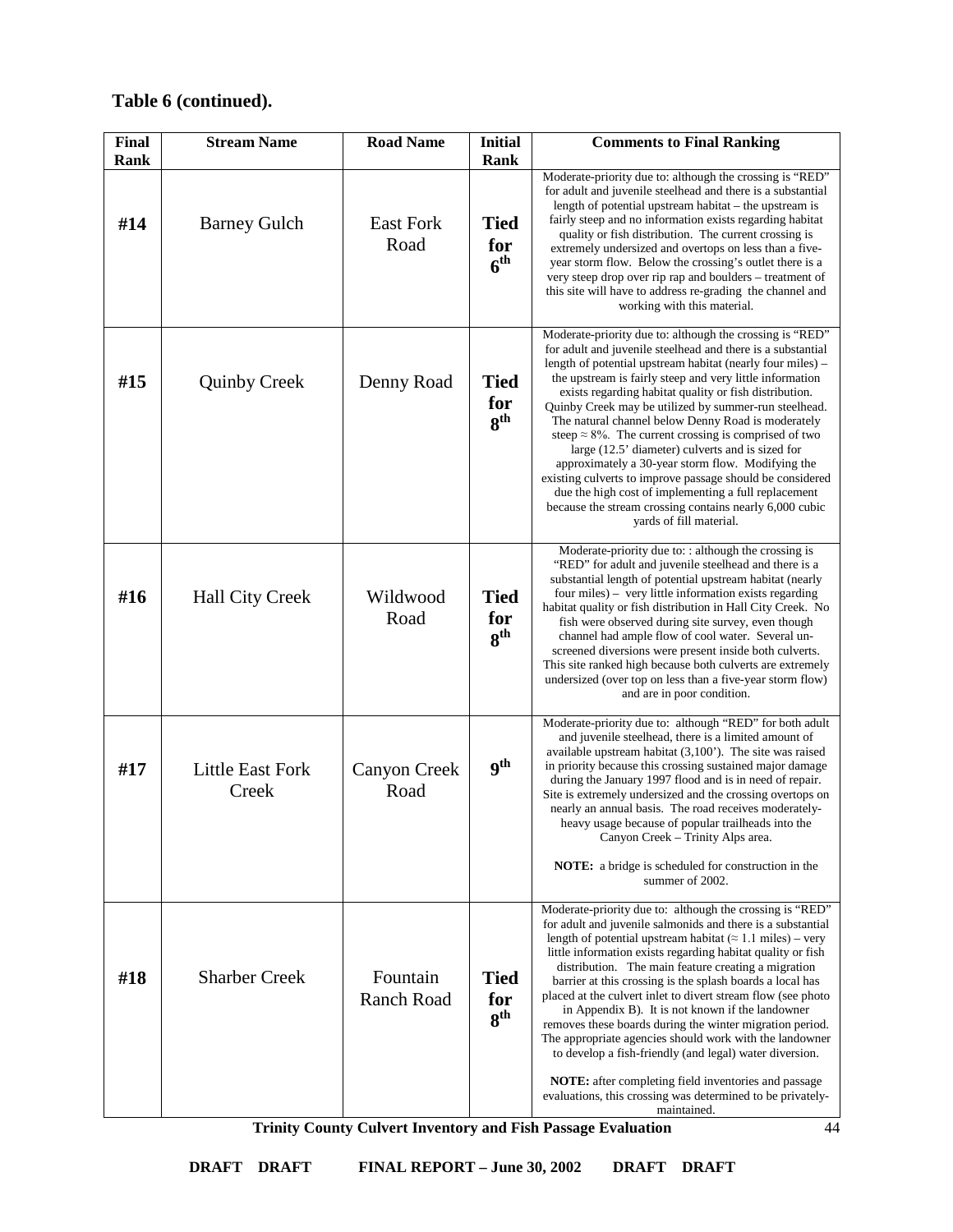| Final<br>Rank | <b>Stream Name</b>                                             | <b>Road Name</b>            | <b>Initial</b><br>Rank                 | <b>Comments to Final Ranking</b>                                                                                                                                                                                                                                                                                                                                                                                                                                                                                                                                                                                                              |
|---------------|----------------------------------------------------------------|-----------------------------|----------------------------------------|-----------------------------------------------------------------------------------------------------------------------------------------------------------------------------------------------------------------------------------------------------------------------------------------------------------------------------------------------------------------------------------------------------------------------------------------------------------------------------------------------------------------------------------------------------------------------------------------------------------------------------------------------|
| #19           | <b>Un-named Tributary</b><br>of Trinity River near<br>Lewiston | Goose Ranch<br>Road         | <b>Tied</b><br>for<br>$15^{\text{th}}$ | Low-priority due to: although the crossing is "RED" for<br>adult and juvenile steelhead and there is a substantial<br>length of potential upstream habitat (nearly three miles) –<br>no information exists regarding habitat quality or fish<br>distribution in this un-named tributary. Current crossing<br>is extremely undersized and overtops on less than a five-<br>year storm flow. When needed, replace with a properly-<br>sized crossing.                                                                                                                                                                                           |
| #20           | <b>Rarick Gulch</b>                                            | <b>Canyon Creek</b><br>Road | 17 <sup>th</sup>                       | Moderate-priority due to: current crossing is "RED" for<br>adults and juveniles - but there is a limited amount of<br>upstream habitat ( $\approx$ 2,800'). The site was raised in the<br>final ranking because Trinity County considers treating all<br>county-maintained migration barriers to Canyon Creek<br>tributaries as a priority. If treated concurrently with<br>county crossings on Conrad and Gwin Gulches, access to<br>nearly 2.1 miles of potential habitat will be re-established.<br>When needed, replace with a properly-sized crossing.                                                                                   |
| #21           | Conrad Gulch                                                   | <b>Canyon Creek</b><br>Road | 20 <sup>th</sup>                       | Moderate-priority due to: current crossing is "RED" for<br>adults and juveniles - but there is a limited amount of<br>upstream habitat ( $\approx$ 5,700'). The site was raised in the<br>final ranking because Trinity County considers treating all<br>county-maintained migration barriers to Canyon Creek<br>tributaries as a priority. If treated concurrently with<br>county crossings on Rarick and Gwin Gulches, access to<br>nearly 2.1 miles of potential habitat will be re-established.<br>When needed, replace with a properly-sized crossing.                                                                                   |
| #22           | <b>Donaldson Creek</b>                                         | <b>Big Creek</b><br>Road    | $16^{th}$                              | Low-priority due to: although the crossing is "RED" for<br>adult and juvenile steelhead and there is a substantial<br>length of potential upstream habitat ( $\approx 1.3$ miles) – no<br>current information exists regarding habitat quality or fish<br>distribution in Donaldson Creek. No fish were observed<br>during site survey, however habitat conditions adjacent to<br>crossing appeared good. Current crossing is undersized<br>and overtops on less than a ten-year storm flow. When<br>needed, replace with a properly-sized crossing.                                                                                          |
| #23           | <b>Little Barker Creek</b>                                     | <b>Barker Creek</b><br>Road | <b>Tied</b><br>for<br>$15^{\text{th}}$ | Low-priority due to: although "RED" for adult and<br>juvenile steelhead there is no current information exists<br>documenting salmonid presence. Site was raised slightly<br>in final ranking due to the potential length of upstream<br>habitat ( $\approx$ 1.9 miles). Site should be periodically<br>inspected for condition. Culvert is extremely undersized<br>and overtops on less than a five-year storm flow. When<br>needed, replace with a properly-sized crossing.                                                                                                                                                                 |
| #24           | Hawkins Creek #1                                               | Hawkins Bar<br>Road         | 14 <sup>th</sup>                       | Low-priority due to: although "RED" for adult and<br>juvenile steelhead and with potentially over a mile of<br>upstream habitat, little is known about habitat quality or<br>fish distribution. Natural channel below Hawkins Bar<br>Road is steep with several four to six foot drops over<br>boulders and bedrock. Site was also dropped in final<br>ranking because of the high cost of treating both county-<br>maintained sites on Hawkins Creek. Additionally, a<br>concrete diversion dam with no fish passage is located<br>immediately upstream of Flame Tree Road crossing.<br>When needed, replace with a properly-sized crossing. |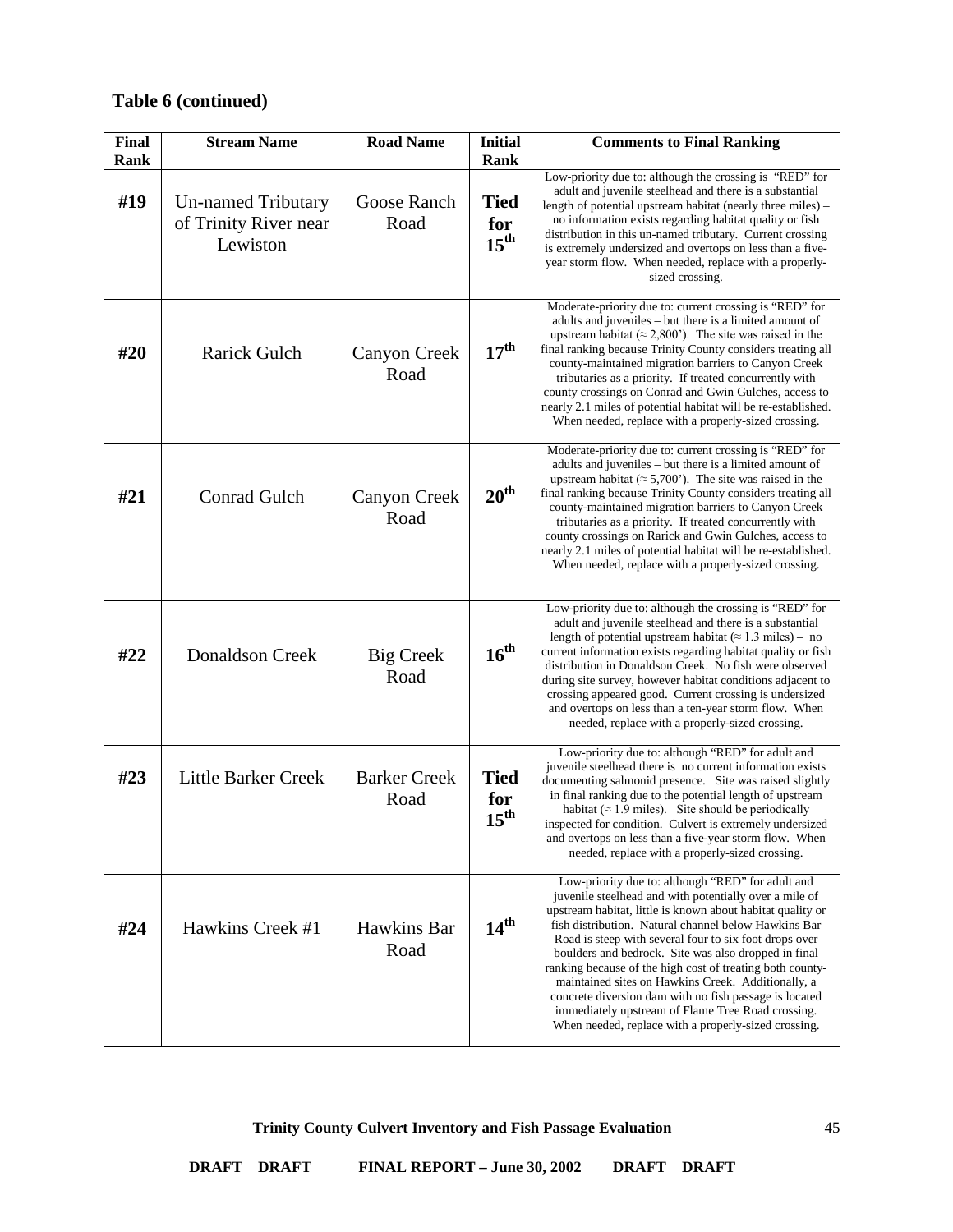| Final<br>Rank | <b>Stream Name</b>       | <b>Road Name</b>            | <b>Initial</b><br>Rank                 | <b>Comments to Final Ranking</b>                                                                                                                                                                                                                                                                                                                                                                                                                                                                                                                                                                                                                                                                     |
|---------------|--------------------------|-----------------------------|----------------------------------------|------------------------------------------------------------------------------------------------------------------------------------------------------------------------------------------------------------------------------------------------------------------------------------------------------------------------------------------------------------------------------------------------------------------------------------------------------------------------------------------------------------------------------------------------------------------------------------------------------------------------------------------------------------------------------------------------------|
| #25           | Hawkins Creek #2         | <b>Flame Tree</b><br>Road   | $10^{\text{th}}$                       | Low-priority due to: although "RED" for adult and<br>juvenile steelhead and with potentially over a mile of<br>upstream habitat, little is known about habitat quality or<br>fish distribution. Natural channel below Hawkins Bar<br>Road crossing is steep with several four to six foot drops<br>over boulders and bedrock. Site was also dropped in final<br>ranking because of the high cost of treating both county-<br>maintained sites on Hawkins Creek. Additionally, a<br>concrete diversion dam with no fish passage is located<br>immediately upstream of Flame Tree Road crossing. The<br>current crossing is in poor condition. When needed,<br>replace with a properly-sized crossing. |
| #26           | <b>Grassy Flat Creek</b> | Hyampom<br>Road             | $11^{\text{th}}$                       | Low-priority due to: although "RED" for adult and<br>juvenile steelhead there is a limited amount of upstream<br>habitat, plus no current information exists documenting<br>salmonid presence. Crossing has a substantial drop in<br>elevation which would make a full replacement an<br>expensive project When needed, replace with a properly-<br>sized crossing.                                                                                                                                                                                                                                                                                                                                  |
| #27           | <b>Summit Creek</b>      | <b>Summit Creek</b><br>Road | 29 <sup>th</sup>                       | Low-priority due to: although "RED" for adult and<br>juvenile steelhead there is a limited amount of upstream<br>habitat, plus no current information exists documenting<br>salmonid presence. Site should be periodically inspected<br>for condition. Culvert is undersized, when needed,<br>replace with a properly-sized crossing.                                                                                                                                                                                                                                                                                                                                                                |
| #28           | <b>Wilson Creek</b>      | Zenia<br>Mountain<br>Road   | $12^{\text{th}}$                       | Low-priority due to: although "RED" for adult and<br>juvenile steelhead and with potentially over a mile of<br>upstream habitat, little is known about habitat quality or<br>fish distribution in Wilson Creek. A replacement project<br>at this site would be expensive due to the removal of the<br>current crossing's headwall, concrete apron, and steel<br>plating within culvert (see photo in Appendix B). Site<br>should be periodically inspected for condition. Culvert is<br>undersized and overtops on less than a five-year storm<br>flow. When needed, replace with a properly-sized<br>crossing.                                                                                      |
| #29           | Middle Weaver<br>Creek   | <b>Oregon Street</b>        | 18 <sup>th</sup>                       | Low-priority due to: although there is nearly ten miles of<br>habitat in tributaries above Oregon Street that is used by<br>coho salmon and steelhead – the current crossing allows<br>for adult and juvenile passage on most migration flows.<br>Site should be periodically inspected for condition.<br>Culvert is moderately-sized and conveys $\approx$ a 47-yeat<br>storm flow before overtopping. When needed, replace<br>with a properly-sized open-bottom arch or a bridge.                                                                                                                                                                                                                  |
| #30           | <b>Jud Creek</b>         | Hyampom<br>Road             | <b>Tied</b><br>for<br>27 <sup>th</sup> | Low-priority due to: although "RED" for adult and<br>juvenile steelhead and with potentially over a mile of<br>upstream habitat, little is known about habitat quality or<br>fish distribution in Jud Creek. Site should be periodically<br>inspected for condition. Culvert is extremely undersized<br>and overtops on less than a five-year storm flow. When<br>needed, replace with a properly-sized crossing. Another<br>stream crossing is located approximately 2,500' upstream<br>of Hyampom road – appears to be USFS-maintained.                                                                                                                                                            |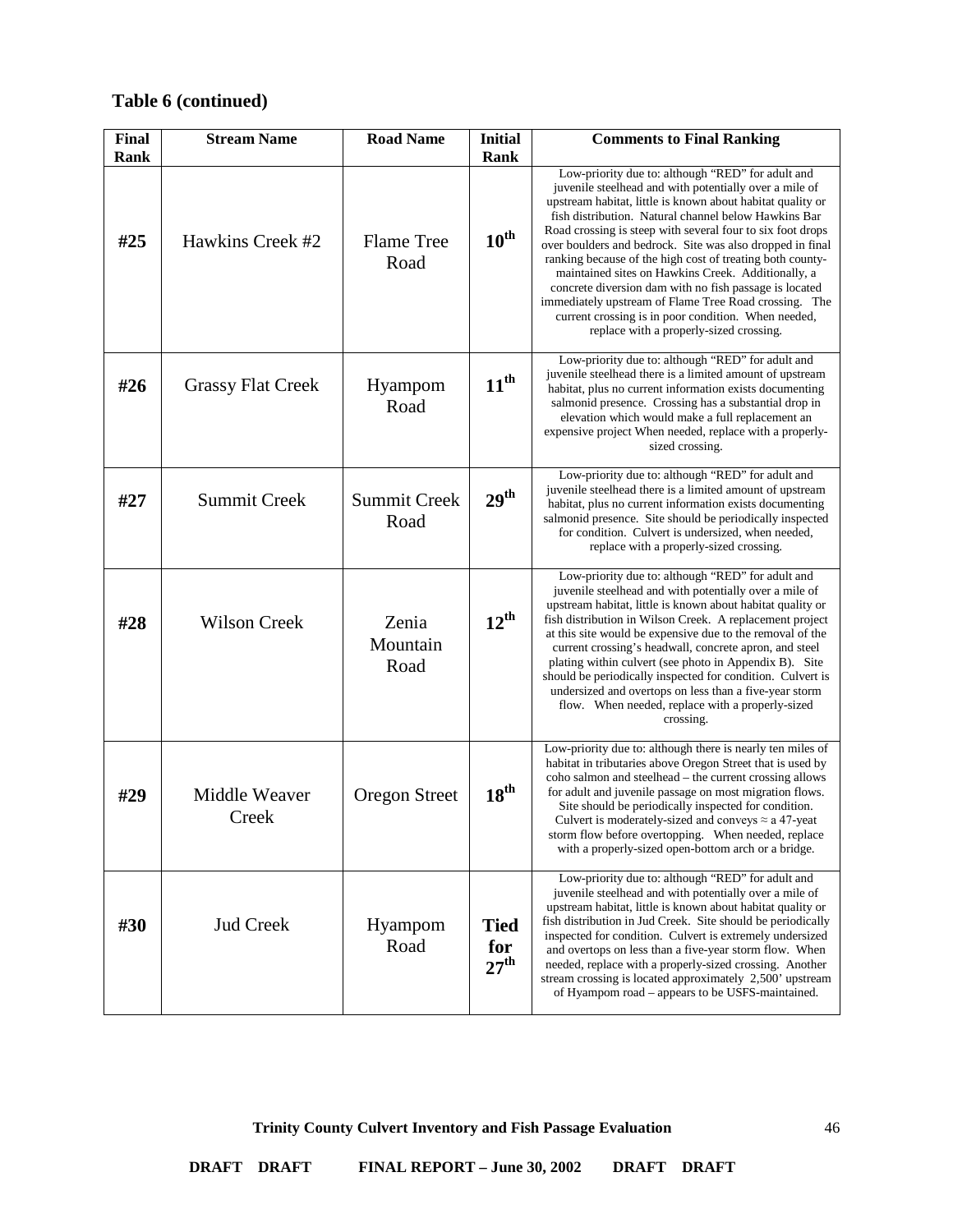| <b>Final</b><br>Rank | <b>Stream Name</b>                                   | <b>Road Name</b>                        | <b>Initial</b><br><b>Rank</b>          | <b>Comments to Final Ranking</b>                                                                                                                                                                                                                                                                                                                                                                                                                                                                                                                                                                                                                                                                              |
|----------------------|------------------------------------------------------|-----------------------------------------|----------------------------------------|---------------------------------------------------------------------------------------------------------------------------------------------------------------------------------------------------------------------------------------------------------------------------------------------------------------------------------------------------------------------------------------------------------------------------------------------------------------------------------------------------------------------------------------------------------------------------------------------------------------------------------------------------------------------------------------------------------------|
| #31                  | Carrier Gulch                                        | Wildwood<br>Road                        | 22 <sup>nd</sup>                       | Low-priority due to: although "RED" for adult and<br>juvenile steelhead and with potentially over two miles of<br>upstream habitat, little is known about habitat quality or<br>fish distribution in Jud Creek. Two age classes of<br>juvenile steelhead were observed in a pool $\approx$ 75' upstream<br>of Wildwood Road. Because there is over two miles of<br>relatively low-gradient habitat above Wildwood Road, a<br>stream survey is recommended to better assess the<br>potential fisheries habitat. Site should be periodically<br>inspected for condition. Culvert is moderately-sized and<br>overtops on $\approx$ a 25-year storm flow. When needed,<br>replace with a properly-sized crossing. |
| #32                  | Gwin Gulch                                           | Canyon Creek<br>Road                    | 42 <sup>nd</sup>                       | Moderate-priority due to: current crossing is "RED" for<br>adults and juveniles - but there is a limited amount of<br>upstream habitat ( $\approx$ 2,600'). The site was raised in the<br>final ranking because Trinity County considers treating all<br>county-maintained migration barriers to Canyon Creek<br>tributaries as a priority. If treated concurrently with<br>county crossings on Conrad and Rarick Gulches, access to<br>nearly 2.1 miles of potential habitat will be re-established.                                                                                                                                                                                                         |
| #33                  | Middleton Gulch                                      | Deerlick<br><b>Springs Road</b>         | 23 <sup>rd</sup>                       | Low-priority due to: although "RED" for adult and<br>juvenile steelhead and with a limited length of potential<br>upstream habitat ( $\approx 1,800$ ). No information was<br>available to assess fisheries or habitat value. Culvert is<br>extremely undersized and overtops on less than a five-<br>year storm flow. When needed, replace with a properly-<br>sized crossing.                                                                                                                                                                                                                                                                                                                               |
| #34                  | <b>Bell Creek</b>                                    | Denny Road                              | $24^{\text{th}}$                       | Low-priority due to: although "RED" for adult and<br>juvenile steelhead and with a very limited length of<br>upstream habitat ( $\approx 1,300$ ). Denny Road crosses Bell<br>Creek in the upper reach of anadromy. Site was dropped<br>in ranking because of limited available habitat, plus there<br>appears to be an earthen dam located $\approx 3,500$ '<br>downstream of Denny Road (see USGS map in Appendix<br>B). Site should be periodically inspected for condition.<br>Culvert is undersized, when needed, replace with a<br>properly-sized crossing.                                                                                                                                             |
| #35                  | Mud Creek                                            | <b>Alder Point</b><br><b>Bluff Road</b> | 13 <sup>th</sup>                       | Low-priority due to: although "RED" for adult and<br>juvenile steelhead and with a very limited length of<br>upstream habitat $(\langle 1,000 \rangle)$ . Dropped in ranking because<br>of limited available habitat, plus natural channel appears<br>quite steep on either side of Alder Point-Bluff Road. Site<br>should be periodically inspected for condition. Culvert is<br>undersized, when needed, replace with a properly-sized<br>crossing.                                                                                                                                                                                                                                                         |
| #36                  | Un-named tributary<br>to South Fork Trinity<br>River | South Fork<br>Road                      | <b>Tied</b><br>for<br>26 <sup>th</sup> | Low-priority due to: although "RED" for adult and<br>juvenile steelhead and with a very limited length of<br>upstream habitat $(\langle 1,000 \rangle)$ . Site should be periodically<br>inspected for condition. Culvert is extremely undersized<br>and overtops on less than a five-year flow. When<br>needed, replace with a properly-sized crossing.                                                                                                                                                                                                                                                                                                                                                      |
| #37                  | <b>Barleyfield Creek</b>                             | Reading<br><b>Creek Road</b>            | 30 <sup>th</sup>                       | Low-priority due to: : although "RED" for adult and<br>juvenile steelhead and with a limited length of potential<br>upstream habitat ( $\approx$ 2,500'). No information was<br>available to assess fisheries or habitat value. Culvert is<br>extremely undersized and overtops on less than a five-<br>year storm flow. When needed, replace with a properly-<br>sized crossing.                                                                                                                                                                                                                                                                                                                             |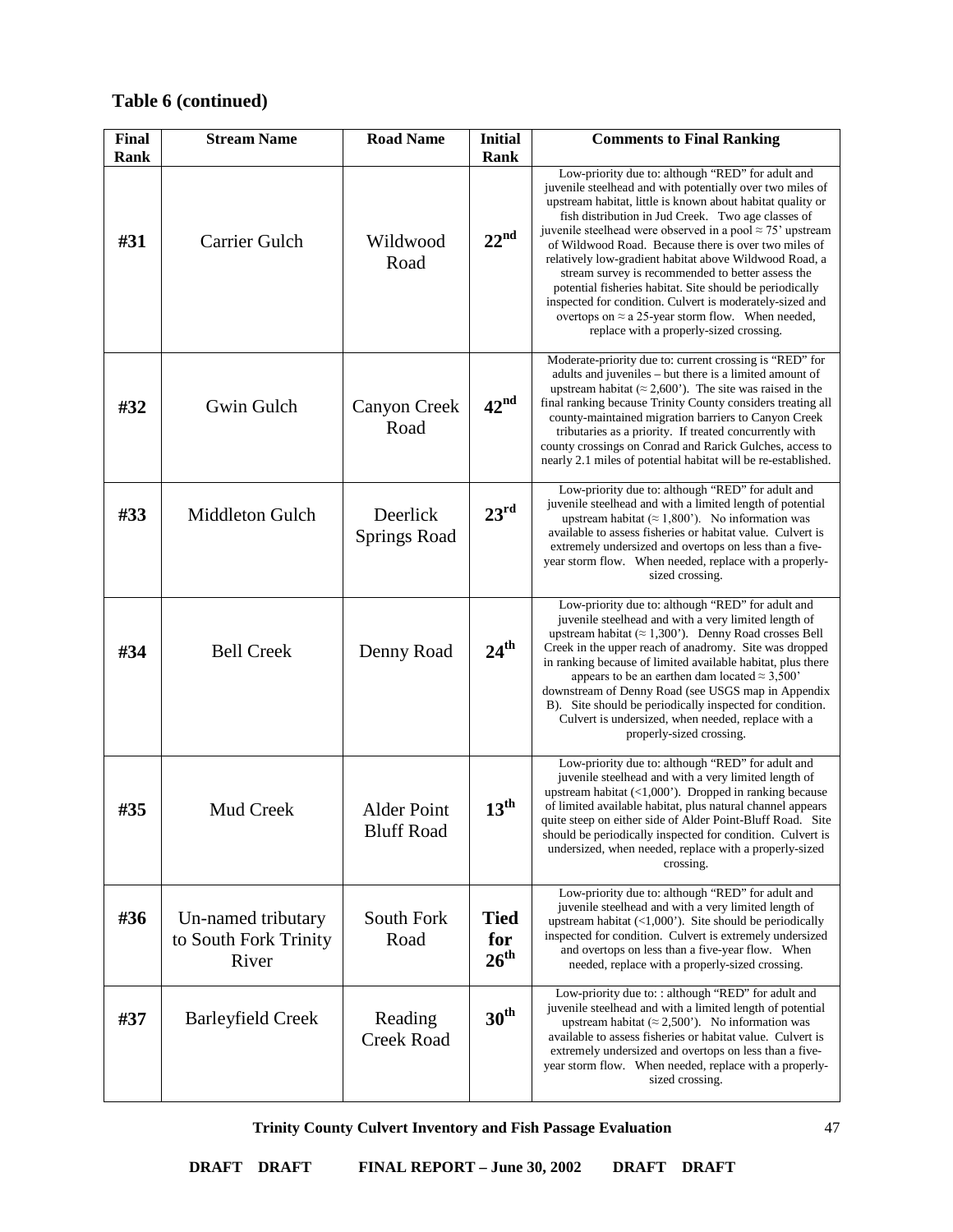| Final<br>Rank | <b>Stream Name</b>                     | <b>Road Name</b>                    | <b>Initial</b><br>Rank | <b>Comments to Final Ranking</b>                                                                                                                                                                                                                                                                                                                                                                                                                        |
|---------------|----------------------------------------|-------------------------------------|------------------------|---------------------------------------------------------------------------------------------------------------------------------------------------------------------------------------------------------------------------------------------------------------------------------------------------------------------------------------------------------------------------------------------------------------------------------------------------------|
| #38           | Un-named tributary<br>to Trinity River | Underwood<br>Mountain<br>Road       | 28 <sup>th</sup>       | Low-priority due to: although "RED" for adult and<br>juvenile steelhead and with a very limited length of<br>upstream habitat $(\langle 1,000 \rangle)$ . Site should be periodically<br>inspected for condition. Culvert is extremely undersized<br>and overtops on less than a five-year storm flow. When<br>needed, replace with a properly-sized crossing.                                                                                          |
| #39           | <b>Cherry Glade Creek</b>              | <b>Mad River</b><br>Road            | 19 <sup>th</sup>       | Low-priority due to: although "RED" for adult and<br>juvenile steelhead and with a limited length of potential<br>upstream habitat ( $\approx$ 3,500'). No information was<br>available to assess fisheries or habitat value. Culvert is<br>undersized and overtops on less than a 10-year storm<br>flow. USGS map indicates a stream crossing $\approx 1,000$<br>upstream of Mad River Road. When needed, replace with<br>a properly-sized crossing.   |
| #40           | <b>Olsen Creek</b>                     | <b>Mad River</b><br>Road            | $21^{st}$              | Low-priority due to: : although "RED" for adult and<br>juvenile steelhead and with a limited length of potential<br>upstream habitat ( $\approx$ 2,400'). No information was<br>available to assess fisheries or habitat value. Culvert is<br>undersized and overtops on less than a 10-year storm<br>flow. USGS map indicates a stream crossing $\approx 800$<br>upstream of Mad River Road. When needed, replace with<br>a properly-sized crossing.   |
| #41           | <b>Burgess Creek</b>                   | <b>Burgess</b><br><b>Ranch Road</b> | 26 <sup>th</sup>       | Low-priority due to although "RED" for adult and<br>juvenile steelhead and with a limited length of potential<br>upstream habitat ( $\approx 1,100$ ). The downstream channel is<br>quite steep, with several reaches of eight to 10% slopes.<br>No information was available to assess fisheries or habitat<br>value. Culvert is undersized and overtops on less than a<br>10-year storm flow. When needed, replace with a<br>properly-sized crossing. |
| #42           | <b>Slide Creek</b>                     | Lower South<br><b>Fork Road</b>     | 32 <sup>nd</sup>       | Low-priority due to: although "RED" for adult and<br>juvenile steelhead and with a very limited length of<br>upstream habitat $(\langle 1,000 \rangle)$ . No information was<br>available to assess fisheries or habitat value. Site should<br>be periodically inspected for condition. Culvert is<br>extremely undersized and overtops on less than a five-<br>year storm flow. When needed, replace with a properly-<br>sized crossing.               |
| #43           | <b>McKinney Gulch</b>                  | Red Hill Road                       | $33^{rd}$              | Low-priority due to: although "RED" for adult and<br>juvenile steelhead and with a very limited length of<br>upstream habitat $(\langle 1,000 \rangle)$ . No information was available<br>to assess fisheries or habitat value. Site should be<br>periodically inspected for condition. Culvert is extremely<br>undersized and overtops on less than a five-year storm<br>flow. When needed, replace with a properly-sized<br>crossing.                 |
| #44           | Spring Gulch                           | Deerlick<br><b>Springs Road</b>     | $35^{\text{th}}$       | Low-priority due to: although "RED" for adult and<br>juvenile steelhead and with a very limited length of<br>upstream habitat $(<500$ <sup>*</sup> ). No information was available<br>to assess fisheries or habitat value. Site should be<br>periodically inspected for condition. Culvert is extremely<br>undersized and overtops on less than a five-year storm<br>flow. When needed, replace with a properly-sized<br>crossing.                     |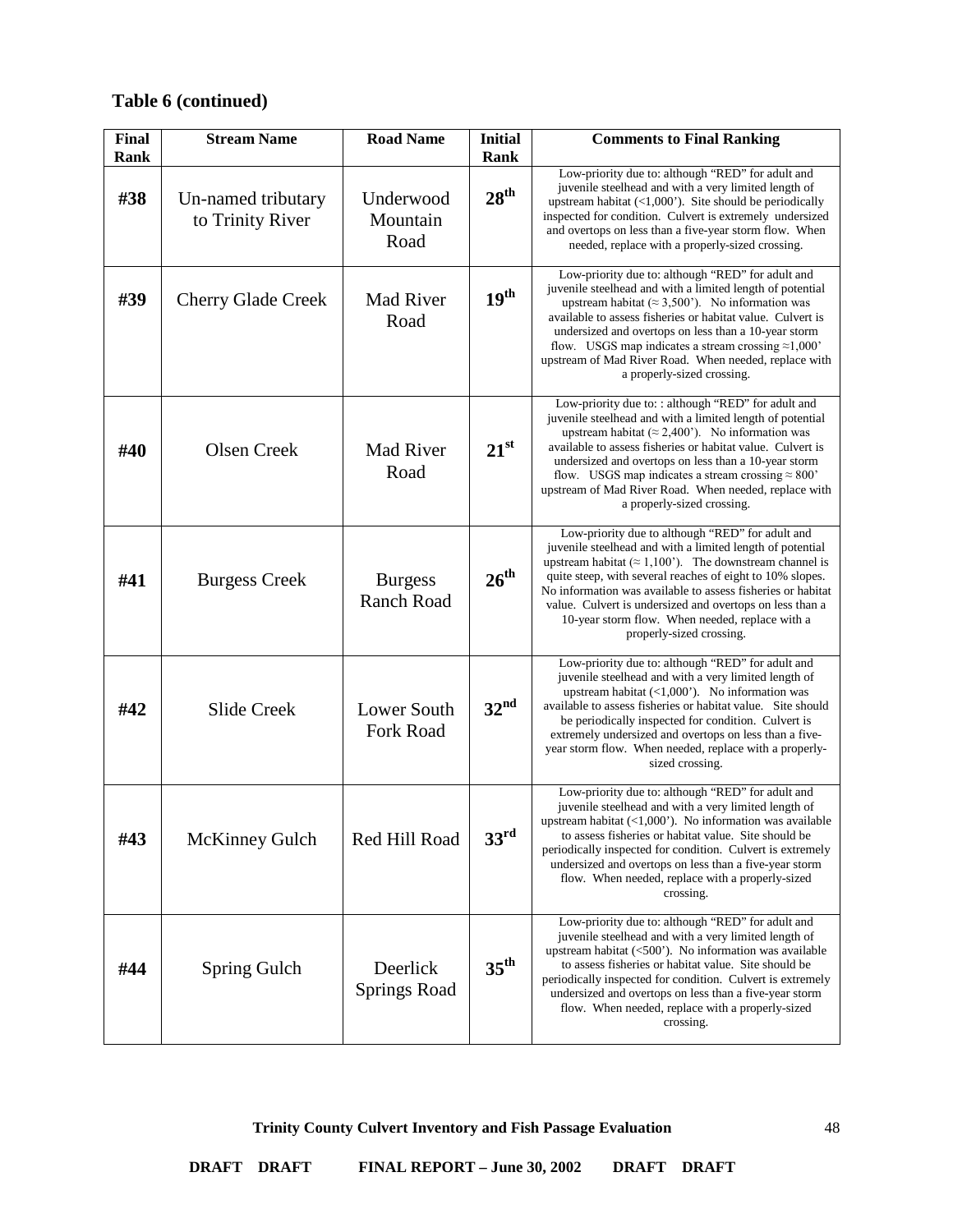| <b>Final</b><br><b>Rank</b> | <b>Stream Name</b>                                             | <b>Road Name</b>                  | <b>Initial</b><br>Rank | <b>Comments to Final Ranking</b>                                                                                                                                                                                                                                                                                                                                                                                                                                                                                                                                                                                                     |
|-----------------------------|----------------------------------------------------------------|-----------------------------------|------------------------|--------------------------------------------------------------------------------------------------------------------------------------------------------------------------------------------------------------------------------------------------------------------------------------------------------------------------------------------------------------------------------------------------------------------------------------------------------------------------------------------------------------------------------------------------------------------------------------------------------------------------------------|
| #45                         | Panther Creek -<br>tributary to North<br><b>Fork Eel River</b> | Ruth Zenia<br>Road                | 31 <sup>st</sup>       | Low-priority due to: although "RED" for adult and<br>juvenile steelhead and with limited length of upstream<br>habitat ( $\approx$ 2600°). No information was available to assess<br>fisheries or habitat value. Site should be periodically<br>inspected for condition. Culvert is moderately sized and<br>overtops on approximately a 30-year storm flow. When<br>needed, replace with a properly-sized crossing.                                                                                                                                                                                                                  |
| #46                         | <b>Red Lassic Creek</b>                                        | Van Duzen<br>Road                 | 34 <sup>th</sup>       | Low-priority due to: although "RED" for adult and<br>juvenile steelhead and with limited length of upstream<br>habitat ( $\approx$ 2300°). No information was available to assess<br>fisheries or habitat value. Site should be periodically<br>inspected for condition. Culvert is properly sized and in<br>good condition. When needed, replace with a properly-<br>sized crossing.                                                                                                                                                                                                                                                |
| #47                         | <b>Trinity House Gulch</b>                                     | <b>Browns</b><br>Mountain<br>Road | 36 <sup>th</sup>       | Low-priority due to: although "RED" for adult and<br>juvenile steelhead and with a very limited length of<br>upstream habitat $(\langle 1,000 \rangle)$ . No information was available<br>to assess fisheries or habitat value. Site should be<br>periodically inspected for condition. Culvert is<br>undersized and overtops on less than a 10-year storm<br>flow. When needed, replace with a properly-sized<br>crossing.                                                                                                                                                                                                          |
| #48                         | Panther Creek -<br>tributary to Trinity<br>River               | Denny Road                        | 38 <sup>th</sup>       | Low-priority due to: although "RED" for adult and<br>juvenile steelhead and with a very limited length of<br>upstream habitat ( $\approx$ 500°). No information was available<br>to assess fisheries or habitat value. Site should be<br>periodically inspected for condition. Culvert is<br>undersized and overtops on approximately a 10-year<br>storm flow. When needed, replace with a properly-sized<br>crossing.                                                                                                                                                                                                               |
| #49                         | Maple Creek                                                    | <b>Dutch Creek</b><br>Road        | 39 <sup>th</sup>       | Low-priority due to: "GRAY" for adults and "RED"<br>juvenile steelhead and with a limited length of marginal<br>upstream habitat ( $\approx$ 2600'). Maple Creek was last<br>surveyed to assess fisheries or habitat conditions in 1974<br>- and was rated as "poor" for steelhead spawning and<br>rearing. Numerous debris jams were present in lower one<br>mile, as well as extensive damage from past mining<br>activities. Site should be periodically inspected for<br>condition. Culvert is extremely undersized and overtops<br>on less than a five-year storm flow. When needed,<br>replace with a properly-sized crossing. |
| #50                         | <b>Un-named Tributary</b><br>to Mad River                      | Mad River<br>Road                 | 37 <sup>th</sup>       | Low-priority due to: although "RED" for adult and<br>juvenile steelhead and with a very limited length of<br>upstream habitat $(\langle 1,000 \rangle)$ . No information was available<br>to assess fisheries or habitat value. Site should be<br>periodically inspected for condition. Culvert is<br>moderately sized and overtops on approximately a 37-<br>year storm flow. When needed, replace with a properly-<br>sized crossing.                                                                                                                                                                                              |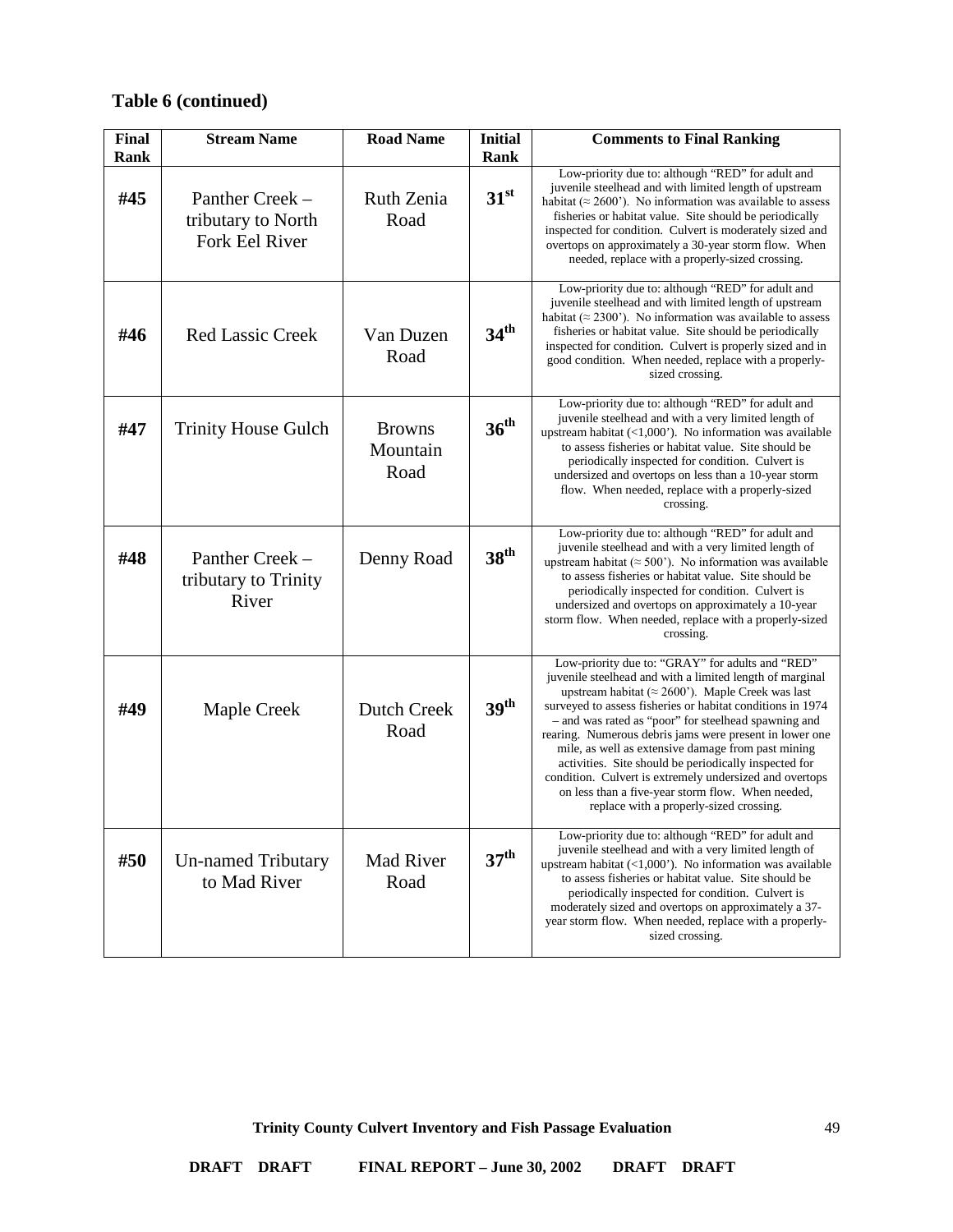| Final | <b>Stream Name</b>        | <b>Road Name</b>                | <b>Initial</b>   | <b>Comments to Final Ranking</b>                                                                                                                                                                                                                                                                                                                                                                                                                                                                                                                                                                            |
|-------|---------------------------|---------------------------------|------------------|-------------------------------------------------------------------------------------------------------------------------------------------------------------------------------------------------------------------------------------------------------------------------------------------------------------------------------------------------------------------------------------------------------------------------------------------------------------------------------------------------------------------------------------------------------------------------------------------------------------|
| Rank  |                           |                                 | Rank             |                                                                                                                                                                                                                                                                                                                                                                                                                                                                                                                                                                                                             |
| #51   | Duncan Creek              | Summit Creek<br>Road            | $40^{\text{th}}$ | Low-priority due to: current crossing allows for adult and<br>juvenile passage on a fairly wide range of migration<br>flows. There is an extensive reach of habitat upstream of<br>the Summit Creek Road culverts ( $\approx$ 4.8 miles). On the<br>USGS map there appears to be at five additional stream<br>crossings on roads maintained by either private<br>landowners or the USFS. The county site should be<br>periodically inspected for condition. Culvert is extremely<br>undersized and overtops on less than a five-year storm<br>flow. When needed, replace with a properly-sized<br>crossing. |
| #52   | <b>Black Lassic Creek</b> | Van Duzen<br>Road               | $41^{\rm st}$    | Low-priority due to: although "RED" for adult and<br>juvenile steelhead and with limited length of upstream<br>habitat $(\langle 1,000 \rangle)$ . No information was available to assess<br>fisheries or habitat value. Site should be periodically<br>inspected for condition. Culvert is properly sized and in<br>good condition. When needed, replace with a properly-<br>sized crossing.                                                                                                                                                                                                               |
| #53   | Mill Creek                | Lower South<br><b>Fork Road</b> | 43 <sup>rd</sup> | Low-priority due to: current crossing is "GREEN", thus<br>meets CDFG's passage criteria for adult and juvenile<br>passage on entire range of migration flows. Site should<br>be periodically inspected for condition. Culvert is<br>undersized and overtops on approximately a 12-year<br>storm flow. When needed, replace with a properly-sized<br>crossing.                                                                                                                                                                                                                                               |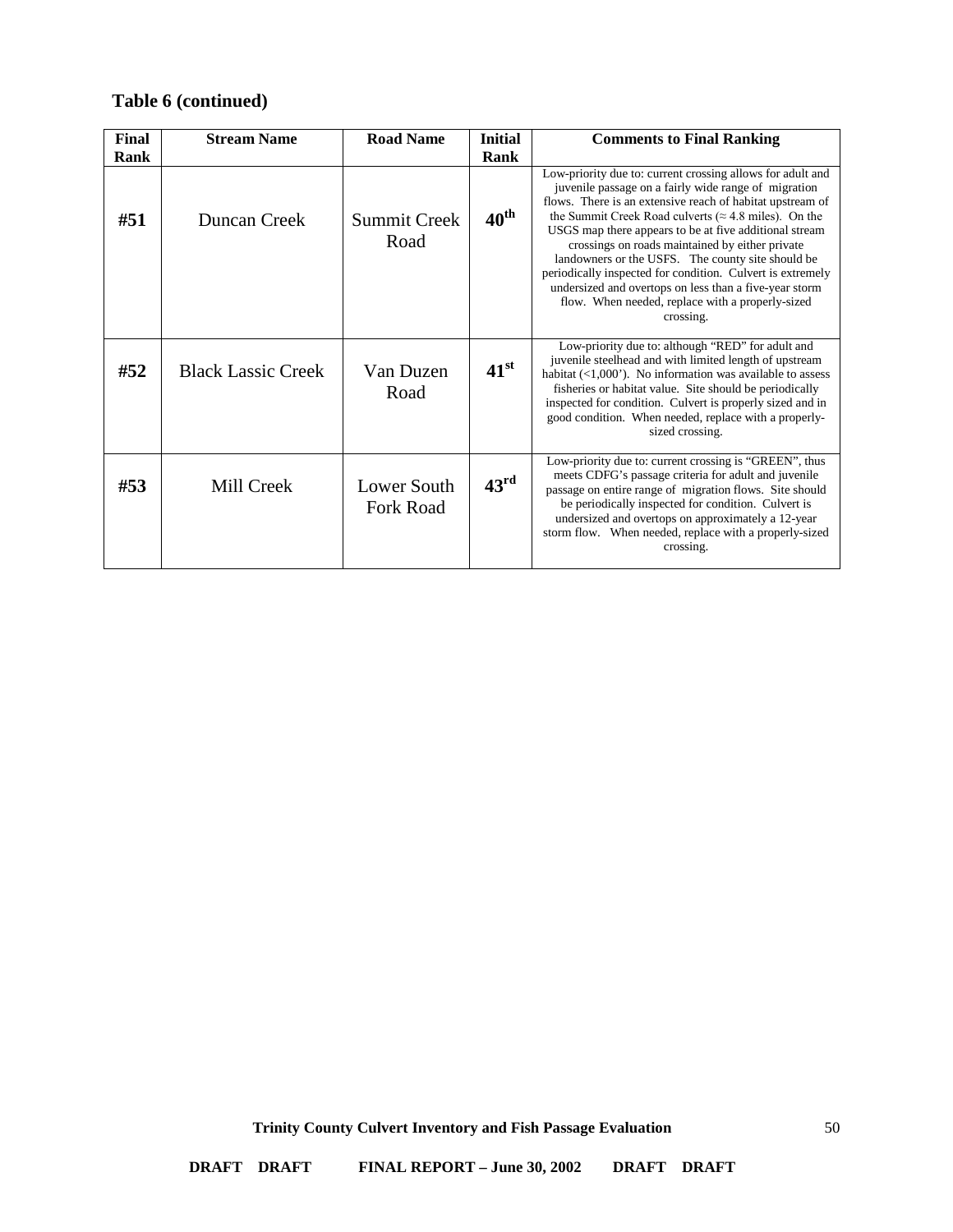## <span id="page-50-0"></span>**Site-Specific Treatments and Scheduling**

## <span id="page-50-1"></span>High-Priority Sites

During the past few years, several sources of restorations funds have been available for treating priority culverts – SB271, California Coastal Salmon Recovery Program (CCSRP), and Proposition 13 (Clean Water Bond). As of June, 2002 Trinity County has:

- Replaced the culvert at West Weaver Creek/Oregon Street with a ConSpan® openbottom arch (fall of 2000).
- Secured funding to replace the culvert at Little East Fork Creek/Canyon Creek Road (scheduled for construction – fall of 2002).
- Scheduled to replace two lower priority sites with bridges Olsen Creek/Mad River Road and Mud Creek/Alder Point Bluff Road. These sites are being treated in conjunction with other Trinity County DOT road improvement projects (scheduled for construction – fall of 2002).
- Secured funding to replace the box culvert at Oregon Gulch/Sky Ranch Road with a bridge (scheduled for construction – fall of 2003).
- Submitted proposals to treat Little Browns Creek/Roundy Road, Deadwood Creek/Hatchery Road, and East Branch Creek/East Weaver Creek Road.

Discussions with Trinity County Planning Department and USFS fisheries biologist (in Weaverville) have tentatively developed a multi-year plan for scheduling the funding, permitting, and implementation of the remaining six high-priority sites and three of the moderate priority sites. This tentative multi-year plan has the following sites scheduled for proposal submission, permit development and project implementation in the following sequence (note year of implementation assumes that un-secured funding will be available).

# Year 2003:

- Submit proposals for: Conner Creek #1/Conner Creek Road, Soldier Creek #1/Evans Bar Road, and Soldier Creek #2/Dutch Creek Road.
- Develop permits for: Little Browns Creek, Deadwood Creek, and East Branch Creek.
- Implement treatments at: Oregon Gulch/Sky Ranch Road.

## Year 2004:

- Submit proposals for: Garden Gulch/Easter Avenue, Quinby Creek/Denny Road and Conner Creek #2/Red Hill Road.
- Develop permits for: Conner Creeks #1, Soldier Creek #1, and Soldier Creek #2.
- Implement treatments at: Little Browns Creek and East Branch Creek.

## Year 2005:

- Submit proposals for: Sidney Gulch/Memorial Drive and Barney Gulch/East Fork Road.
- Develop permits for: Garden Gulch, Quinby Creek, and Conner Creek #2.
- **Trinity County Culvert Inventory and Fish Passage Evaluation** • Implement treatments at: Conner Creek #1 and Solider Creeks #1 and #2.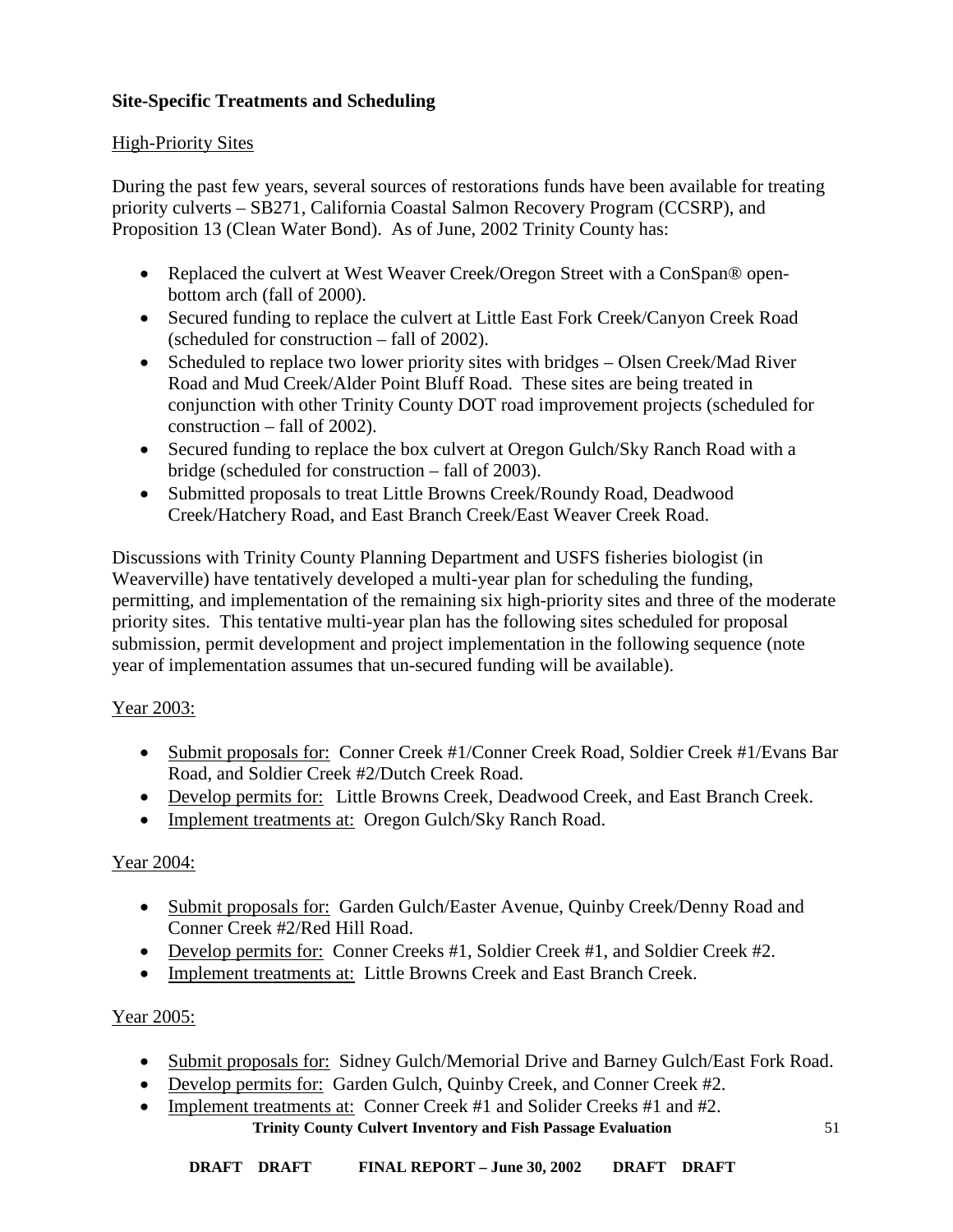## Year 2006:

- Submit proposals for: Kingsbury Gulch #1/Riverview Road and Kingsbury Gulch #2/Morgan Hill Road.
- Develop permits for: Sidney Gulch and Barney Gulch.
- Implement treatments at: Garden Gulch, Quinby Creek, and Conner Creek #2.

## Year 2007:

- Submit Proposals for: Rarick Gulch/Canyon Creek Road, Conrad Gulch/Canyon Creek Road, and Gwin Gulch/Canyon Creek Road.
- Develop permits for: Kingsbury Gulch #1 and #2.
- Implement treatments at: Sidney Gulch and Barney Gulch.

## Year 2008:

- Develop permits for: Rarick Gulch, Conrad Gulch, and Gwin Gulch.
- Implement treatments at: Kingsbury Gulch #1 and #2.

### Year 2009:

• Implement treatments at: Rarick, Conrad and Gwin Gulches along Canyon Creek Road.

All culvert replacements should follow recently developed state criteria and federal guidelines for facilitating adult and juvenile fish passage (CDFG 2001; NMFS 2001). However, sitespecific characteristics of the crossing's location should always be carefully reviewed prior to selecting the type of crossing to install. These characteristics include local geology, slope of natural channel, channel confinement, and extent of channel incision likely from removal of a perched culvert.

For additional information, Bates et al. (1999) is recommended as an excellent reference to use when considering fish-friendly culvert installation options and Robinson et al. (2000) provides a comprehensive review of the advantages and disadvantages of the various treatment alternatives as related to site-specific conditions.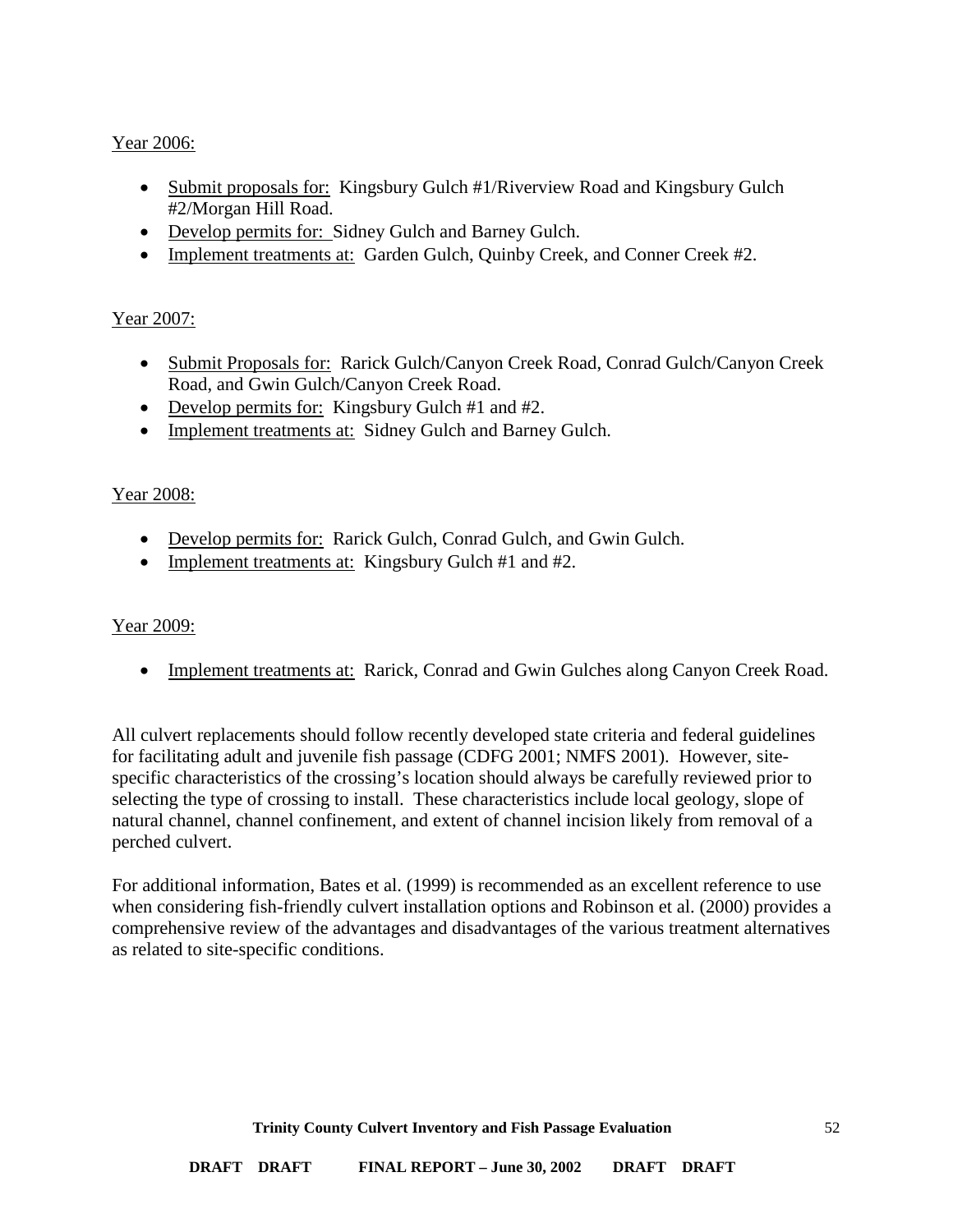### <span id="page-52-0"></span>CDFG Allowable Design Options

Active Channel Design Option is a simplified design method that is intended to size a crossing sufficiently large and embedded deep enough into the channel to allow the natural movement of bed load and formation of a stable bed inside the culvert. Determination of the high and low fish passage design flows, water velocity, and water depth is not required for this option since the stream hydraulic characteristics within the culvert are intended to mimic the stream conditions upstream and downstream of the crossing.

### **The Active Channel Design Option is suitable for the following conditions:**

- New and replacement culvert installations
- Simple installations with channel slopes of less than  $3\%$ .
- Short culvert lengths (less than 100 feet).
- Passage is required for all fish species and lifestages.

### **Culvert Setting and Dimensions**

- **Culvert Width** the minimum culvert width shall be equal to, or greater than, 1.5 times the active channel width.
- **Culvert Slope –** the culvert shall be placed level (0% slope).
- **Embedment** the bottom of the culvert shall be buried into the streambed not less than 20% of the culvert height at the outlet and not more than 40% of the culvert height at the inlet. Embedment does not apply to bottomless culverts.

### **Stream Simulation Design Option**

The Stream Simulation Design Option is a design process that is intended to mimic the natural stream processes within a culvert. Fish passage, sediment transport, flood and debris conveyance within the crossing are intended to function as they would in a natural channel. Determination of the high and low fish passage flows, water velocity, and water depth is not required for this option since the stream hydraulic characteristics within the culvert are designed to mimic the stream conditions upstream and downstream of the culvert.

Stream simulation crossings are sized as wide, or wider than, the bankfull channel and the bed inside the culvert is sloped at a gradient similar to that of the adjacent stream reach. These crossings are filled with a streambed mixture that is resistant to erosion and is unlikely to change grade, unless specifically designed to do so. Stream simulation crossings require a greater level of information on hydrology and topography and a higher level of engineering expertise than the Active Channel Design Option.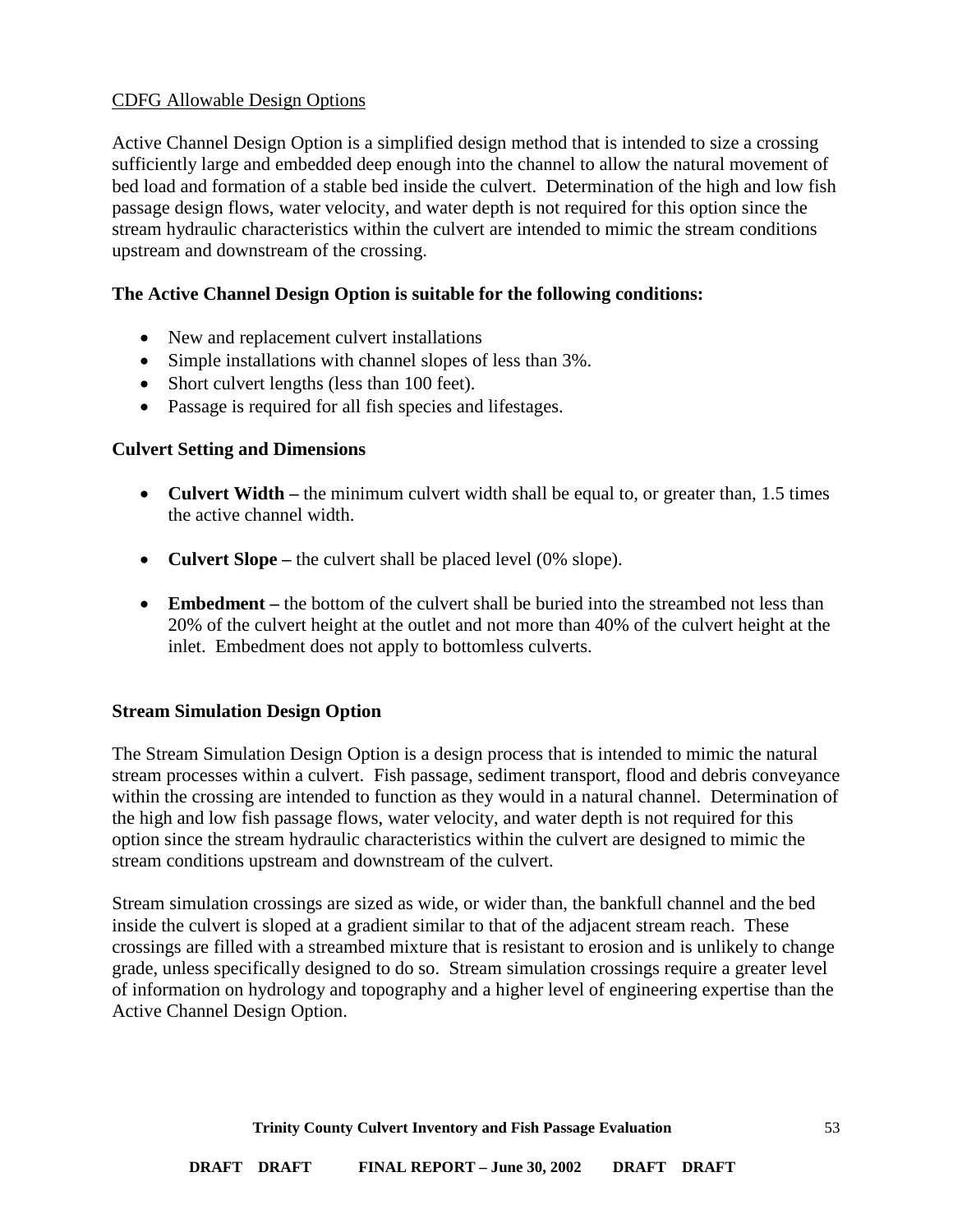## **The Stream Simulation Design Option is suitable for the following conditions:**

- New and replacement culvert installations.
- Complex installations with channel slopes less than 6%.
- Moderate to long culvert length (greater than 100 feet).
- Passage required for all fish species and lifestages.
- Ecological connectivity is required.

### **Culvert Setting and Dimensions**

- **Culvert Width** the minimum culvert width shall be equal to, or greater than, the bankfull channel width. The minimum culvert width shall not be less than six feet.
- **Culvert Slope -** the culvert slope shall approximate the slope of the stream through the reach in which it is being placed. The maximum slope shall not exceed 6%.
- **Embedment** the bottom of the culvert shall be buried into the streambed, not less than 30% and not more than 50% of the culvert height. Embedment does not apply to bottomless culverts.

### **Substrate Configuration and Stability**

- Culverts with slopes greater than 3% shall have the bed inside the culvert arranged into a series of step-pools with the drop at each step not exceeding 0.5 feet for juvenile salmonids.
- Smooth walled culverts with slopes greater than 3% may require bed retention sills within the culvert to maintain the bed stability under elevated flows.
- The gradation of the native streambed material or engineered fill within the culvert shall address stability at high flows and shall be well graded to minimize interstitial flow through it.

### **Hydraulic Design Option**

The Hydraulic Design Option is a design process that matches the hydraulic performance of a culvert with the swimming abilities of a target species and age class of fish. The method targets specific species of fish and therefore does not account for ecosystem requirements of non-target species. There can be significant errors associated with estimation of hydrology and fish swimming speeds that are mitigated by making conservative assumptions in the design process. Determination of the high and low fish passage design flows, water velocity, and water depth are required for this option.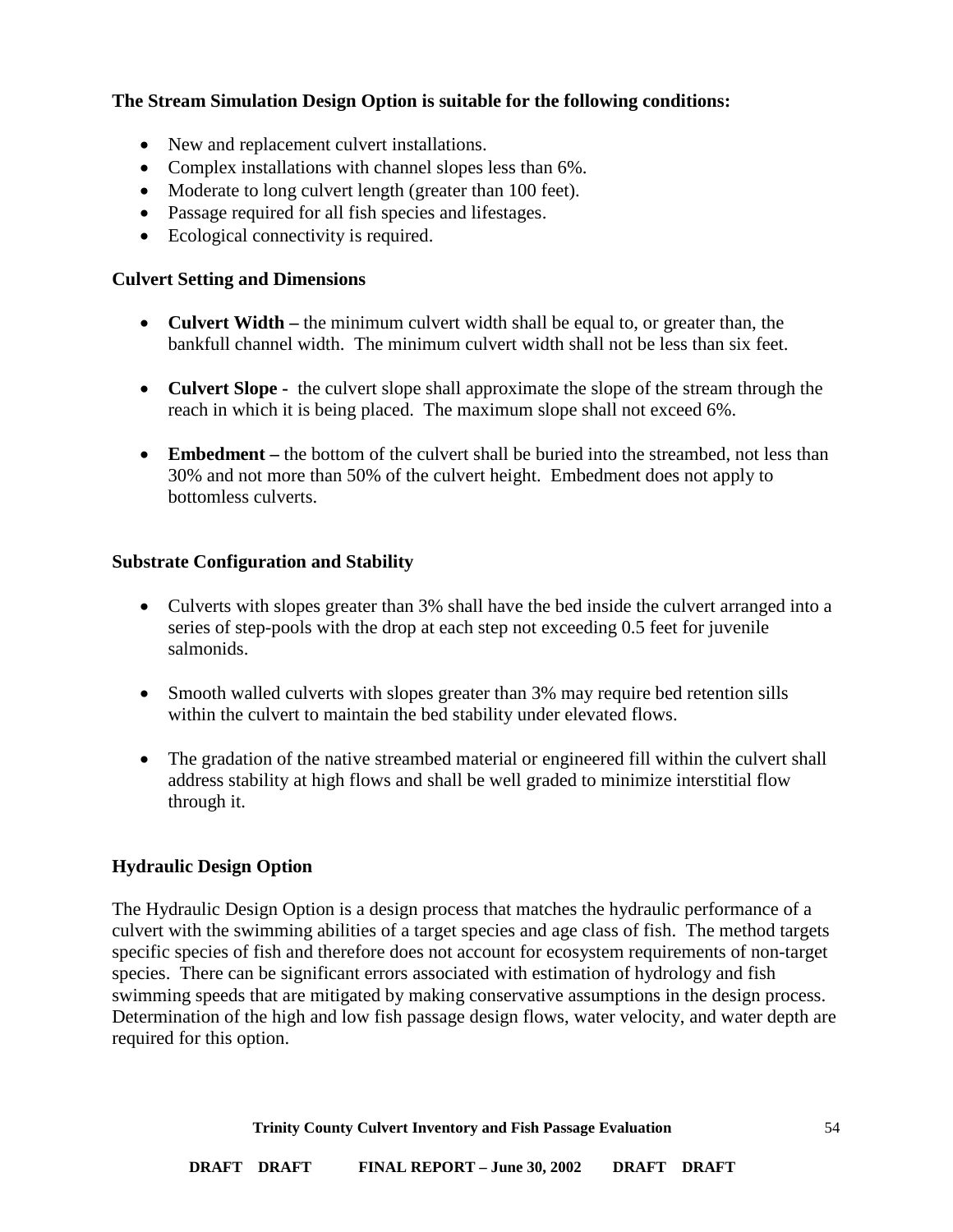The Hydraulic Design Option requires hydrologic data analysis, open channel flow hydraulic calculations and information on the swimming ability and behavior of the target group of fish. This design option can be applied to the design of new and replacement culverts, and can be used to evaluate the effectiveness of retrofits for existing culverts.

### **The Hydraulic Design option is suitable for the following conditions:**

- New, replacement, and retrofit culvert installations.
- Low to moderate channel slopes (less than  $3\%$ ).
- Situation where either Active Channel Design or Stream Simulation Options are not physically feasible.
- Swimming ability and behavior of target fish species is known.
- Ecological connectivity is not required.
- Evaluation of proposed improvements to existing culverts.

For more information regarding the Hydraulic Design option, or to obtain the most recent copy of the CDFG *Culvert Criteria for Fish Passage*, contact the North Coast Regional Office at 601 Locust Street, Redding, CA 96001 (916)-5-2300.

### <span id="page-54-0"></span>NMFS Order of Preferred Alternatives

- 1. *No crossing* relocate or decommission the road.
- 2. *Bridge* spanning the stream to allow for long-term dynamic channel stability.
- 3. *Streambed simulation strategies* bottomless arch, embedded culvert design, or ford.
- *4. Non-embedded culvert* this often referred to as a hydraulic design, associated with more traditional culvert design approaches limited to low slopes for fish passage.
- 5. *Baffled culvert, or structure designed with a fish way* for steeper slopes.

For more information, or to obtain a copy of the NMFS *Guidelines for Salmonid Passage at Stream Crossings* go to the Southwest Region website at: [http://swr.nmfs.noaa.gov](http://swr.nmfs.noaa.gov/)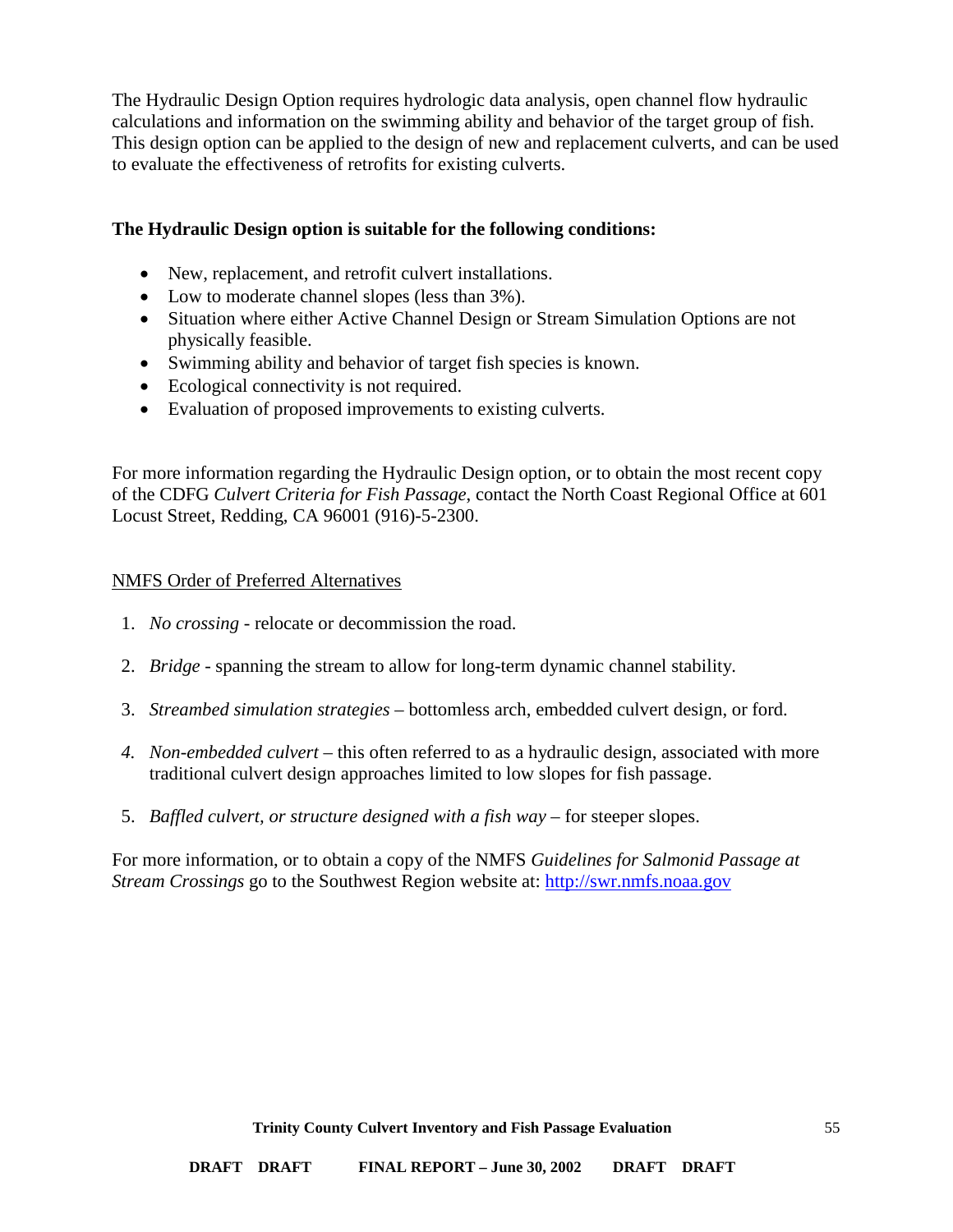### <span id="page-55-0"></span>Moderate-Priority Sites

The exact scheduling for treating of the remaining "moderate-priority" sites is unknown at the time because:

- 1. Trinity County has a large task of completing the scheduling, contracting, permitting, and implementation required to treat the first 17 locations proposed in the tentative long-term scheduling. The County should focus on completing these higher priority projects with properly designed and constructed treatments before addressing the next tier of sites.
- 2. Trinity County is a participant in the Five-Counties Salmon Group, which plans to acquire treatment funds for passage problems in all five counties (Trinity, Mendocino, Del Norte, and Humboldt). Thus, the remaining "moderate-priority" tier of Trinity County culverts should be ranked and evaluated with respect to priority culverts located in the other four counties.
- 3. When addressing the "moderate-priority" tier of culverts, the current biological condition and/or importance (such as quantity) of the streams starts to diminish. Thus, these sites may not rank well compared to other types of projects proposed to state and federal funding sources. However, other sources of funding, such as urban stream programs should be considered. Sites in poor condition and/or undersized should be eventually treated with county maintenance and repair funds.

### <span id="page-55-1"></span>Low-Priority Sites

The remaining sites, ranked #15-26, are of "low-priority". These sites either allow fish passage, or have minimal biological benefit if treated. However, these sites should be examined for "consequence-of-risk" as to current condition, sizing, and fill amount. All future replacements with county maintenance funds should include properly sized crossings that permit unimpeded passage of adult and juvenile salmonids.

The four most common activities impacting these Trinity County streams are timber harvesting, agriculture, unfenced grazing, and residential development. Most of these low-priority creeks generally exhibited some or all of the following characteristics:

- 1. Lack of pools and habitat complexity;
- 2. Denuded or non-existent riparian zones;
- 3. Extensive straightening, berming, and diking of channel;
- 4. High volumes of fine sediment; and
- 5. Warm summer water temperatures.

Limited fisheries restoration dollars should probably not be spent on improving fish passage in these streams, unless significant improvements occur to impacts of other land management activities. However, the County should carefully examine this list and determine which locations may be treated with existing maintenance funds.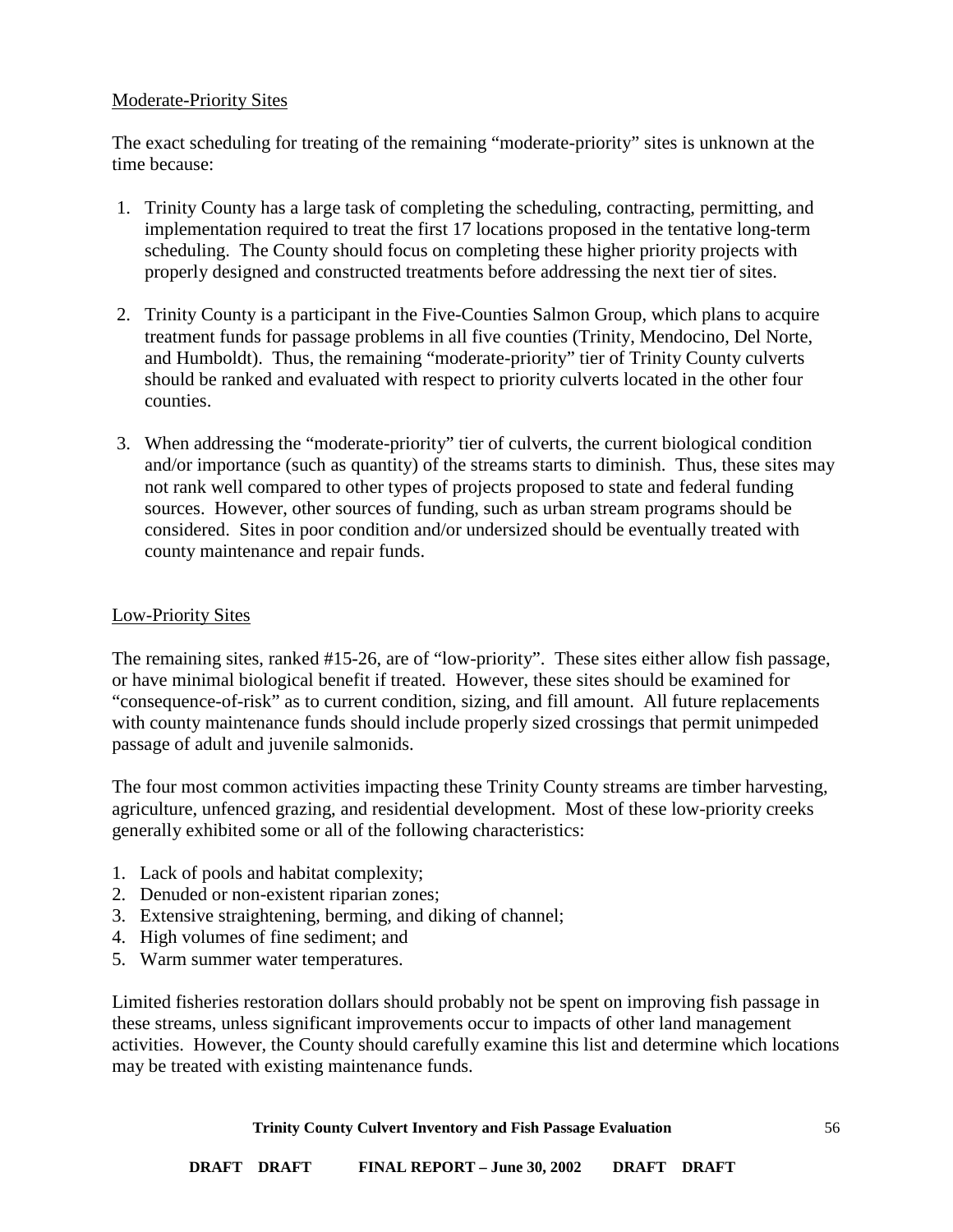For example, Trinity County DOT may have a general plan for improvements to specific traffic corridors or routes. Also, when low-priority culverts fail during winter storms, planners should examine the sizing of the failed structure and budget for properly-sized replacements. When applying for FEMA funds, Trinity County DOT and Water Agency should utilize this report to explain why the replacement should be a larger and higher-quality crossing (for both fisheries and future-flood benefits).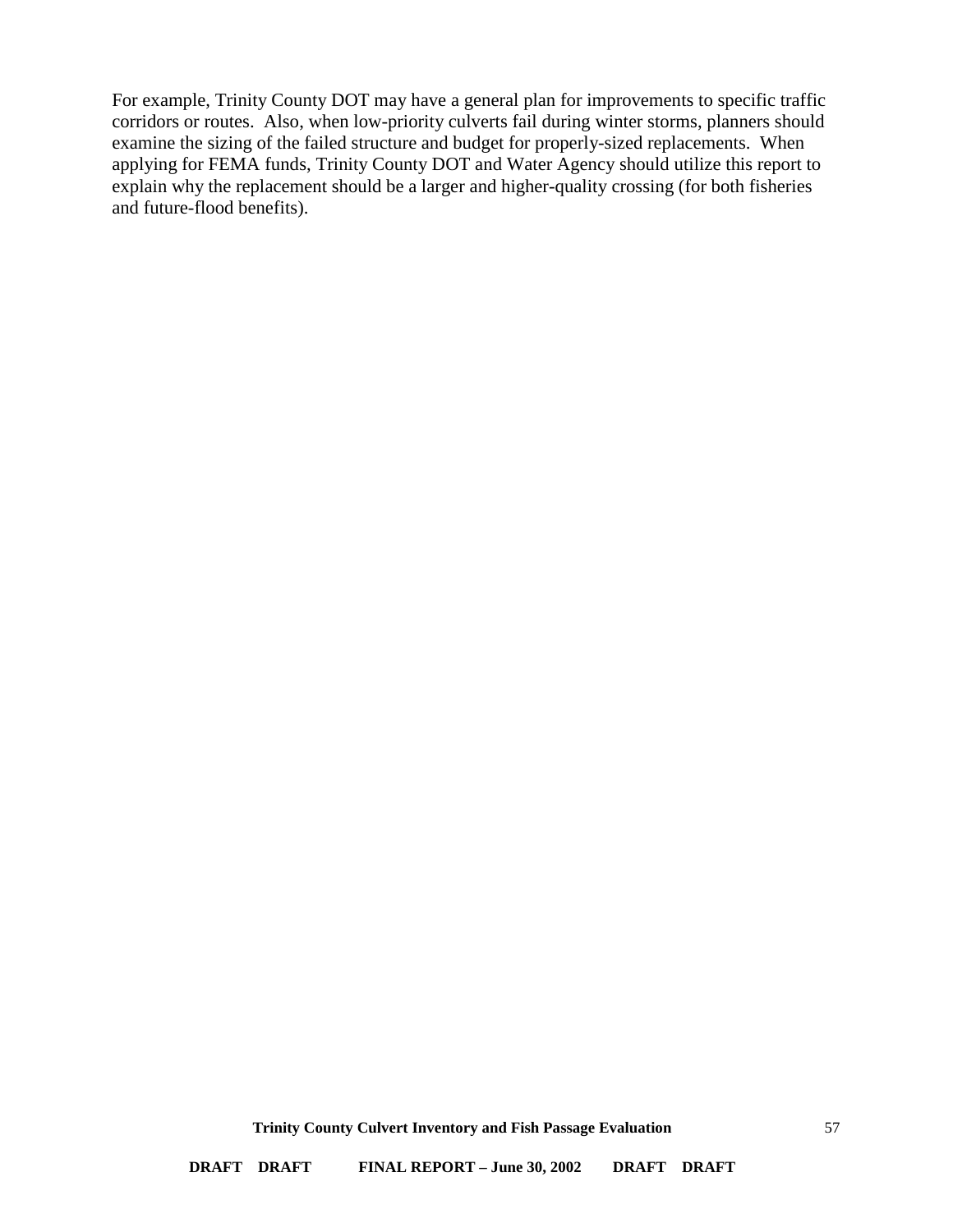#### <span id="page-57-0"></span>**LITERATURE CITED**

Bates, K; B. Barnard; B. Heiner; P. Klavas; and P. Powers. 1999. Fish passage design at road culverts: a design manual for fish passage at road crossings. WA Department of Fish and Wildlife. Olympia, Washington. 44 p.

CDFG. 2001. See *G. Heise.*

- Cederholm, C.J. and W.J. Scarlett. 1981. Seasonal immigrations of juvenile salmonids into four small tributaries of the Clearwater River, Washington, 1977-1981, p. 98-110. *In* E.L. Brannon and E.O. Salo, editors. Proceedings of the Salmon and Trout Migratory Behavior Symposium. School of Fisheries, University of Washington, Seattle, WA.
- Flannigan, S.A.; T.S. Ledwith; J. Ory; and M.J. Furniss. 1997. Risk assessment of culvert installations of forest roads. Water-roads Interactions Project, Six Rivers National Forest. 28 p.
- Flosi, G. and F.L. Reynolds. 1994. California salmonid stream habitat restoration manual. Inland Fisheries Division, CDFG, Sacramento, California.
- Heise, G. 2001. Culvert criteria for fish passage. California Department of Fish and Game, Sacramento, CA. 15 p.
- Nickelson, T.E., J.D. Rogers, S.L. Johnson, and M.F. Solazzi. 1992. Seasonal changes in habitat use by juvenile coho salmon (*Oncorhynchus kisutch*) in Oregon coastal streams. Can. J. Aquat. Sci. 49: 783-789.
- Normann, J. L., R. J. Houghtalen, and W. J. Johnston. 1985. Hydraulic Design of Highway Culverts. U.S. Department of Transportation, Federal Highway Administration, Hydraulic Design Series No. 5, 272 pp.
- Piehl, B. T., M. R. Pyles, and R. L. Beschta. 1988. Flow Capacity of Culverts on Oregon Coast Range Forest Roads. Water Resources Bulletin. Vol. 24, No. 3. pp 631- 637.
- Rantz, S.E. 1968. Average annual precipitation and runoff in North Coastal California. USGS, Menlo Park, CA. 3 accompanying maps. 4 p.
- Robison, E.G.; A. Mirati; and M. Allen. 1999. Oregon road/stream crossing restoration guide: spring 1999. Advanced Fish Passage Training Version. 75 p.
- Roni, P., T.J.Beechie, R.E. Bilby, F.E. Leonetti, M.M. Pollack, and G.R. Pess. A review of stream restoration techniques and a hierarchical strategy for prioritizing restoration in Pacific Northwest watersheds. N. Am. J. Fish. Man. 22 (1): 1-20.